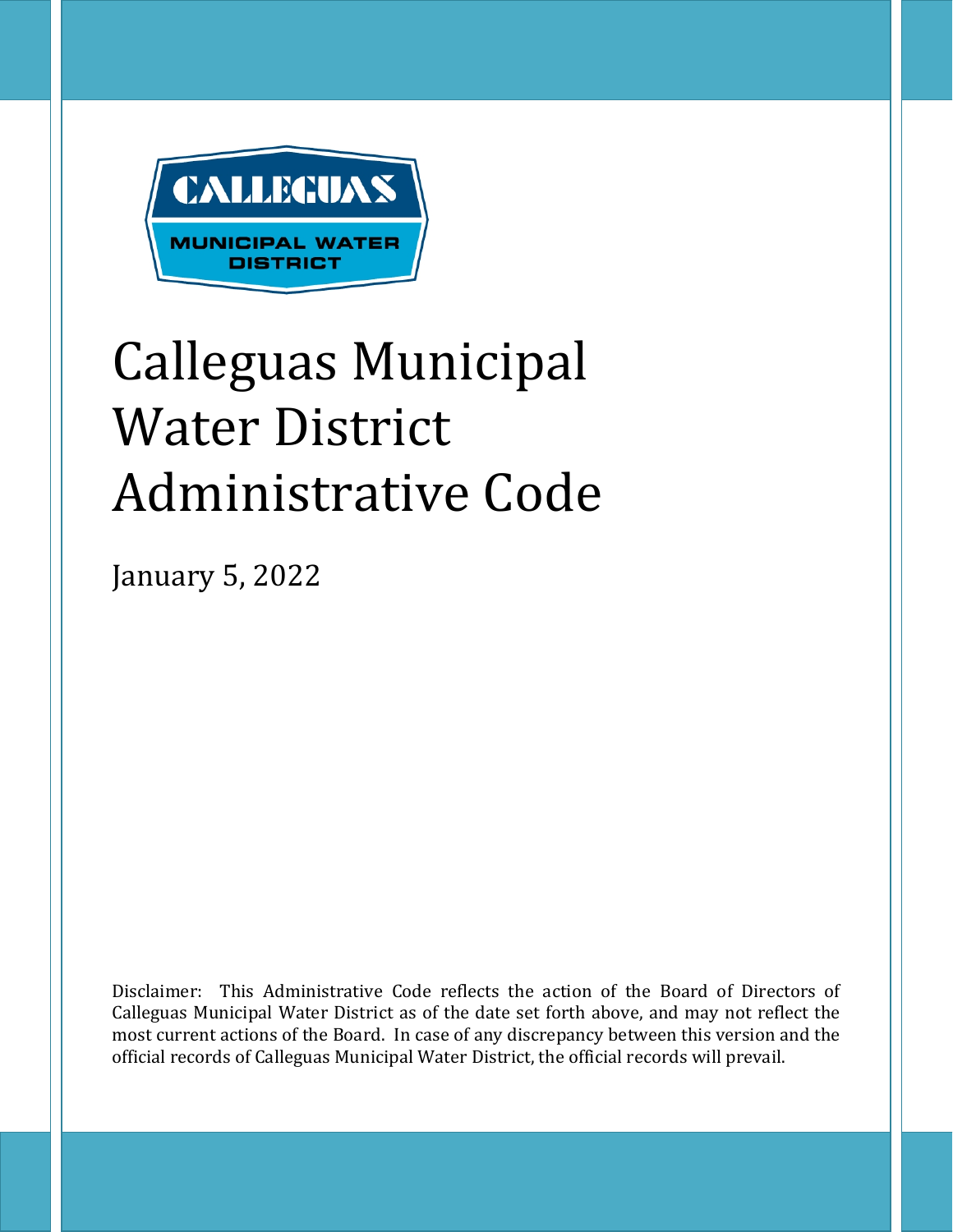# **Table of Contents**

| 1.1  |  |
|------|--|
| 1.2  |  |
| 1.3  |  |
| 1.4  |  |
| 1.5  |  |
| 1.6  |  |
| 1.7  |  |
| 1.8  |  |
| 1.9  |  |
|      |  |
| 2.1  |  |
| 2.2  |  |
| 2.3  |  |
| 2.4  |  |
| 2.5  |  |
| 2.6  |  |
| 2.7  |  |
| 2.8  |  |
| 2.9  |  |
| 2.10 |  |
| 2.11 |  |
|      |  |
| 2.13 |  |
|      |  |
| 3.1  |  |
| 3.2  |  |
|      |  |
| 4.1  |  |
| 4.2  |  |
| 4.3  |  |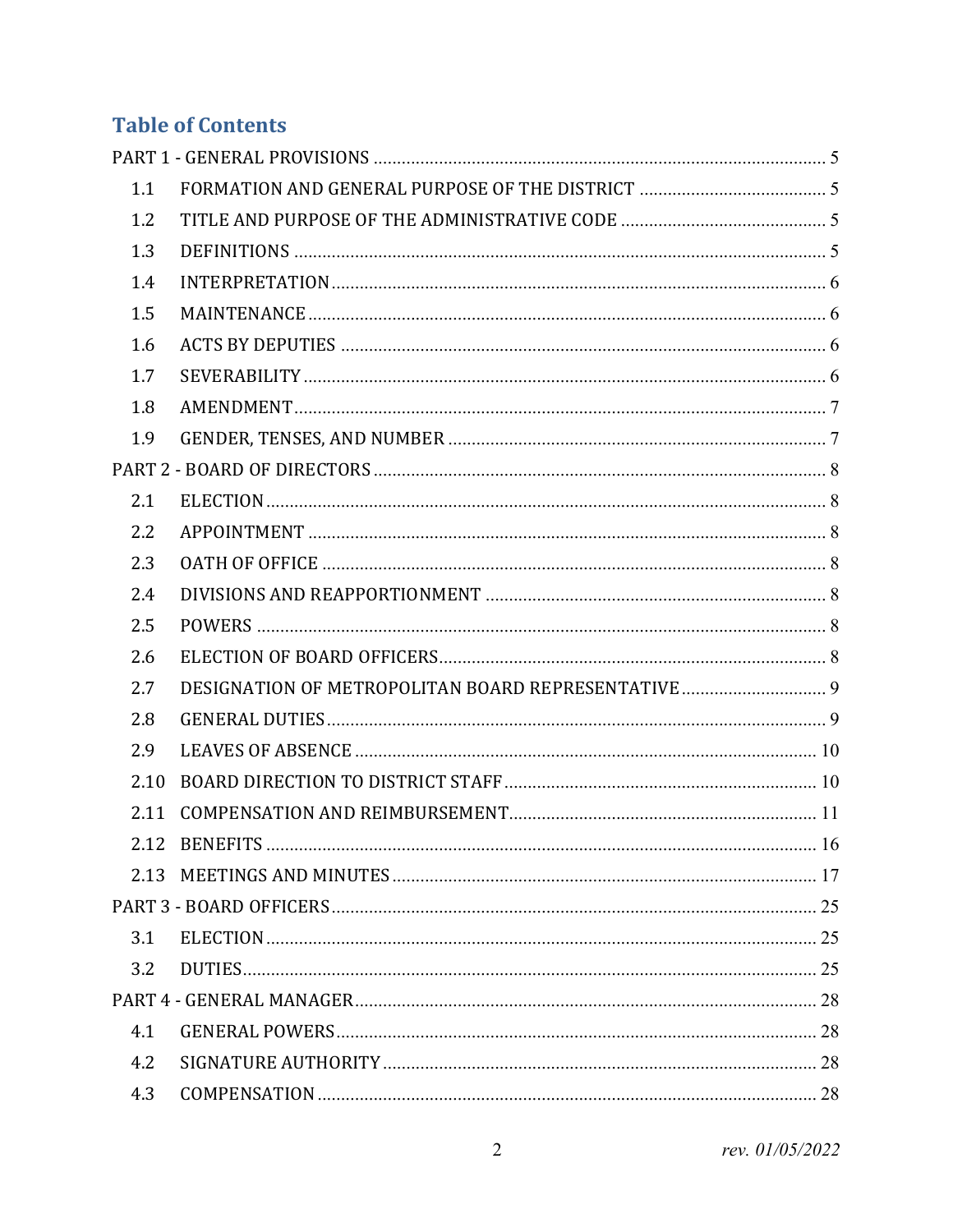| 4.4  |                                                                     |  |
|------|---------------------------------------------------------------------|--|
| 4.5  |                                                                     |  |
| 4.6  |                                                                     |  |
| 4.7  |                                                                     |  |
|      |                                                                     |  |
| 5.1  |                                                                     |  |
| 5.2  |                                                                     |  |
| 5.3  |                                                                     |  |
|      |                                                                     |  |
|      |                                                                     |  |
| 7.1  |                                                                     |  |
| 7.2  |                                                                     |  |
| 7.3  |                                                                     |  |
| 7.4  | DISTRICT-RELATED ELECTRONIC DATA IN PERSONAL DEVICES OR ACCOUNTS 37 |  |
|      |                                                                     |  |
| 8.1  |                                                                     |  |
| 8.2  |                                                                     |  |
| 8.3  |                                                                     |  |
| 8.4  |                                                                     |  |
| 8.5  |                                                                     |  |
| 8.6  |                                                                     |  |
|      |                                                                     |  |
|      |                                                                     |  |
| 9.2  | DELEGATION OF RESPONSIBILITY FOR CEQA COMPLIANCE  43                |  |
|      |                                                                     |  |
|      | 10.1 PROCUREMENT OF MATERIALS, CONSTRUCTION SERVICES, OPERATIONS    |  |
| 10.2 |                                                                     |  |
| 10.3 |                                                                     |  |
| 10.4 |                                                                     |  |
| 10.5 |                                                                     |  |
| 10.6 |                                                                     |  |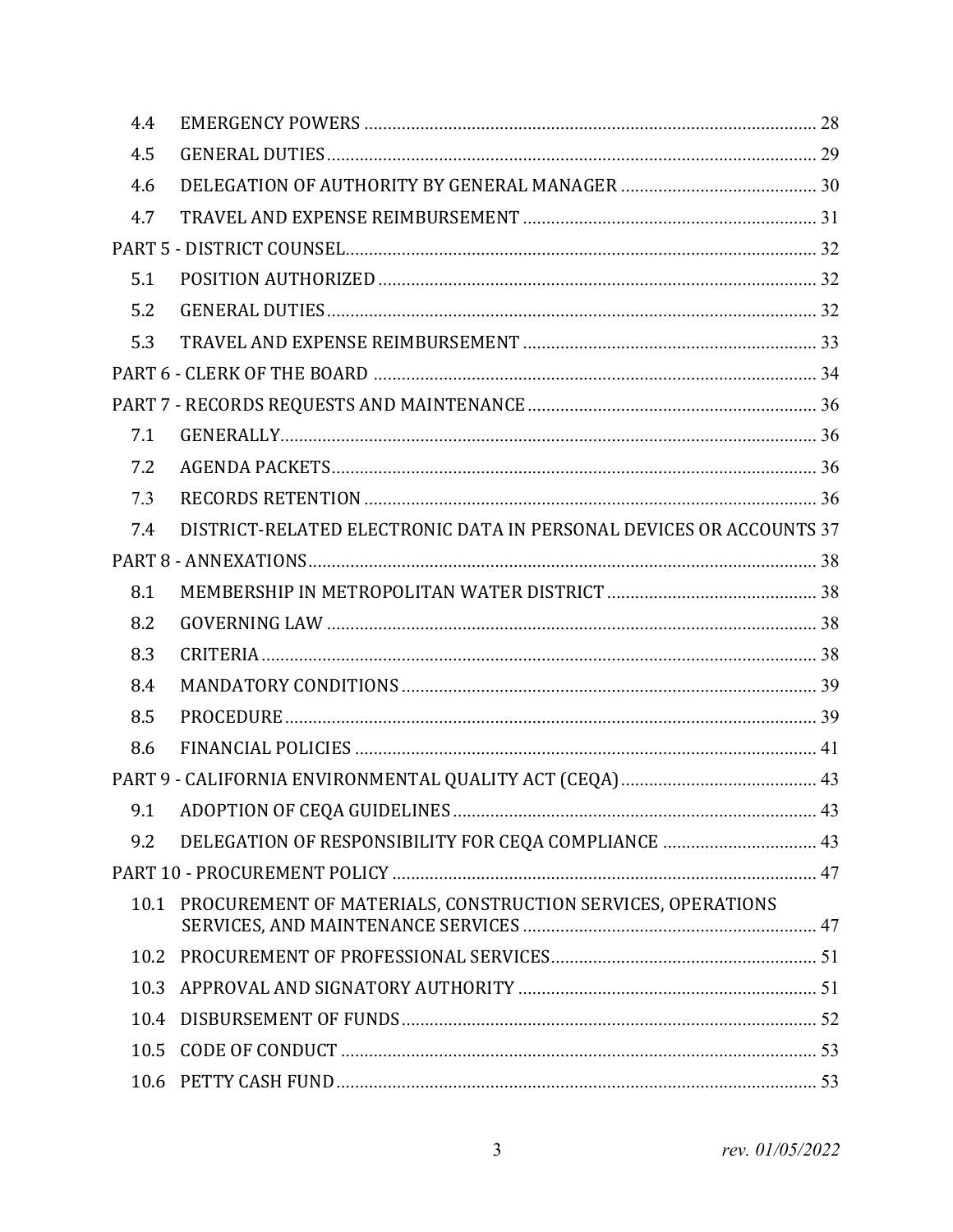| 12.4 EMPLOYEE CLASSIFICATION, COMPENSATION, AND NON-ELECTIVE BENEFITS 58 |  |
|--------------------------------------------------------------------------|--|
|                                                                          |  |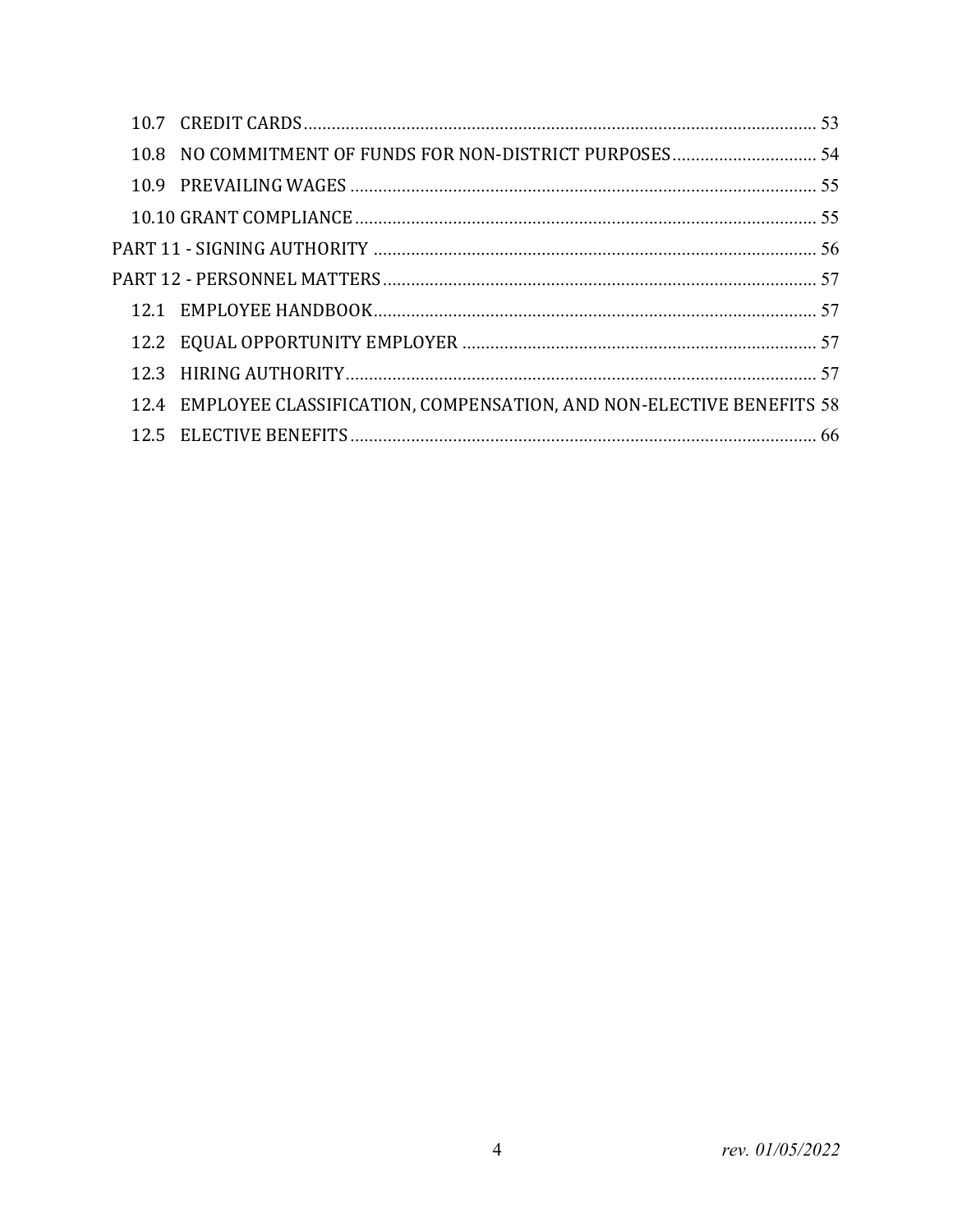# **PART 1 - GENERAL PROVISIONS**

# <span id="page-4-1"></span><span id="page-4-0"></span>**1.1 FORMATION AND GENERAL PURPOSE OF THE DISTRICT**

Calleguas Municipal Water District (District) was formed on December 10, 1953 under the California Municipal Water District Act of 1911. The general purpose of the District is to provide its service area with a reliable supply of regional and locally developed water.

# <span id="page-4-2"></span>**1.2 TITLE AND PURPOSE OF THE ADMINISTRATIVE CODE**

This Administrative Code shall be known as the "CALLEGUAS MUNICIPAL WATER DISTRICT ADMINISTRATIVE CODE", and is sometimes referred to as the "Administrative Code" or the "Code". This Code contains certain operational policies of the District and supersedes and replaces Ordinance No. 13 (which was repealed by the District in 2002) and all previously adopted versions of the Code.

# <span id="page-4-3"></span>**1.3 DEFINITIONS**

As used in this Code, unless otherwise specifically provided or the context otherwise requires:

"Auditor" refers to the firm which performs an annual audit of the District's financial statements and internal financial controls.

"Board" refers to the Board of Directors of Calleguas Municipal Water District.

"Board Officers" or "officers" refers to the then serving officers appointed by the Board from among the Board members as provided in this Code.

"Director" refers to an elected or appointed member of the Board.

"District" refers to Calleguas Municipal Water District.

"District Counsel" refers to the then serving legal counsel to the Board.

"Employee" refers to a District employee.

"General Manager" refers to the then serving General Manager of the District.

"Metropolitan" or "MWD" refers to Metropolitan Water District of Southern California.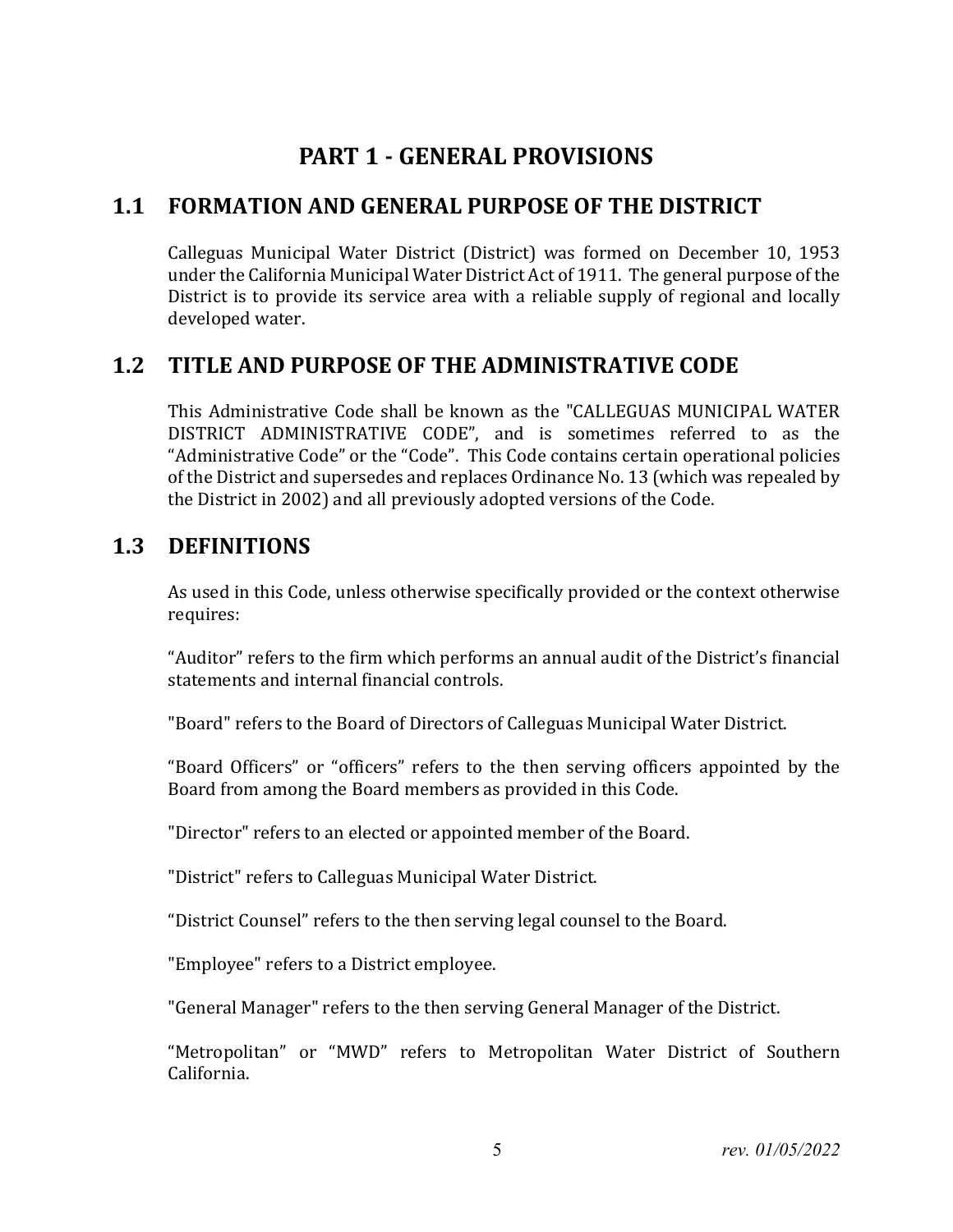"Person" refers to any person, firm, or legal entity.

"President" refers to the Director then serving as President of the Board.

"Secretary of the Board" refers to the Director then serving as Secretary of the Board.

"Clerk of the Board" refers to the General Manager's Executive Secretary.

"State" shall mean the State of California.

"Treasurer" refers to the Director then serving as Treasurer of the Board.

"Vice President" refers to the Director then serving as Vice President of the Board.

# <span id="page-5-0"></span>**1.4 INTERPRETATION**

Wherever these policies and procedures refer to certain provisions of California law, including without limitation certain sections or provisions of the Brown Act, the Water Code, CEQA, and the Government Code, it is understood that the entire applicable law shall govern, and these policies and procedures shall not serve as a substitute for review of the entire applicable law then in effect. If reference is made to any portion of this Code, or to any ordinance or resolution of the District, the reference shall apply to all amendments and additions thereto.

# <span id="page-5-1"></span>**1.5 MAINTENANCE**

A copy of this Code shall be distributed to each Director and to such other persons as the General Manager or the Board deems appropriate. At least once every three years, and otherwise as needed as determined by the Board, the General Manager will review this Code and prepare and present amendments to the Board for consideration.

# <span id="page-5-2"></span>**1.6 ACTS BY DEPUTIES**

Whenever a power is granted to, or a duty is imposed upon, an officer or Employee of the District, whether by statute, ordinance, resolution, or order of the Board, the power may be exercised or the duty may be performed by a deputy, assistant, or Employee authorized by such officer or Employee

# <span id="page-5-3"></span>**1.7 SEVERABILITY**

If any part of this Code is, for any reason, held to be invalid or unenforceable, such decisions shall not affect the validity of the remaining portions of this Code.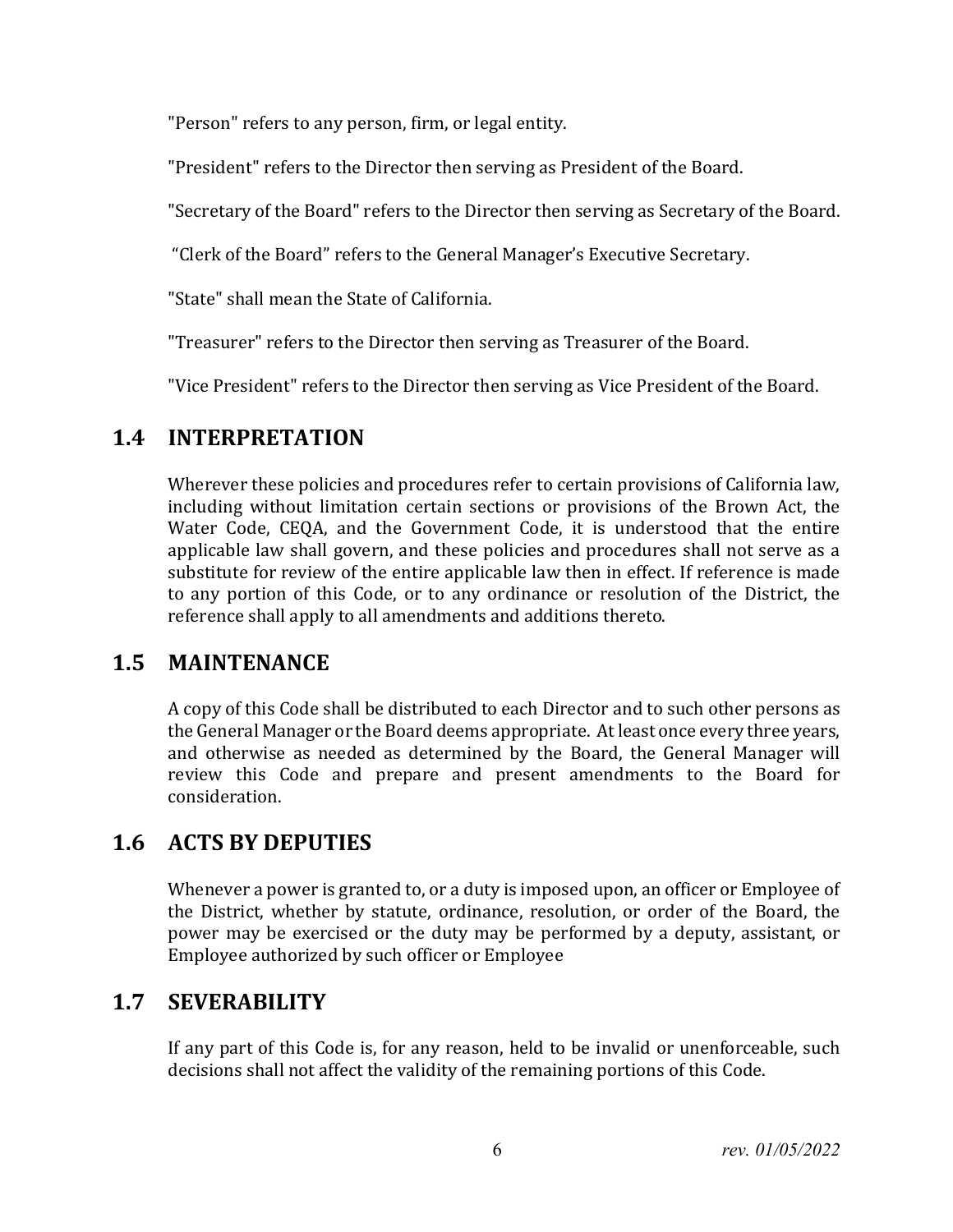## <span id="page-6-0"></span>**1.8 AMENDMENT**

This Code may be amended, modified, changed or repealed only by action of the Board, in its sole discretion.

# <span id="page-6-1"></span>**1.9 GENDER, TENSES, AND NUMBER**

As used in this Code, the present tense includes the past and future tenses, and the future tense includes the present tense; the masculine gender includes the feminine gender, and the feminine gender includes the masculine gender; and the singular includes the plural, and the plural, the singular.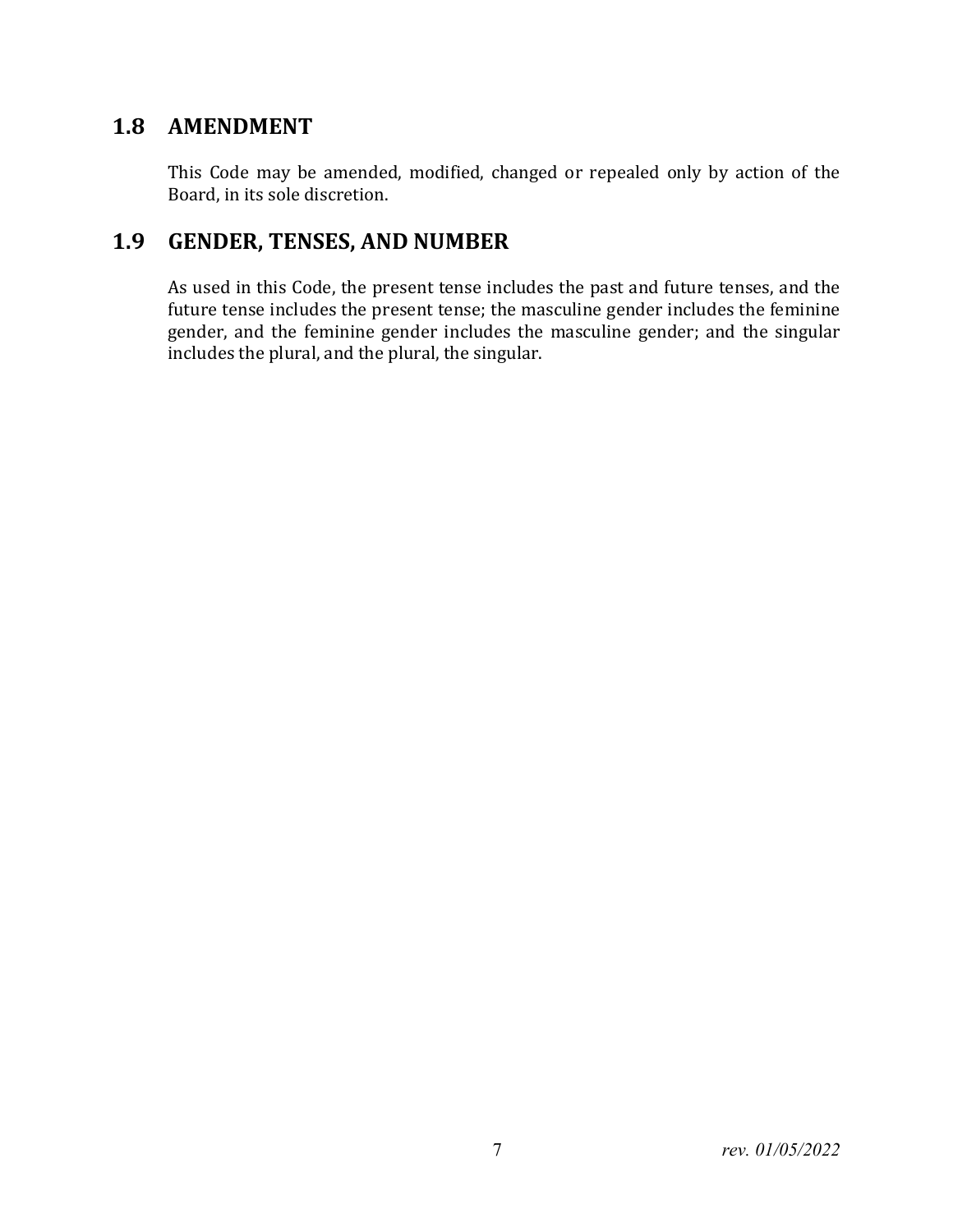# **PART 2 - BOARD OF DIRECTORS**

## <span id="page-7-1"></span><span id="page-7-0"></span>**2.1 ELECTION**

Members of the Board are elected to office in accordance with applicable law including the provisions of the Municipal Water District Law of 1911. Each Director shall hold office for a term of four years from and after the date of taking office. A Director may be elected to multiple terms in accordance with applicable law.

## <span id="page-7-2"></span>**2.2 APPOINTMENT**

When a vacancy occurs on the Board, the remaining members of the Board may fill such vacancy by appointment in accordance with California Water Code Section 71254 and California Government Code Section 1780, or the corresponding provisions of any successor statute.

# <span id="page-7-3"></span>**2.3 OATH OF OFFICE**

Persons elected to the Board shall take office at noon by the first Friday in December after the general election as prescribed by California Elections Code Sections 10505 and 10554. Persons appointed to the Board shall take the required oath of office prior to assuming office. A Notary Public or Deputy County Clerk shall administer the oath.

# <span id="page-7-4"></span>**2.4 DIVISIONS AND REAPPORTIONMENT**

The District is divided into five Divisions as shown on the Official Map of Division Boundaries on file at the County of Ventura Elections Division. Each Division is represented by one Director who shall be a resident of the Division. Notwithstanding the foregoing, the District is subject to re-division in accordance with the procedures set forth in California Water Code Section 74450 et seq.

## <span id="page-7-5"></span>**2.5 POWERS**

All powers of the District shall be vested in the Board except for those powers delegated to the General Manager as set forth herein and in the Ordinances and Resolutions of the District or as hereafter delegated by the Board.

# <span id="page-7-6"></span>**2.6 ELECTION OF BOARD OFFICERS**

At the first Meeting in January of the year following any election at which any Director is qualified, the Board shall elect one of its members as its presiding officer, who shall have the title of "President of the Board". At the same time, the Board shall also select Directors to serve as Vice President, Treasurer, and Secretary of the Board. The Board may, at any time by majority vote, remove any Director from any office to which they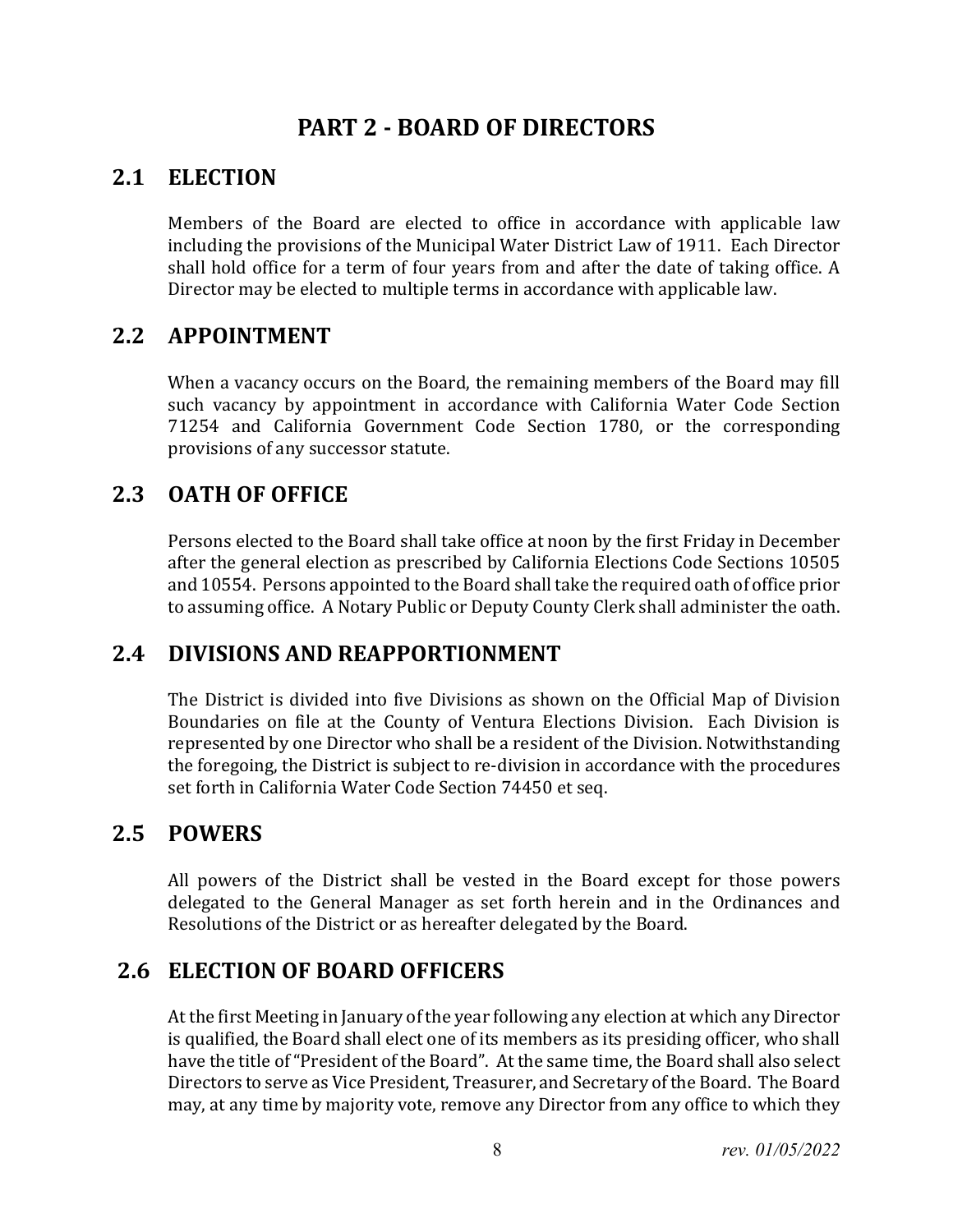have been appointed and elect another Director to fill the office. The newly elected officers shall take office at the conclusion of the meeting at which they are elected unless the Board designates another time.

# <span id="page-8-0"></span>**2.7 DESIGNATION OF METROPOLITAN BOARD REPRESENTATIVE**

The District's representative(s) to the Metropolitan Water District of Southern California Board of Directors will be selected and shall serve as outlined in the Metropolitan Water District Act, Section 51.

## <span id="page-8-1"></span>**2.8 GENERAL DUTIES**

The Board of Directors shall:

- (a) Establish the District's policies, mission, and goals by majority vote at public meetings and hold the General Manager responsible if the policies, mission, and goals of the District are not implemented.
- (b) Assure that the District is responsive to the interests of those it represents.
- (c) Comply with the law and use District powers lawfully.
- (d) Insist that critical and strategic information from which to make decisions and exercise judgments is available in a timely manner.
- (e) Assist staff by assessing issues from a broader perspective, providing outside perspective and guidance.
- (f) Protect the assets of the District.
- (g) Assure that the District is well managed.
- (h) Select the District's officers, General Manager, District Counsel, and Auditor in accordance with California Water Code Section 71340.
- (i) Assure that the District's long-term plans are designed to meet the District's mission and purpose.
- (j) Review and assess long-term planning for the District.
- (k) Establish policies that will provide for the effective conduct of the Board's meetings.
- (1) Be prepared for the meetings of the Board.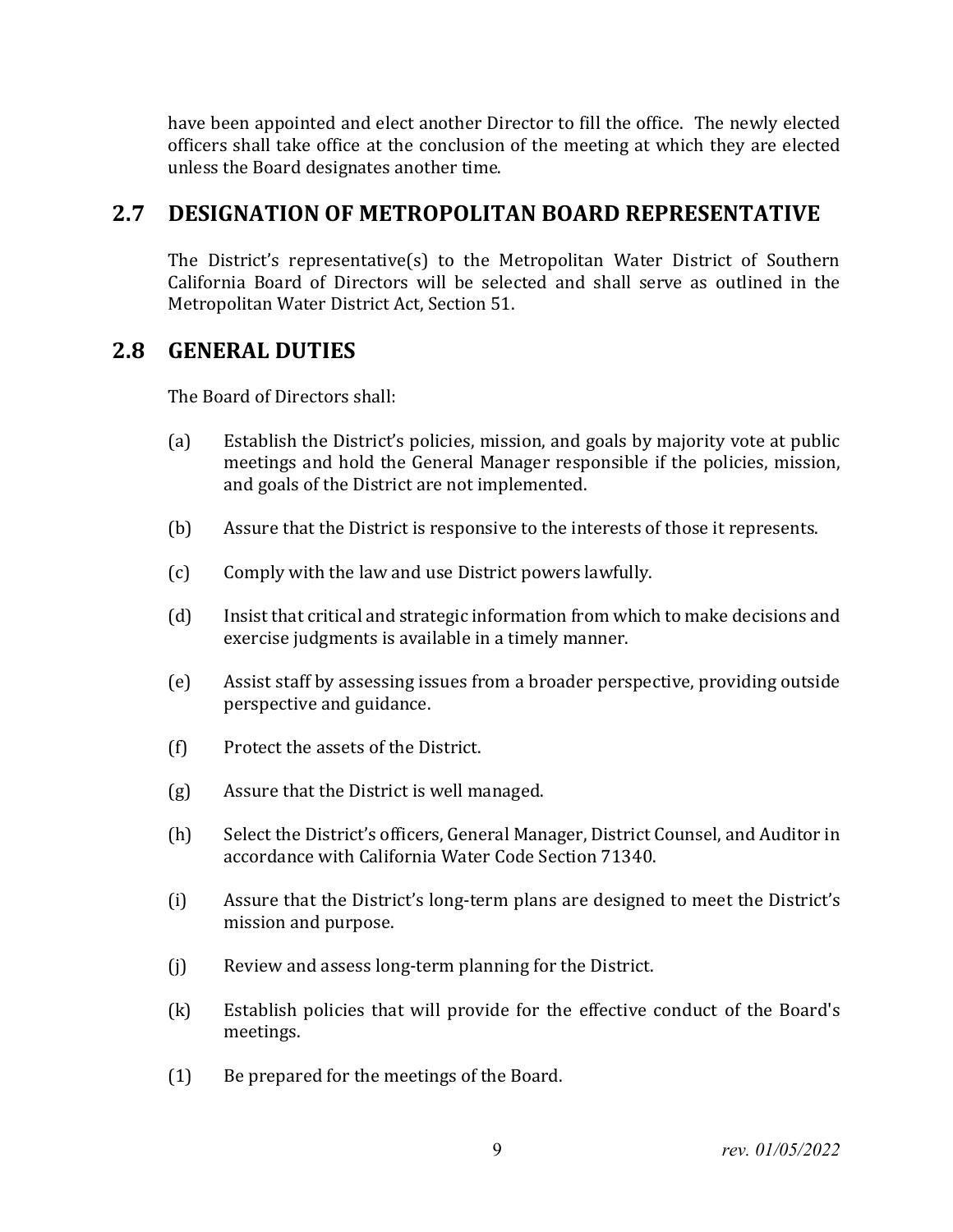- (m) Approve and adopt the annual budget and any amendments thereto.
- (n) Approve and adopt a salary schedule and positions set forth in the organization chart for District Employees and any amendments thereto.
- (o) File Form 700 Statements of Economic Interests as required by the District's Conflict of Interest Code.
- (p) Participate in two hours of sexual harassment prevention training every two years in accordance with Government Code Section 12950.1.
- (q) Participate in ethics training every two years in accordance with California Government Code Section 53235, including at least two hours of training in ethics principles and ethics laws relevant to his or her public service.

## <span id="page-9-0"></span>**2.9 LEAVES OF ABSENCE**

In accordance with California Government Code Section 1062, no Director shall absent himself from the State for more than 60 days, unless the absence is for District business or has been approved by the Board. In the case of illness or other urgent necessity, a quorum of the Board may approve an extension of a Director's absence from the State.

# <span id="page-9-1"></span>**2.10 BOARD DIRECTION TO DISTRICT STAFF**

- (a) The Board provides guidance and instruction to the General Manager. Individual Directors shall not instruct the General Manager in the execution of his or her powers and duties.
- (b) All general business of the District, including requests for information and instructions to Employees are to be conducted through the General Manager, or in the absence of the General Manager, the Acting General Manager. The exceptions to this limitation are: (1) coordination with the Clerk of the Board related to his or her duties described in Part 6 this Code, (2) coordination with the Manager of Administrative Services on a Director's District-provided benefits, and (3) coordination between the Board Treasurer and the Manager of Administrative Services on District financial matters.
- (c) The General Manager shall promptly provide information requested by Directors as necessary to assist in decision making and policy direction. Routine requests by individual Directors for readily available written information, documents, reports, studies, analyses, or compilations shall not require formal Board approval. If requests for staff assistance or for such information or documents are estimated to require more than four hours of staff time or consulting time, or if they will require less than four hours but are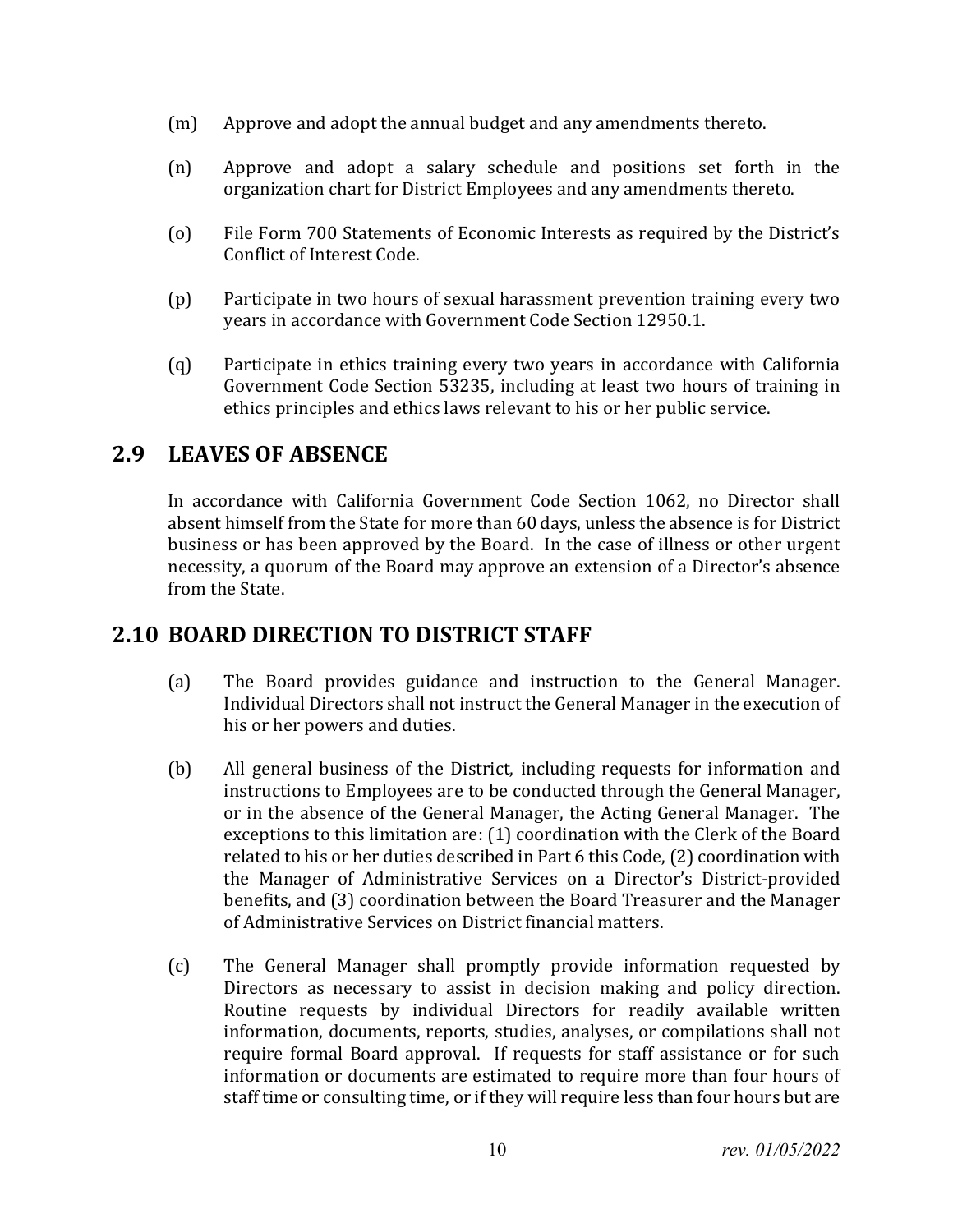of a recurring nature, these requests shall be submitted in advance to the Board of Directors by the individual Director for formal approval.

# <span id="page-10-0"></span>**2.11 COMPENSATION AND REIMBURSEMENT**

#### **2.11.1 GENERAL RULES**

- (a) Compensation and reimbursement of expenses for Directors is authorized by, and subject to, California Water Code Sections 71255 et seq. and 20200 et seq., and California Government Code Section 53232.
- (b) The Board's compensation rules and rates are set forth in District Ordinance No. 15. Annually, the Board will review the compensation paid to Directors and may make changes to the established compensation rate by amending Ordinance No. 15 and setting a new compensation rate in accordance with applicable law.
- (c) Subject to Ordinance 15 and applicable law, Directors may be compensated for each day's attendance at meetings of the Board and for each day's service to the District rendered at the request of the Board or the General Manager not exceeding a total of 10 days in any calendar month. Any Director who represents the District on the Metropolitan Board is also entitled to receive compensation and expense reimbursement from the District with respect to such service for a total of 10 additional days in any calendar month.
- (d) Subject to the requirements of California Government Code Sections 53232.2 and 53232.3, a Director may be reimbursed for any actual and necessary expenses incurred in the performance of duties required or authorized by the Board, including without limitation reimbursement for authorized travel and other expenses when on official duty or when acting on behalf of the Board.
- (e) Board Members shall provide a brief oral report on each compensable meeting attended at the next regularly scheduled Board meeting.

## **2.11.2 AUTHORIZED ACTIVITIES AND EXPENSES**

The guidelines set forth below are provided to clarify activities that are authorized for compensation and reimbursement to individual Directors. However, such guidelines at all times remain subject to applicable law including without limitation California Government Code Sections 53232 et seq. and California Water Code Sections 20201, 20202, 71255 and 71256, as may be amended from time to time: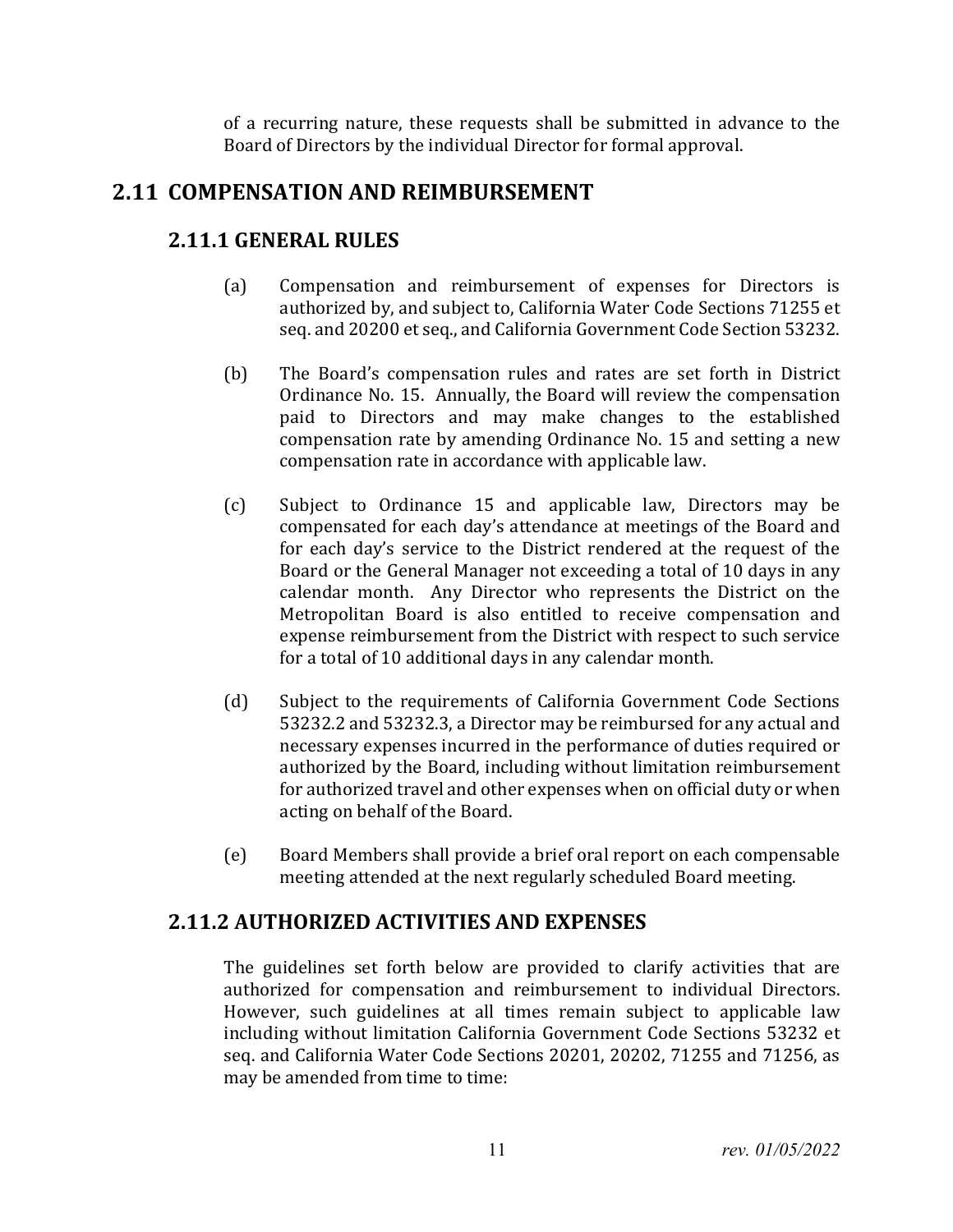- (a) Only one-day's compensation may be paid for activities performed within a calendar day. Example: If a Director attends a Board meeting and another authorized meeting on the same date, the Director shall<br>only be entitled to compensation for one meeting. However, only be entitled to compensation for one meeting. reimbursement for compensable mileage, meals, and other expenses may be paid for both meetings.
- (b) Directors are authorized to receive compensation and reimbursement for expenses for the following:
	- (1) Attending regular and special meetings of the Board.
	- (2) Performing necessary duties associated with, and required of, an elected official serving on the Board, including participation in required training, either in person or via remote means.
	- (3) Representing the District in any of their collateral assignments.
	- (4) Representing the District when requested by the Board, the President, or the General Manager, including attendance at other meetings or functions of government agencies (State, County, and City), purveyors, associations, committees, etc.
	- (5) Representing the District outside of the State with prior approval of the Board.
	- (6) Participation in activities related to the District's mission and purpose with prior approval of the President or Board.
	- (7) Participation in conference calls of more than one-half hour's duration which are for the purpose of any of the items listed above, subject to applicable approvals.
	- (8) Travel to or from an authorized activity when it is impractical to travel on the same day as the activity.
- (c) A Director may elect not to receive compensation and/or reimbursement for expenses for any authorized activity.
- (d) A Director may appeal to the Board any recommendation of the General Manager or decision by the President to deny authorization for compensation and reimbursement.
- (e) A Director shall secure prior approval of the Board before incurring expenses for hosting conferences, receptions, meetings, group meals, or other activities related to the duties of a Director, other than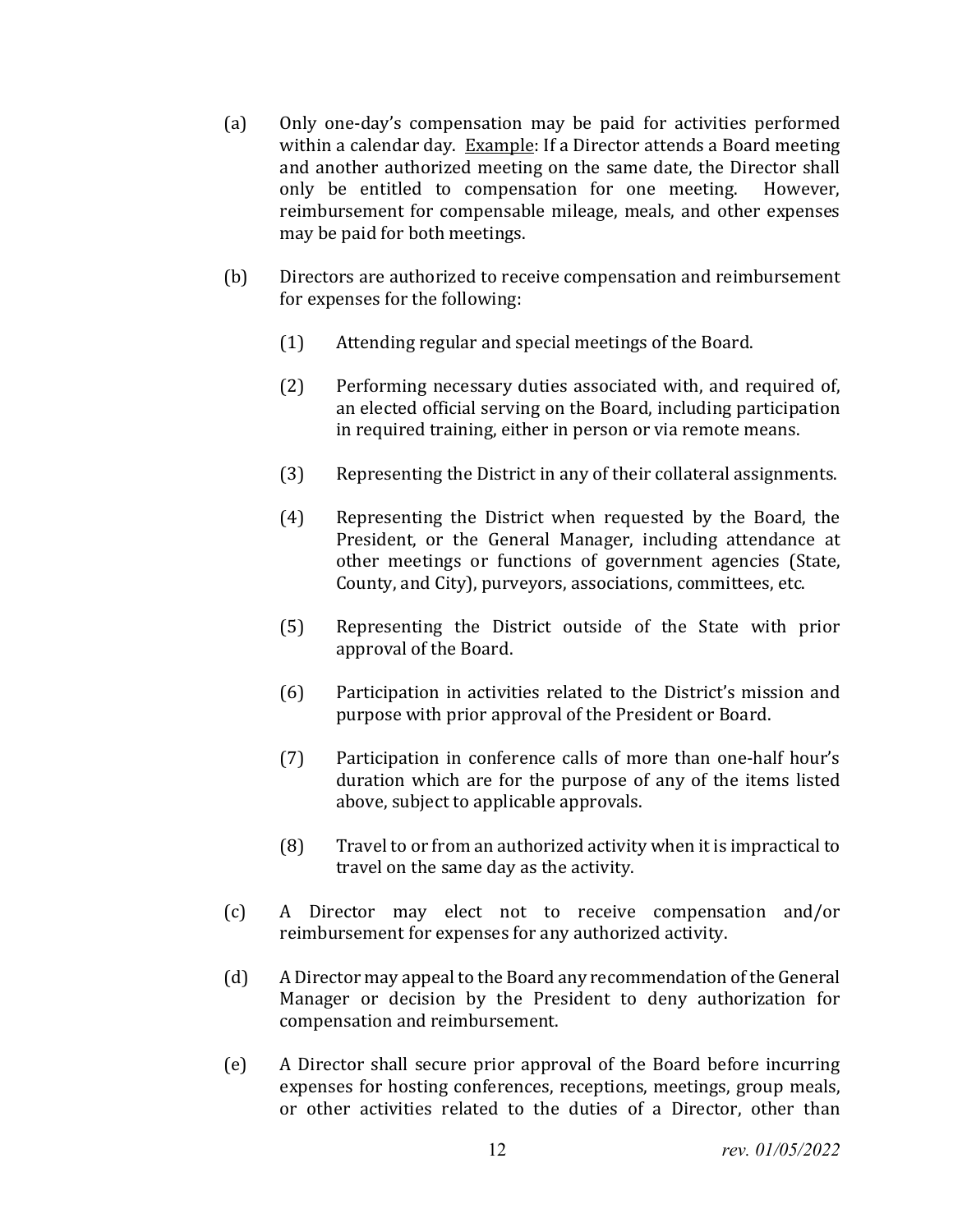activities paid for at the Director's personal expense.

- (f) Agenda packets are sent by electronic means and the District will pay for one of the following:
	- (1) The Director may use a District-owned laptop computer, electronic tablet device and necessary accessories. The District will not pay for any charges associated with a data service plan. When the Director leaves office, they may either return the aforementioned equipment to the District or reimburse the District for the depreciated value of the equipment.
	- (2) The Director may use a District-owned color ink jet printer or similar, paper, and ink cartridges so that the Director may print the packets at home. When the Director leaves office, they may either return the printer to the District or reimburse the District for the depreciated value of the printer.

#### **2.11.3 TRAVEL**

- (a) The District shall reimburse a Director for his or her actual and necessary expenses for approved travel as follows:
	- (1) All expenses must be ordinary and necessary for the conduct of District business.
	- (2) Authorized expenses while traveling overnight on District business may include, but are not limited to, meals, lodging, baggage handling, tips, transportation costs only to and from the destination required for business purposes and any other reasonable incidental expenses of the trip which are District related rather than personal in nature. Disallowed expenses include, but are not limited to, personal telephone calls, laundry service, and in-room movies. If a family member or guest accompanies the Director, lodging expense may only be reimbursed at the applicable rate for a single room to be occupied by only one person. Travel costs, meals and all other incidental expenses for a family member or guest are not authorized for payment from District funds.
	- (3) Directors have the option to select either reimbursement at 1.5 times the Government Per Diem Rate for Meals and Incidentals (www.gsa.gov/perdiem) for the closest area to where the meal is consumed (M&I Rate) or reimbursement for actual costs of meals. The method of reimbursement selected will apply for all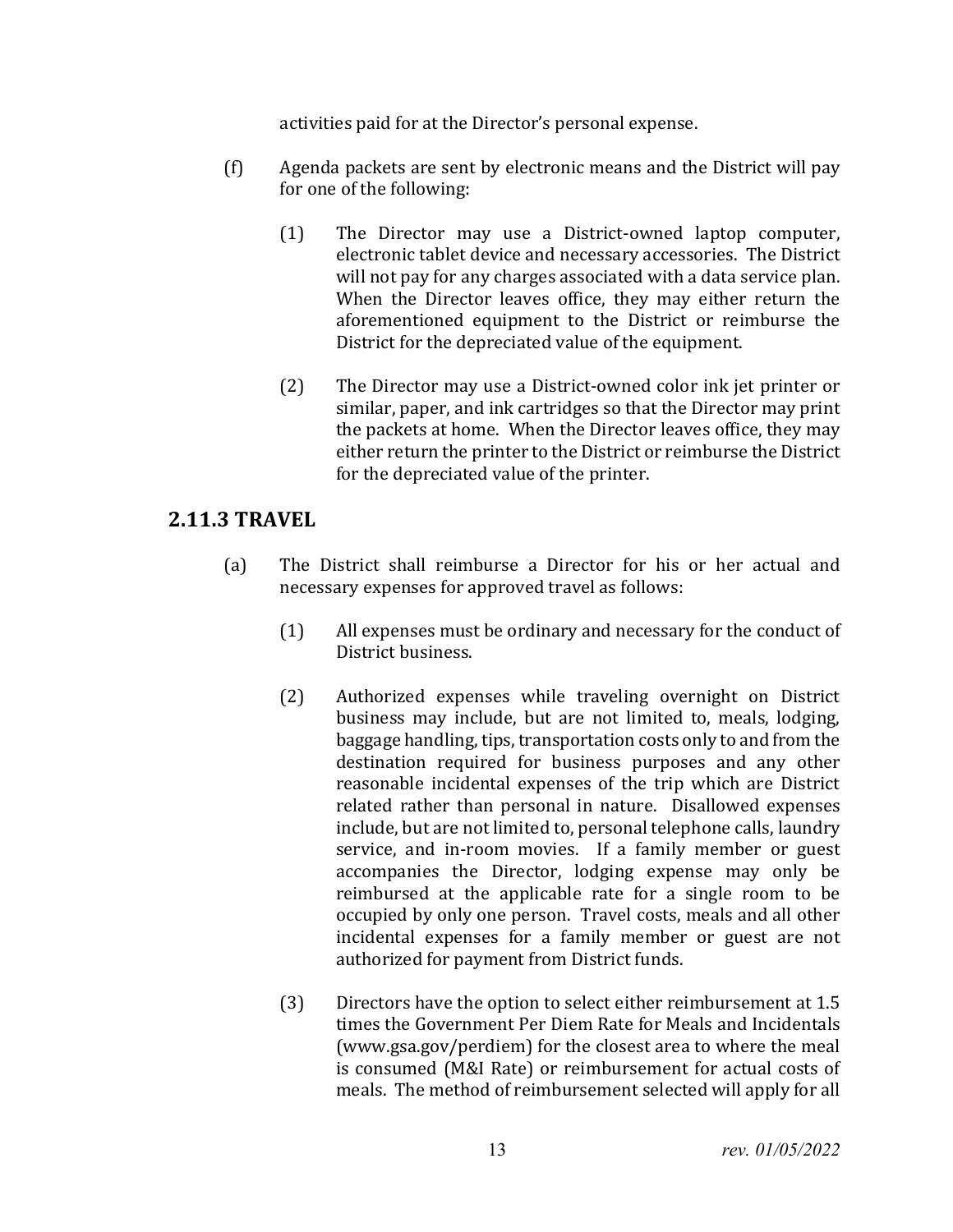days of the trip.

- (i) If reimbursement for actual costs of meals is selected, the following guidelines apply.
	- a. Expenses may include the cost of meals and nonalcoholic beverages. Under no circumstances will the District pay for or reimburse for any expenses associated with the purchase or consumption of alcoholic beverages.
	- b. Itemized receipts must be submitted to substantiate the actual cost of meals.
	- c. The reimbursement amount shall not exceed 1.5 times the M&I Rate.
	- d. Any reimbursement greater than 1.0 times the M&I Rate is considered taxable by the Internal Revenue Service and will be added to the Director's taxable wages.
- (ii) The following guidelines apply to reimbursement at 1.5 times the M&I Rate.
	- a. Itemized receipts need not be submitted. The M&I rate prorates a percentage of the daily rate to each meal. Breakfast is 20%, Lunch is 25%, and Dinner 55% of the daily M&I rate. These values apply only to days when fewer than three meals are reimbursed.
	- b. Per diem rates must be adjusted in the following circumstances:
		- On the first and last days of travel, the Director is entitled to per diem reimbursement for only those meals eaten while traveling.
		- When the conference attended provides meals as part of the registration fee, the per diem rate for that day will be reduced by the appropriate percentage for the meal provided.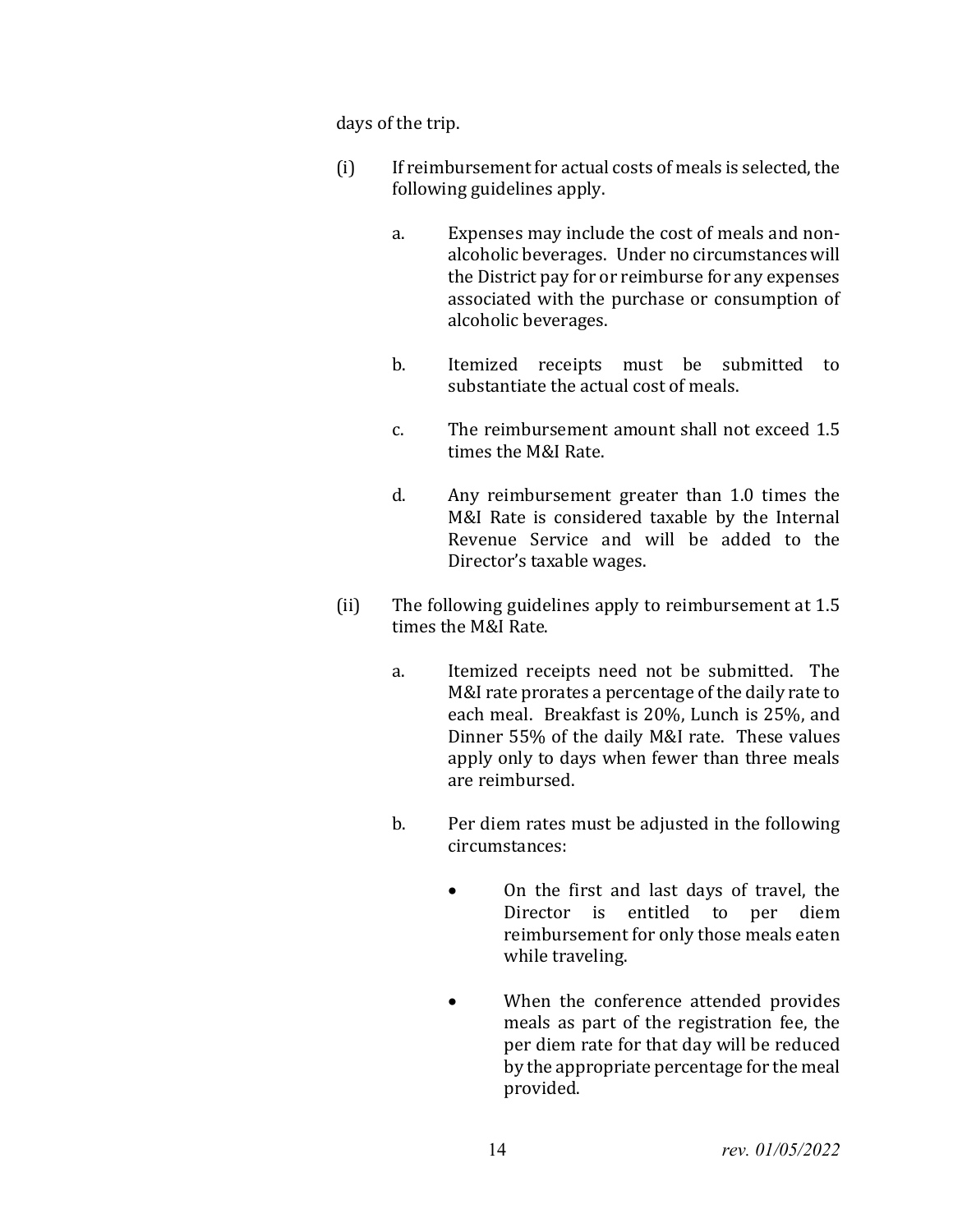- c. Any reimbursement greater than 1.0 times the M&I Rate is considered taxable by the Internal Revenue Service and will be added to the Director's taxable compensation.
- (4) Transportation shall be selected on the basis of the lowest overall cost to the District after all costs are considered. All airline travel shall only be by airplane coach or economy class except when coach or economy seats are unavailable at the time of ticketing, or where a physical problem, essential business, or exceptional circumstance warrants travel in a higher class.
- (5) A Director who purchases airline tickets for the purpose of combining personal travel with District travel, or for travel with a family member, shall only be reimbursed for the cost of the Director's ticket which is required for the work related purpose of the travel.
- (6) A Director shall not be reimbursed by the District for an expense reimbursed by another party.
- (b) Directors who incur expenses on behalf of the District, or who travel on or engage in District business which requires the expenditure of funds on their behalf, shall prepare an expense claim form to document, substantiate, and account for, all expenses.
	- (1) All reimbursement claims shall be submitted to the Clerk of the Board before reimbursement will be made.
	- (2) Receipts and itemized bills must be attached.
	- (3) When claiming expenses for business purposes for one or more guests, the original receipt and an itemized bill stating the amount of the meal, a description of the purpose of the meal and the names of the people present and their affiliations shall be provided.
	- (4) Requests for payment at 1.5 times the M&I rates do not require documentation.
- (c) Individual expenses incurred by and for a Director and reimbursed by the District in excess of \$100.00 are reported in an annual report as required by law.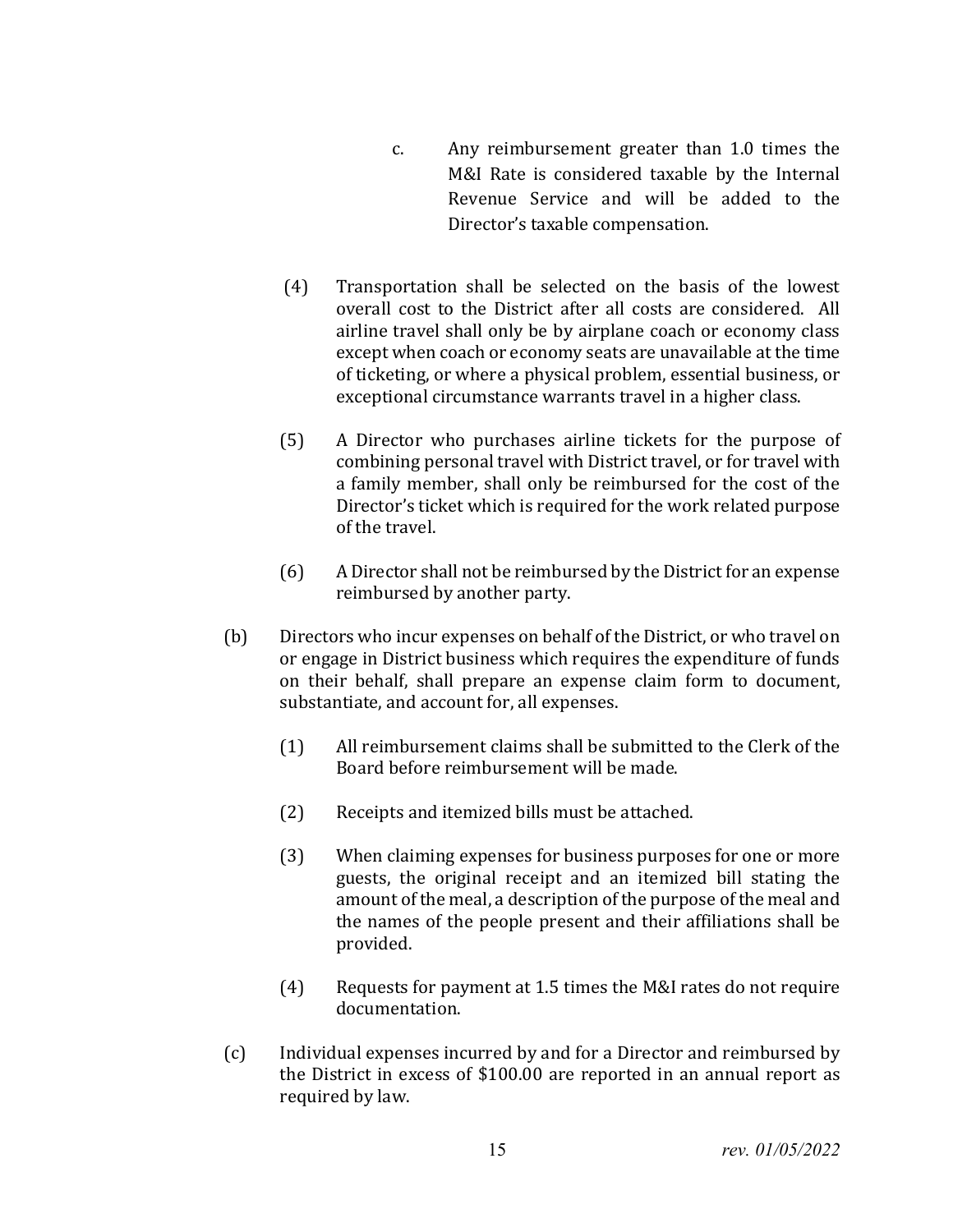# <span id="page-15-0"></span>**2.12 BENEFITS**

This paragraph outlines the benefits that are either provided or available to Directors. Although the District may provide other benefits to its Employees, benefits not listed in this paragraph are not provided to the Directors.

- (a) The premiums for the following benefits are fully paid by the District:
	- (1) Workers Compensation
	- (2) Medical coverage
		- (i) The District will pay the full cost of medical insurance up to the annual cost of the maximum HMO or PERS Choice premium of the health plans available to the District through CalPERS. The coverage will be based on the following requirements:
			- Directors seated prior to December 1, 2012 (Director and dependents)
			- Directors seated on or after December 1, 2012 (Director only)
		- (ii) Board Members may change the Level of Enrollment and Style of Coverage as allowed by the enrollment rules published by CalPERS. If a change in Level of Enrollment or Style of Coverage increases the cost of the health plan above the cost of the maximum of HMO or PERS Choice for the allowed level, the Board Member must reimburse the District for the amount that the selected plan exceeds the maximum allowed HMO or PERS Choice cost.
	- (3) Dental coverage (Director and dependents) (consistent with the coverage described in Section 12.5.2 of this Code)
	- (4) Vision coverage (Director and dependents) (consistent with the coverage described in Section 12.5.2 of this Code)
	- (5) Group Life Insurance (Director only) (consistent with the coverage described in Section 12.5.6 of this Code, except that the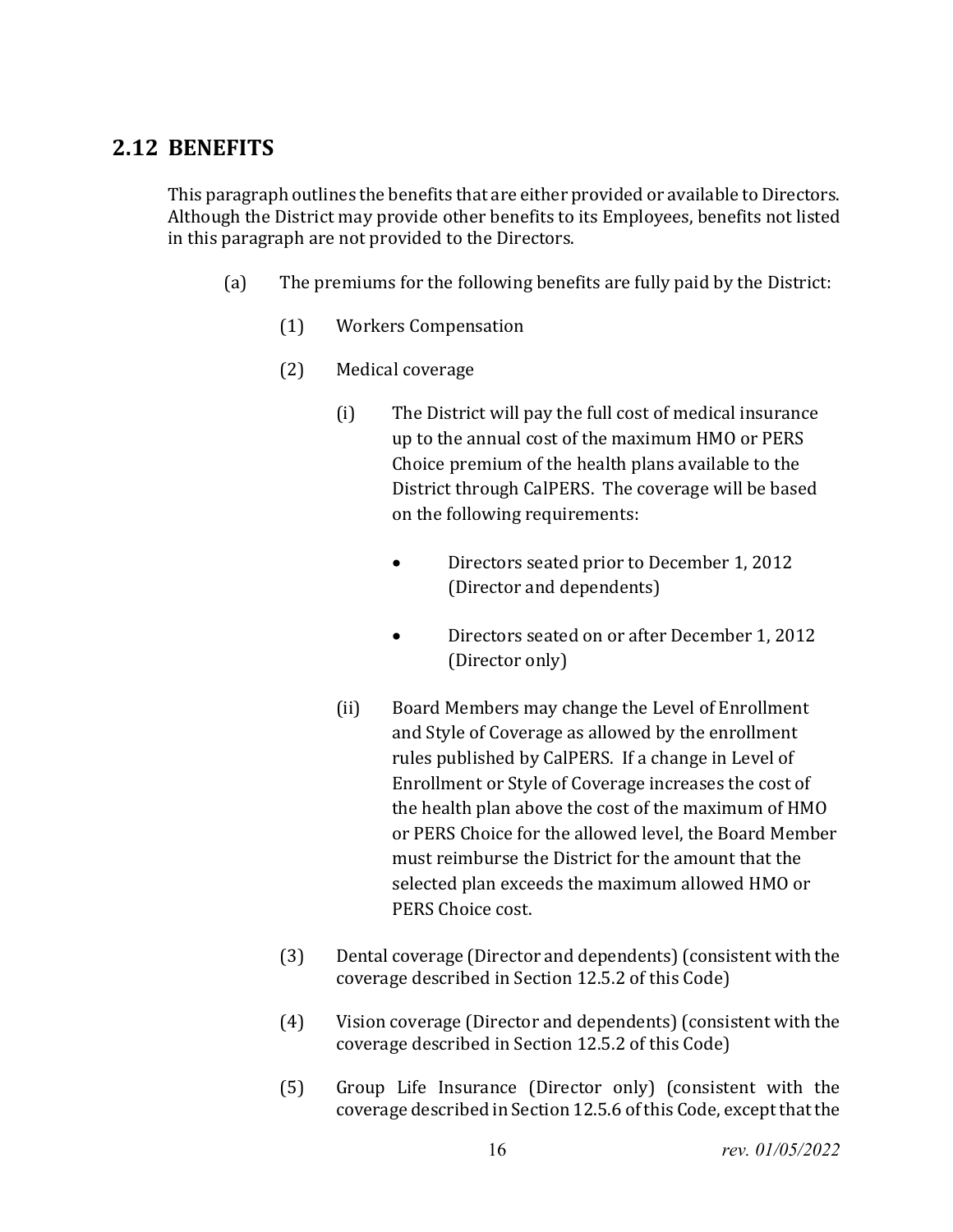coverage amount shall be up to \$25,000).

- (6) Retirement Program (as allowed by law)
- (b) Federal taxes associated with Medicare and Social Security are paid by the District and withheld from compensation for Board members who are not exempt from such taxes as required by law.
- (c) The following benefits are available to Directors; however, all costs associated with these benefits are the responsibility of the Director:
	- (1) Deferred Compensation (consistent with the plan described in Section 12.5.3 of this Code)
	- (2) Flexible Spending Account (IRS 125 Program for unreimbursed medical and dependent care expenses; see Part 12 of this Code)
	- (3) Medical coverage for dependents of Directors seated on or after December 1, 2012

# <span id="page-16-0"></span> **2.13 MEETINGS AND MINUTES**

## **2.13.1 GENERAL**

- (a) All proceedings of the Board and any Advisory Body (as defined below) shall be held in accordance with the applicable provisions of the Ralph M. Brown Act (Government Code Section 54950 et seq.) as amended from time to time (the "Brown Act"). Should any of the following provisions conflict with any of the provisions of the Brown Act, the Brown Act shall be deemed controlling.
- (b) All meetings of the Board and any Advisory Body shall be open to the public, and all persons shall be permitted to attend except as otherwise provided in the Brown Act.
- (c) As used herein:
	- (1) "Advisory Body" means a "legislative body" as defined in Section 54952(b) of the Brown Act including any decision-making or advisory body created by ordinance, resolution, or formal action of the Board. In accordance with Section 54952(b), an advisory committee composed solely of two or fewer members of the Board is an Advisory Body only if the committee has continuing subject matter jurisdiction or meets pursuant to a schedule fixed by ordinance, resolution, or formal action of the Board.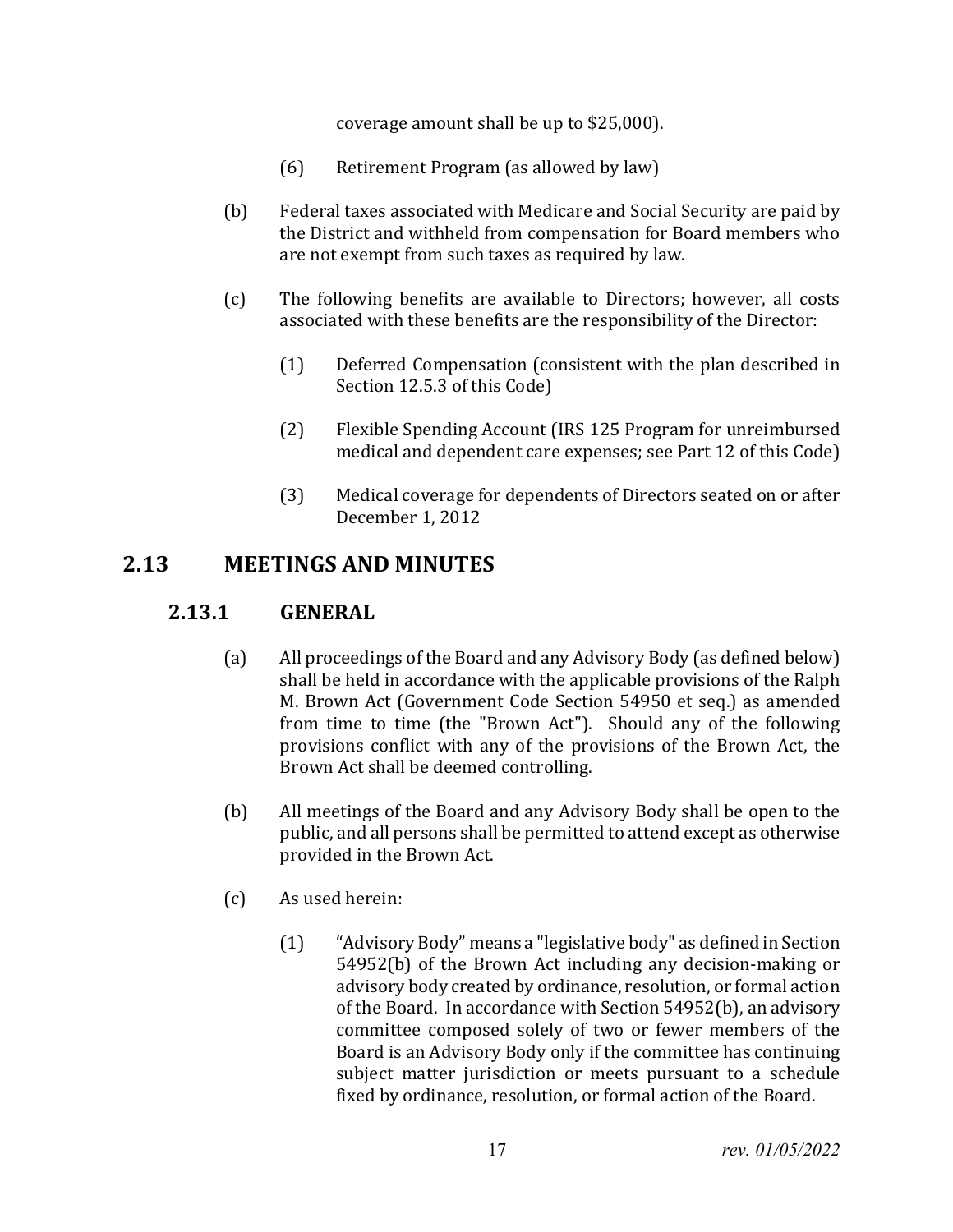- (2) "Meeting" means any congregation of a majority of the members of the Board or Advisory Body at the same time and location (including teleconference location as permitted by Section 54953 of the Brown Act) to hear, discuss, deliberate, or take action on any item that is within the subject matter jurisdiction of the Board or Advisory Body.
- (3) "Member" means a Director or a member of an Advisory Body or any person elected or appointed to serve as a Director or member who has not yet assumed the duties of office.
- (d) A majority of the Members of the Board or Advisory Body shall not, outside a meeting authorized by the Brown Act, use a series of communications of any kind, directly or through intermediaries, to discuss, deliberate, or take action on any item of business that is within the subject matter jurisdiction of the Board or the Advisory Body.
- (e) Nothing contained herein shall be construed as preventing an Employee or official of the District from engaging in separate conversations or communications outside of a meeting with Members of the Board or the Advisory Body in order to answer questions or provide information regarding District business, as long as that Employee or official does not communicate to members of the Board or Advisory Body the comments or position of any other Member or Members of such body. Furthermore, the meeting requirements of the Brown Act shall not apply to any of the situations described in Section 54952.2(c) of the Brown Act including the following:
	- (1) Individual contacts or conversations between a Member of the Board or Advisory Body and any other person that do not violate subsection (d) of this Section.
	- (2) The attendance of a majority of the Members of the Board or Advisory Body at a conference or similar gathering open to the public that involves a discussion of issues of general interest to the public or to public agencies of the type represented by the Board or Advisory Body, provided that a majority of the members do not discuss among themselves, other than as part of the scheduled program, any business of a specified nature that is within the jurisdiction of the District.
	- (3) The attendance of a majority of the Members of the Board or Advisory Body at any of the following events or gatherings; provided that a majority of the Members do not discuss among themselves, other than as part of the scheduled meeting or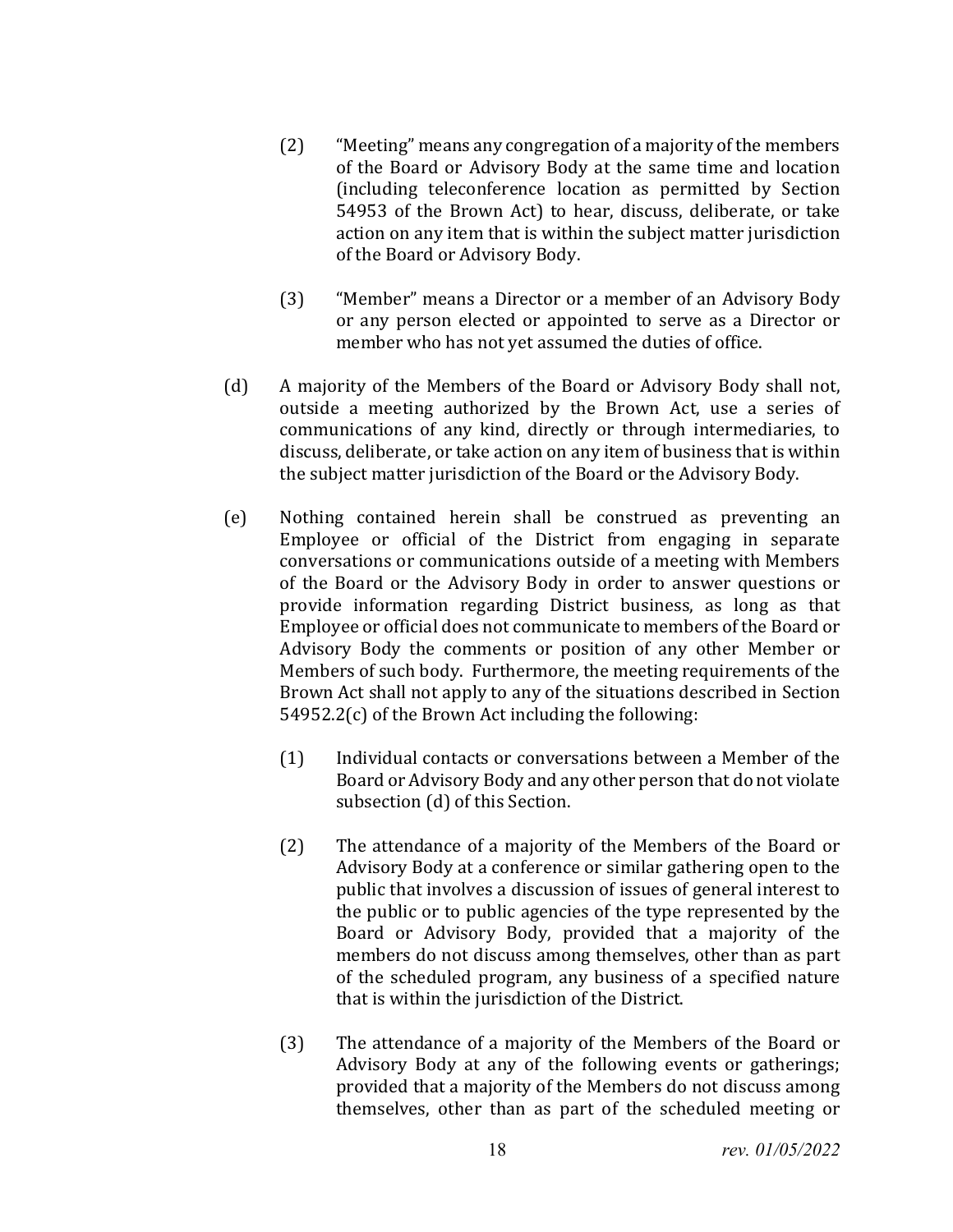program, business of a specific nature that is within the jurisdiction of the Board or Advisory Body:

- (i) An open and publicized meeting organized to address a topic of local community concern by a person or organization other than the District;
- (ii) An open and noticed meeting of another body of the District, or an open and noticed meeting of a legislative body of another local agency;
- (iii) A purely social or ceremonial occasion.
- (4) The attendance of a majority of the Members of the Board or Advisory Body at an open and noticed meeting of a standing committee of the Board or Advisory Body; provided that the Members of the Board or Advisory Body who are not Members of the standing committee attend only as observers.
- (f) All regular meetings of the Board and all meetings of any Advisory Body shall be held within the boundaries of the District except as follows:
	- (1) To comply with State or Federal law or court order;
	- (2) To inspect real property or personal property that cannot be moved;
	- (3) To meet on a multi-agency matter at the facility of one of the participating agencies;
	- (4) To discuss legislative or regulatory matters with state or federal officials;
	- (5) To discuss matters relating to a District facility at the facility; and
	- (6) To consult with legal counsel at counsel's office if so doing will result in a reduction in cost to the District associated with the meeting.

## **2.13.2 REGULAR/SPECIAL/EMERGENCY MEETINGS**

(a) The Board shall hold regular meetings on the first and third Wednesday of each month at the hour of 5:00 p.m., unless otherwise noticed in accordance with applicable law, at the District's headquarters located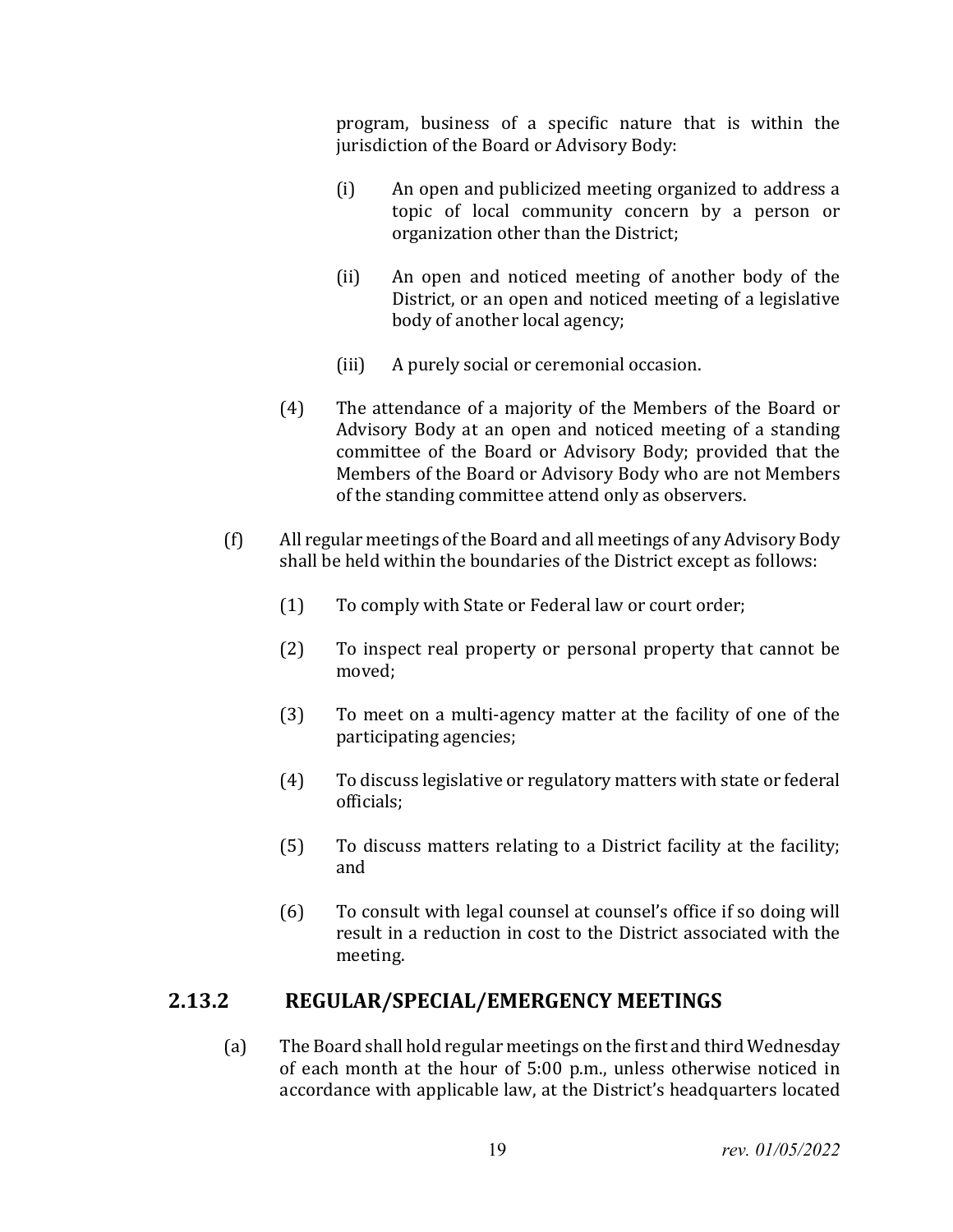at 2100 E. Olsen Road, Thousand Oaks, California. A regular meeting may be adjourned by the Board or by less than a quorum to another time. An adjourned regular meeting is a regular meeting for all purposes if held within five days of the regular meeting. If the adjourned meeting is held more than five days after the regular meeting, a new agenda shall be posted.

- (b) In accordance with Section 54956 of the Brown Act, special meetings may be called by the President (or, in the absence of the President, by the Vice President) or by a majority of the Board upon 24 hours' notice to each Director.
- (c) In accordance with Section 54956.5 of the Brown Act, in the event of an "emergency situation" the Board or Advisory Body may hold a special emergency meeting without complying with the 24 hour notice requirement or agenda posting required for special meetings, if prompt action is necessary due to disruption or threatened disruption of District facilities. An "emergency situation" includes both an An "emergency situation" includes both an "emergency" and a "dire emergency" as determined by a majority of the Board. An "emergency" is a work stoppage, crippling activity, or other activity that severely impairs public health or safety, and a "dire emergency" is a crippling disaster, mass destruction, terrorist act, or threatened terrorist activity that poses peril so immediate and significant that providing the one hour notice of meeting required for an emergency would endanger public health or safety. In accordance with Section 54956.5(b)(2) of the Brown Act, notice of the emergency meeting must be given to each local newspaper and radio and television station that has requested notice of special meetings at least one hour prior to the meeting in the case of an emergency meeting and at or near the time notice is given to the Board Members in the case of a dire emergency. The Board or Advisory Body may meet in closed session during any emergency meeting in accordance with the Brown Act if agreed to by at least two-thirds of the members of the Board or Advisory Body, or if less than two-thirds of the Members are present, by unanimous consent of the Members present. Except as provided herein, all emergency meetings shall be held in accordance with all other special meeting requirements.
- (d) Each Advisory Body may establish a time and place for regular meetings and may call special meetings and emergency meetings in the same manner as the Board.

#### **2.13.3 RECORD OF PROCEEDINGS**

(a) The Clerk of the Board shall record minutes showing action taken by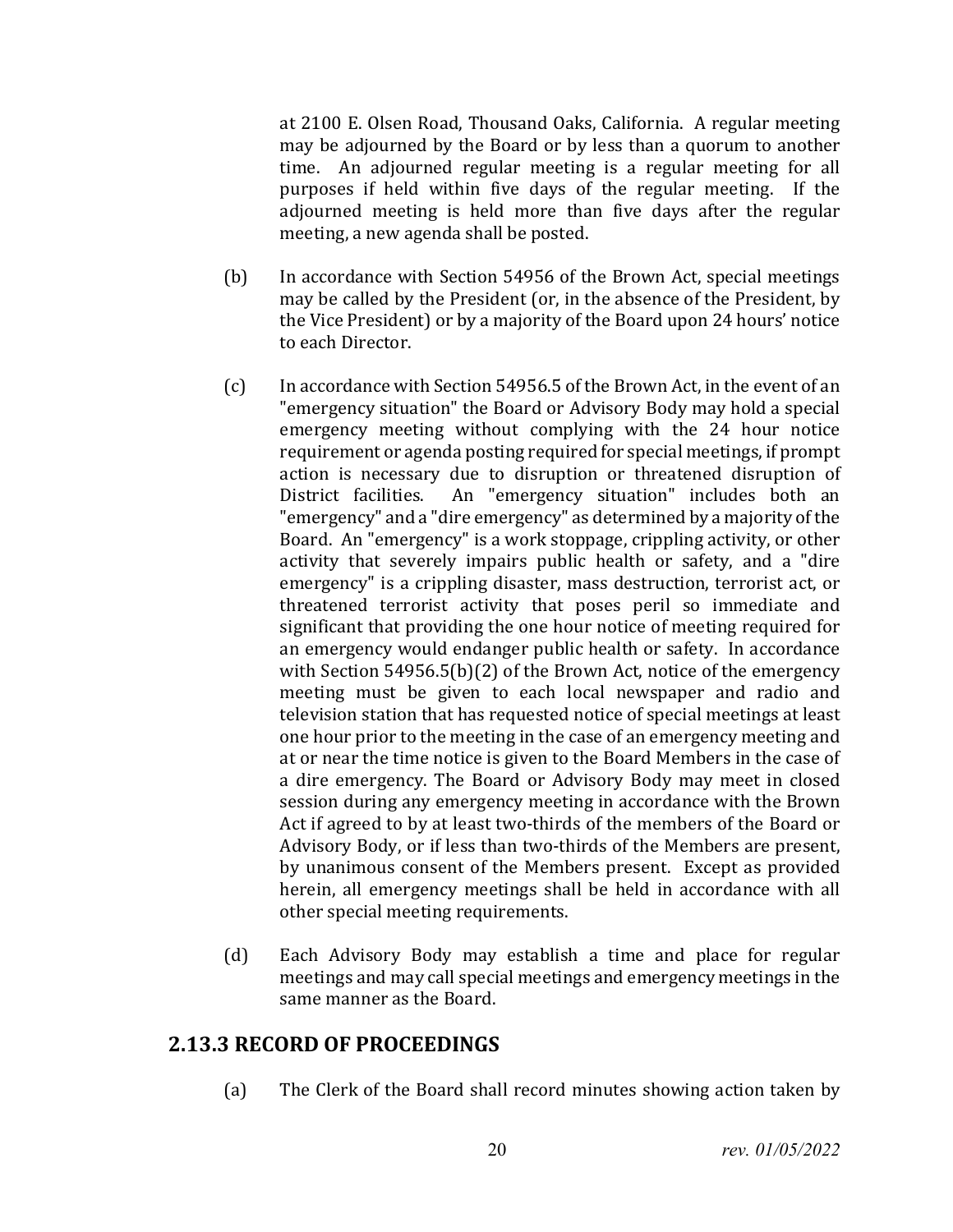the Board in open session and by each Advisory Body. The approved minutes shall be available for public inspection.

(b) Any person attending an open meeting of the Board may record the proceeding on audio or video media unless the Board finds the recording cannot continue without noise, illumination or obstruction of view constituting a persistent disruption of proceedings.

#### **2.13.4 RULES OF CONDUCT**

- (a) The affirmative vote of at least three Directors is necessary for the Board to take action. The Board shall take action by motion, resolution or ordinance. Motions and resolutions may be adopted on voice vote. Roll call shall be taken if requested by any Director or District Counsel. Ordinances shall be adopted on roll call vote.
- (b) Neither the Board nor any Advisory Body shall take action by secret ballot, whether preliminary or final.
- (c) Advisory Bodies shall adopt rules of order appropriate to their work.
- (d) If any meeting is willfully interrupted by a group or groups of persons so as to render the orderly conduct of such meeting unfeasible and order cannot be restored by the removal of individuals who are willfully interrupting the meeting, the Board may order the meeting room cleared and continue in session. Only matters appearing on the agenda may be considered in such a session. Representatives of the press or other news media, except those participating in the disturbance, shall be allowed to attend such a session. The Board may establish a procedure for readmitting individuals not responsible for willfully disturbing the orderly conduct of the meeting.
- (e) The Board shall not prohibit public criticism of the policies, procedures, programs or services of the District or of the acts or decisions of the Board. However, no privilege or protection is hereby conferred for expression beyond that otherwise provided by law.

#### **2.13.5 AGENDA**

(a) The General Manager will determine the agenda for each Board meeting. In addition to those agenda items set by the General Manager, any Director or District Counsel may request an item be placed on a future Board meeting agenda during Board discussion of future agenda items. Agenda items must be provided to the Clerk of the Board at least six calendar days prior to the next scheduled regular Board meeting.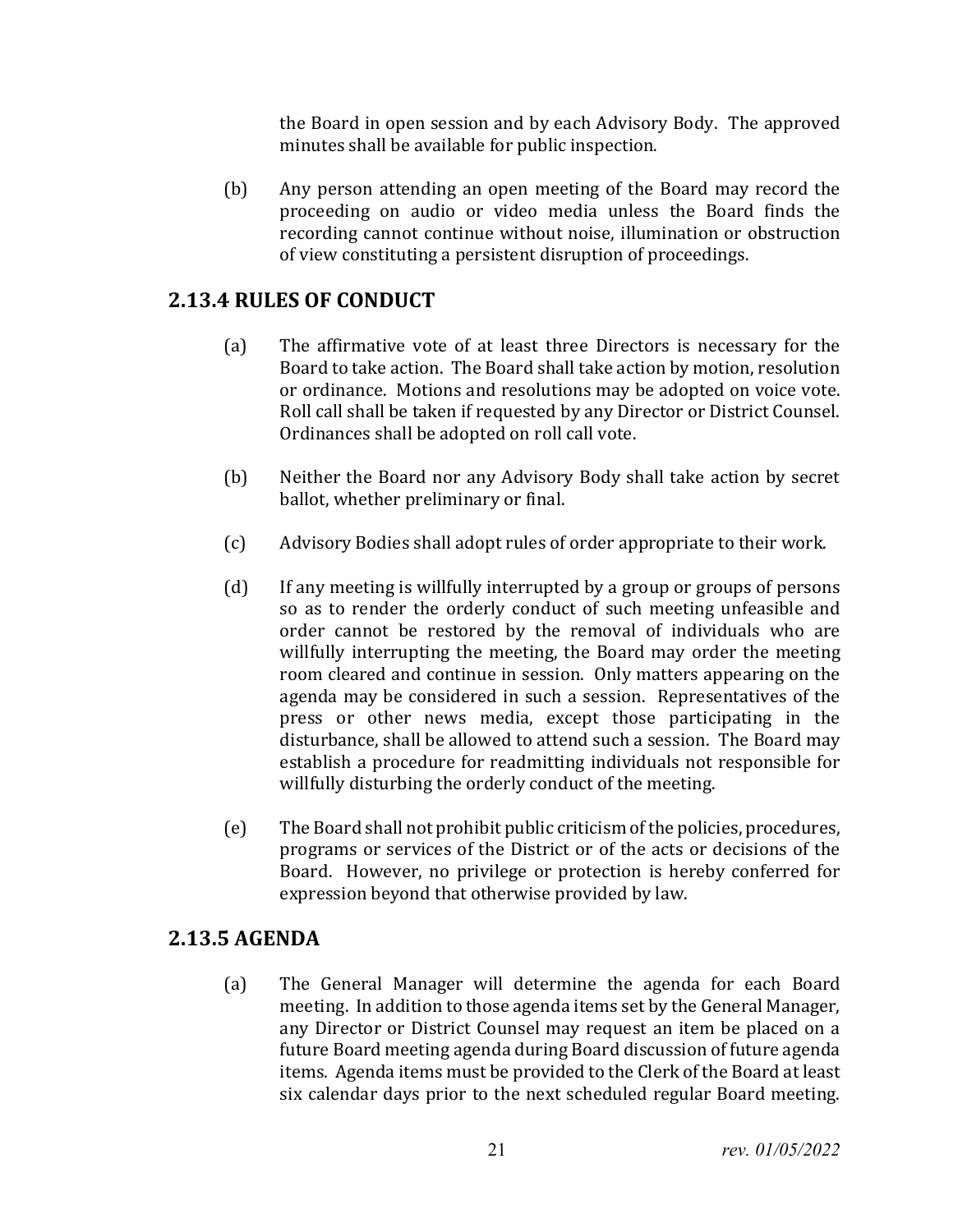For example, if a Board meeting is scheduled for 5 p.m. Wednesday, Agenda items must be submitted by 5 p.m. the preceding Thursday. Agenda items may be provided closer to the meeting date for a special or emergency meeting provided there is sufficient time to comply with noticing and posting requirements set forth in 2.13.2(b) and (c) of this Code.

- (b) At least 72 hours before a regular meeting or adjourned regular meeting, or at least 24 hours prior to a special meeting, the Clerk of the Board shall post an agenda specifying the time and location of the meeting. The agenda shall be posted in a location that is freely accessible to the public, and shall contain a general description of each item of business to be transacted or discussed at the meeting, including the items to be discussed in closed session.
- (c) The agenda for all meetings shall include the opportunity for the public to address the Board prior to taking action on any matter. The agenda for regular and adjourned regular meetings shall include the opportunity for the public to address the Board on matters within the jurisdiction of the District but not on the agenda.
- (d) Except as otherwise provided herein, no substantive discussion shall occur nor action shall be taken on matters not shown on the posted agenda. However, Directors may briefly respond to statements made or questions posed during public comment, request clarification, provide a reference to staff or other resources for factual information, request staff to report back to the Board at a subsequent meeting, or direct staff to place a matter of business on a future agenda. The Board may take action on items not appearing on the posted agenda under any of the following conditions, provided that prior to discussing such item the Board publicly identifies the item:
	- (1) Upon a determination by a majority vote of the Board that an emergency situation exists, as defined in Section 54956.5 of the Brown Act.
	- (2) Upon a determination by a two-thirds vote of the Board present at the meeting, or, if less than two-thirds of the members are present, a unanimous vote of those members present, that there is a need to take immediate action and that the need for action came to the attention of the District subsequent to the agenda being posted.
	- (3) The item was posted for a prior meeting of the Board occurring not more than 5 calendar days prior to the date action is taken on the item, and at the prior meeting the item was continued to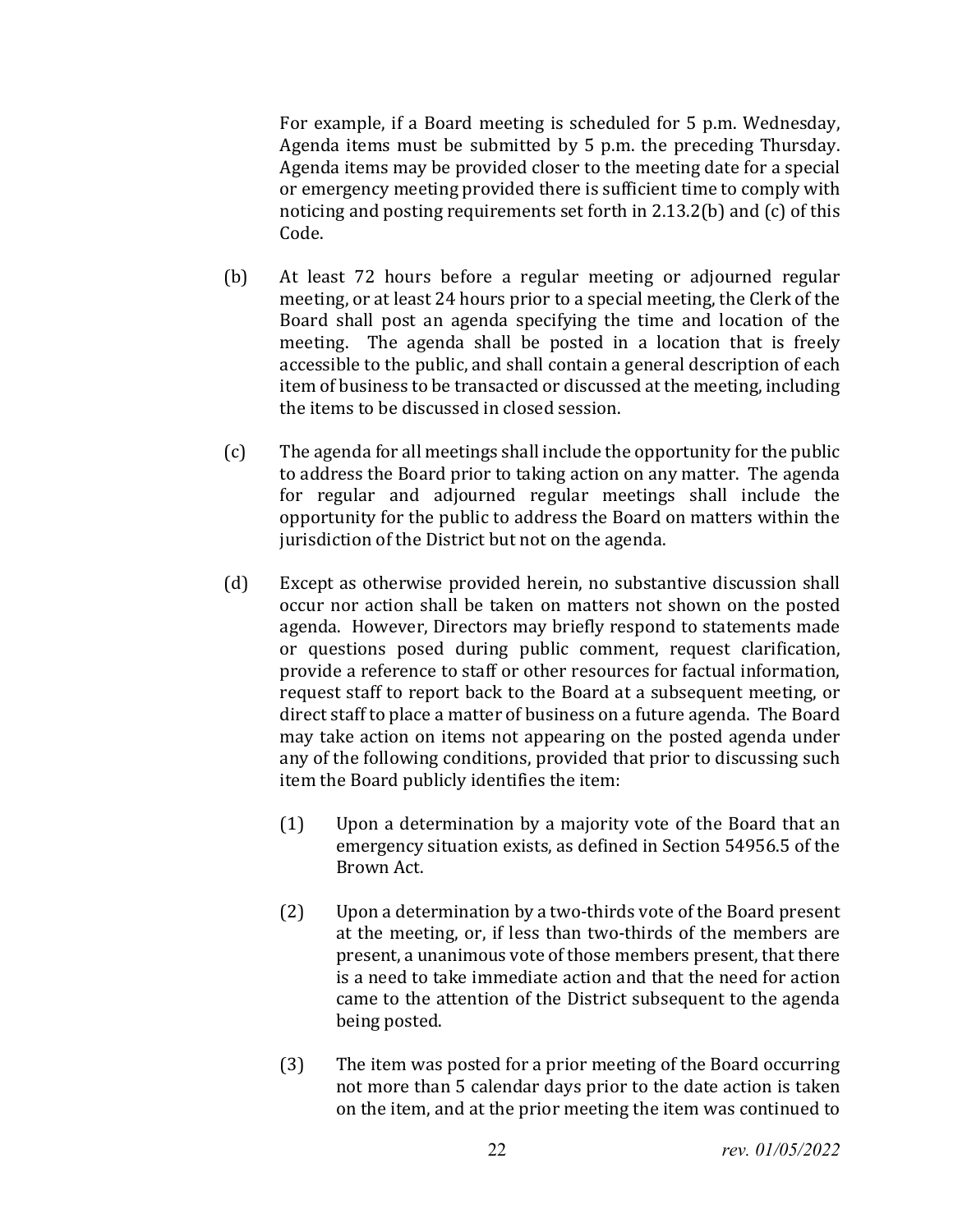the meeting at which action is being taken.

- (e) The agenda shall describe matters to be discussed in closed session in substantially the form specified for such matter in Section 54954.5 of the Brown Act.
- (f) Prior to adoption of any new or increased general tax or assessment the Board shall comply with the 45 day public notice and public meeting and hearing procedures specified in Section 54954.6 of the Brown Act.

#### **2.13.6 CLOSED SESSIONS**

- (a) The Board may conduct a closed session to discuss and consider those items authorized for closed session under the Brown Act. By way of example, but without limitation, the Board may conduct a closed session to:
	- (1) Consider property acquisition or disposition by eminent domain or otherwise;
	- (2) Consider pending or potential claims or litigation;
	- (3) Consider threats to public services or facilities;
	- (4) Consider the appointment, promotion or job performance of Employees;
	- (5) Consider charges levied against an Employee;
	- (6) Establish the District's position regarding Employee negotiations; or
	- (7) Conduct any District business when public session is not possible due to riot or other interruption.
- (b) If possible, the Board shall avoid taking action in closed session. Action taken in closed session and the vote, abstention, or absence of each member shall be reported in accordance with the Brown Act (California Government Code §54957.1).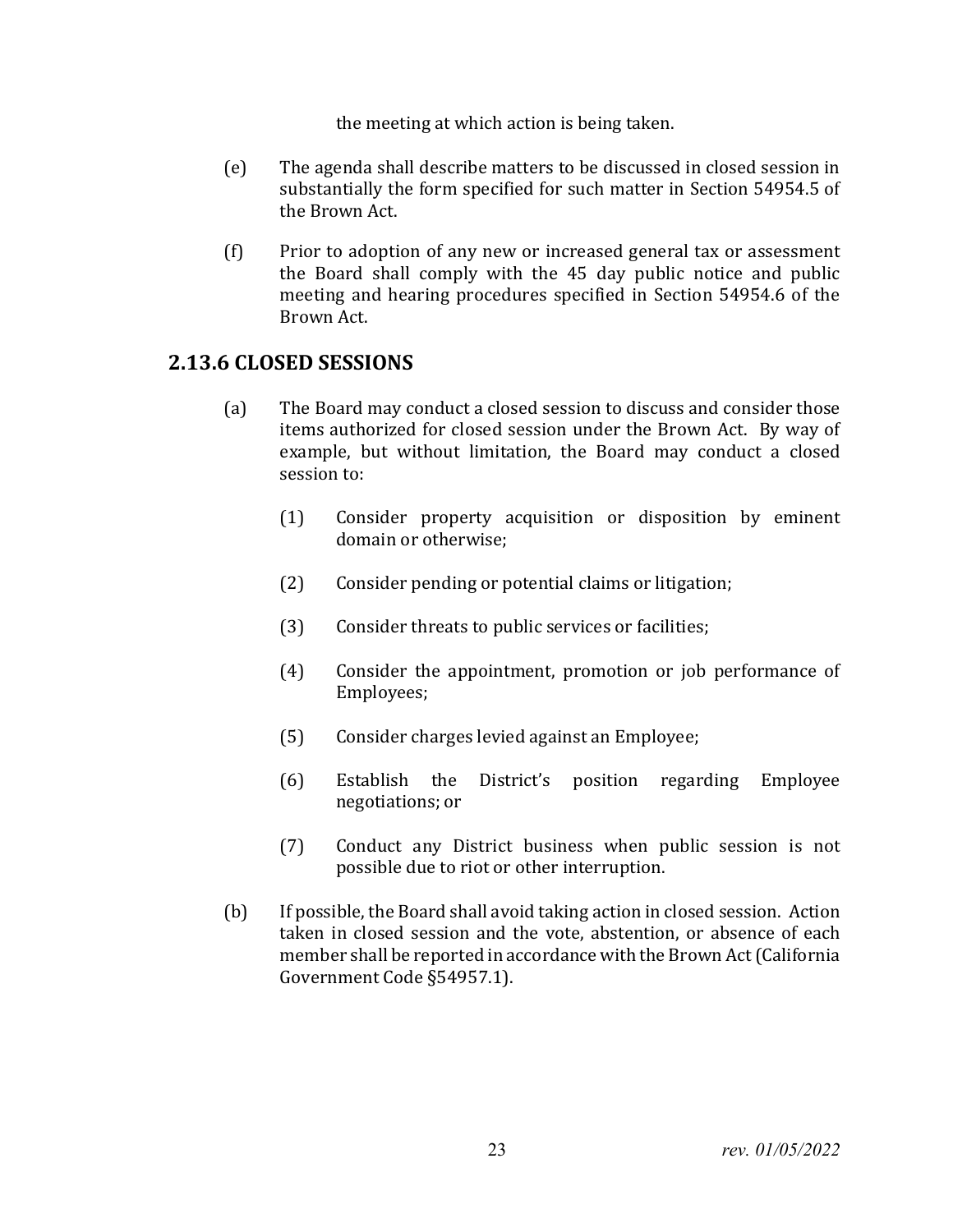#### **2.13.7 MINUTES**

- (a) The Clerk of the Board shall prepare or delegate the preparation of written minutes of each meeting reflecting all official actions taken by the Board, the disposition of all items on the agenda, specific statements of Directors requested by them to be included when related to reasons for voting in a specific manner, and matters requested by a Director to be included as an agenda item for the meeting. The number and title of all ordinances and resolutions shall appear in the minutes.
- (b) Written minutes must be approved by a majority of the Board and signed by the Secretary of the Board. Original copies of all minutes will be maintained in the District's minute books maintained by the Clerk of the Board.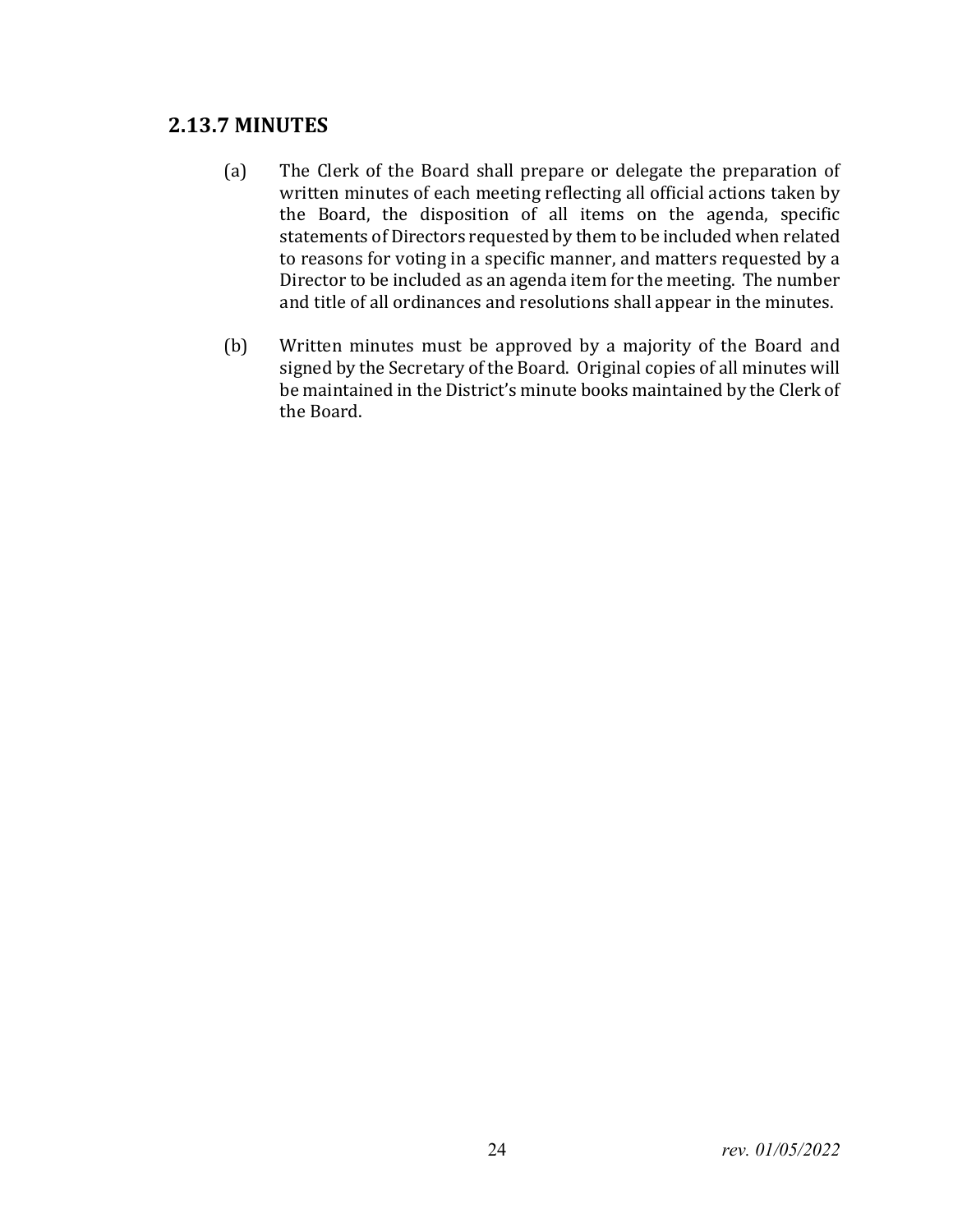# **PART 3 - BOARD OFFICERS**

## <span id="page-24-1"></span><span id="page-24-0"></span>**3.1 ELECTION**

The Board Officers shall be elected as provided in Part 2 of this Code.

## <span id="page-24-2"></span>**3.2 DUTIES**

#### **3.2.1 PRESIDENT OF THE BOARD**

The President may make and second motions and shall have a voice and vote in all proceedings. The President shall be responsible for:

- (a) Presiding over all meetings of the Board including:
	- (1) Opening the meeting at the appointed time, calling the meeting to order, and determining that a quorum is present;
	- (2) Announcing each item of business on the agenda and the recommended motion;
	- (3) Calling for motions;
	- (4) Calling for public participation during meetings, when appropriate;
	- (5) Determining questions of order and enforcing rules of the Board;
	- (6) Ensuring that all members of the Board have an equal opportunity during discussion of issues. The President may be involved in discussion on any matter, but his or her right to expression shall be not greater than that of any other Director;
	- (7) Stating the motion and announcing passage or failure;
	- (8) Opening, conducting, and closing public hearings;
	- (9) Adjourning meetings of the Board.
	- (10) Reviewing each report which they receive through the confidential employee hotline and taking the necessary action(s) to address the concerns raised.
- (b) Appointing members to committees of the Board and assigning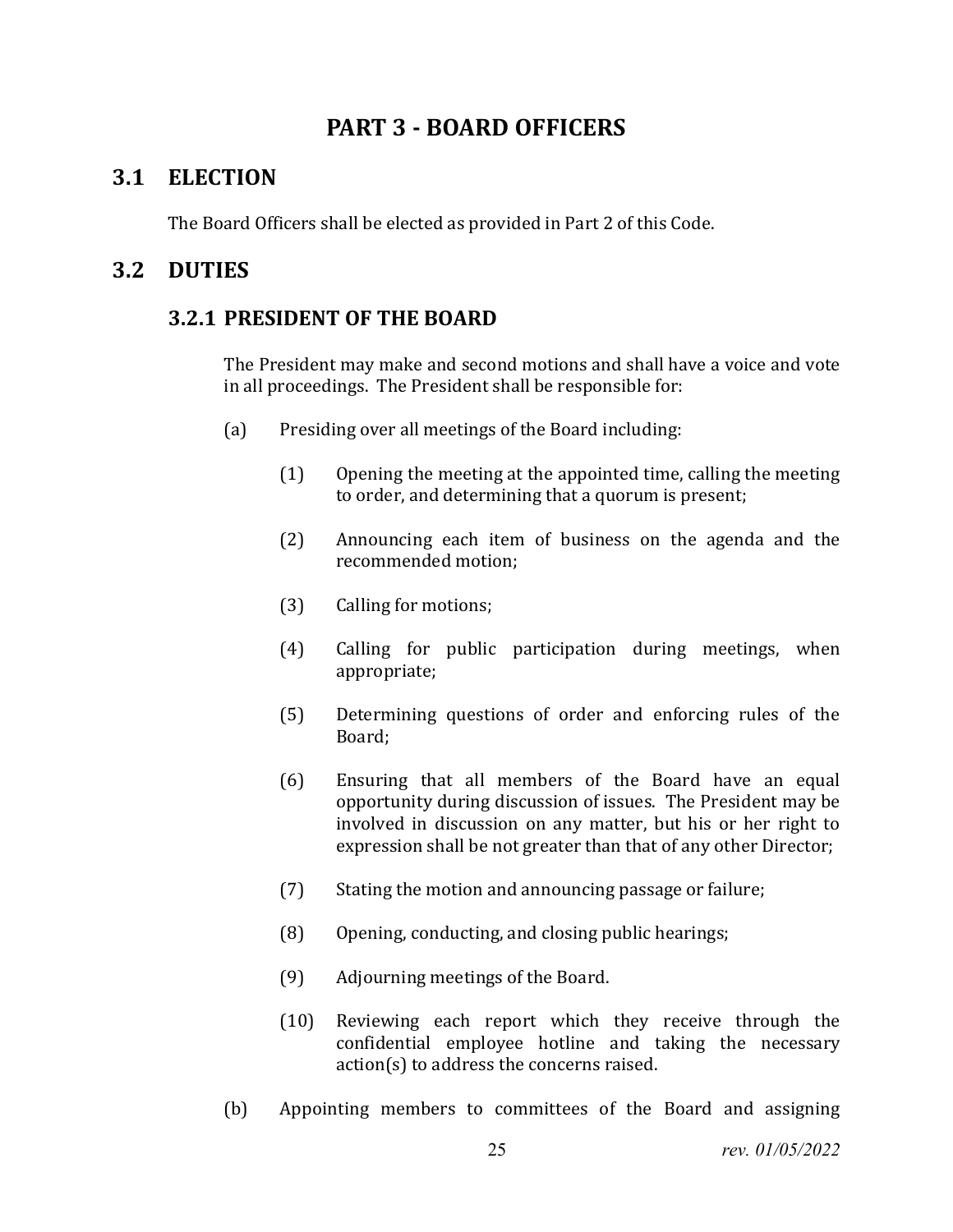chairperson responsibilities on an as-needed basis.

- (c) Developing the Board agenda in consultation with the General Manager.
- (d) Setting the time and place for any special meeting of the Board.
- (e) Representing the District in public ceremonies.
- (f) Serving as public spokesperson of the District and expressing the approved policy of the District when called upon to do so.

#### **3.2.2 VICE PRESIDENT**

- (a) During an absence of the President the Vice President shall perform all the duties of the President.
- (b) If for any reason the position of President is vacant, the Vice President shall act in the place of the President until a new President is elected.

#### **3.2.3 SECRETARY OF THE BOARD**

The Secretary of the Board shall:

- (a) Perform all the duties of the President during an absence of the President and Vice President.
- (b) Attest to the signature of the President of the Board on all ordinances, resolutions, and minutes.
- (c) Certify the Board meeting minutes.
- (d) During an absence of the Treasurer, perform all the duties of the Treasurer.

#### **3.2.4 TREASURER**

The Treasurer shall:

- (a) Certify that checks presented for Board approval in payment of obligations of the District are correct and that supporting documents are available.
- (b) Review monthly investment and disbursement reports, budget documents, and financial reports made to the Board.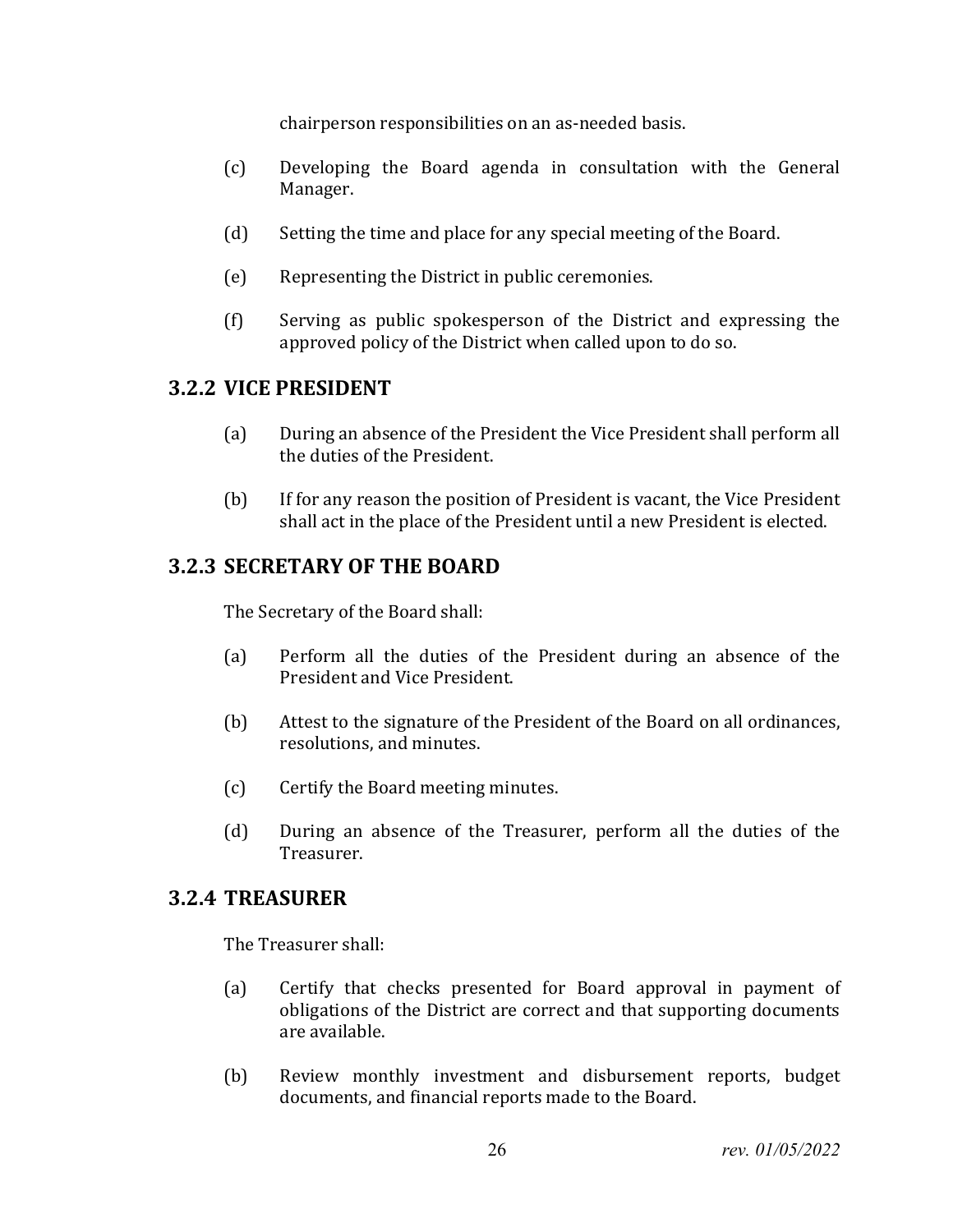- (c) Have authority to co-sign disbursement vouchers and wire transfers.
- (d) During an absence of the Secretary, perform all the duties of the Secretary.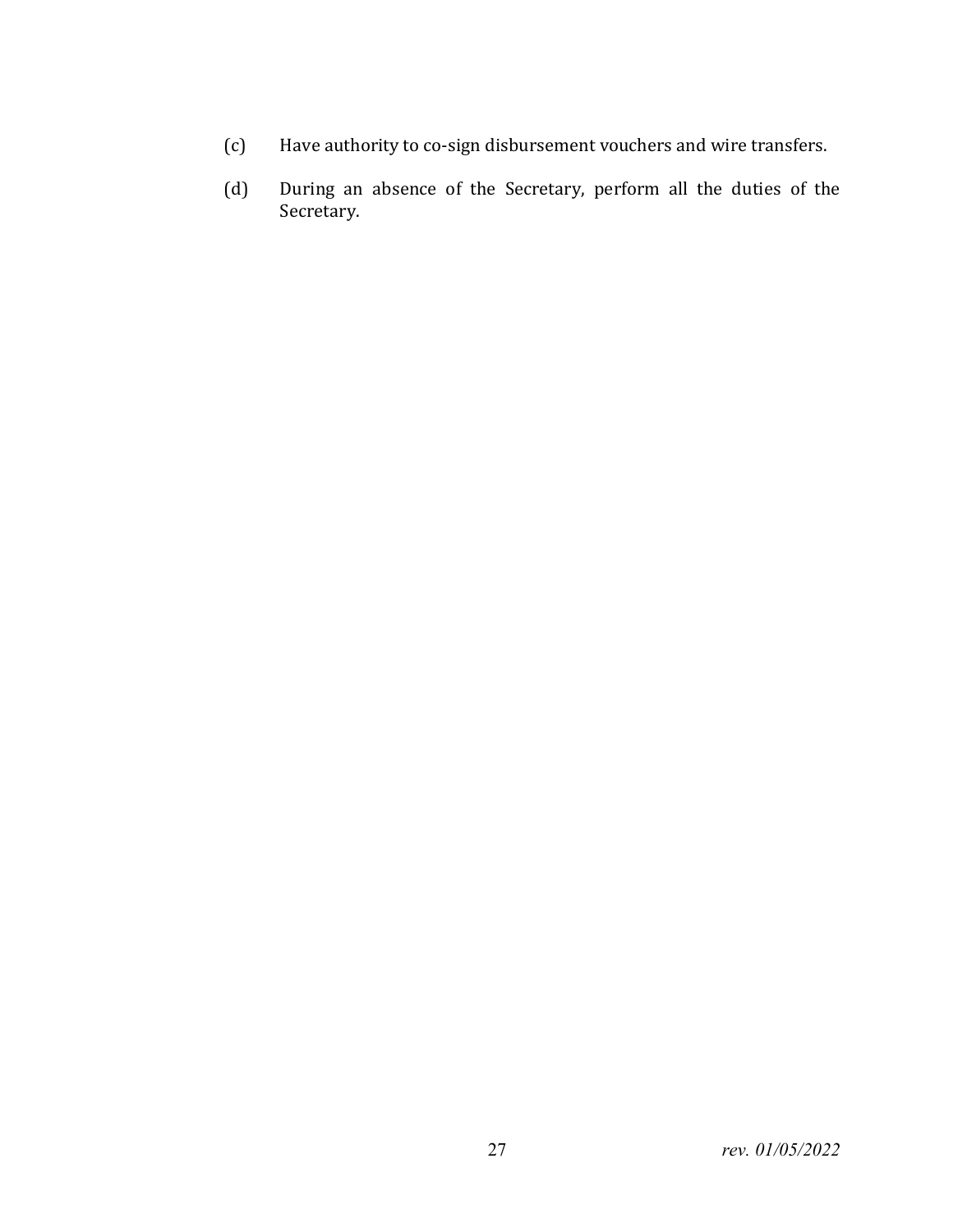# **PART 4 - GENERAL MANAGER**

# <span id="page-27-1"></span><span id="page-27-0"></span>**4.1 GENERAL POWERS**

The General Manager is the chief executive officer of the District. Subject to applicable law, the General Manager's general powers and authority are as set forth by the Board in the form of ordinances, resolutions, motions and this Code. The General Manager shall be responsible to the Board for, and have jurisdiction over, the proper administration of all affairs of the District, as established by the Board, including those matters specified herein and in California Water Code Sections 71362 and 71363.

# <span id="page-27-2"></span>**4.2 SIGNATURE AUTHORITY**

In addition to the documents signed by the General Manager in the ordinary course of administrating the affairs of the District, the General Manager is specifically authorized by Ordinance No. 18, as may be amended by the Board from time to time, to enter into and sign certain documents and instruments for and on behalf of the District, either alone or together with certain officers as specified in Ordinance No. 18.

## <span id="page-27-3"></span>**4.3 COMPENSATION**

The General Manager shall be paid a salary commensurate with his or her responsibilities, which salary shall be established by contract and any adjustments subject to approval by the Board. Under the terms of the contract with the District, the General Manager serves at the discretion of the Board.

## <span id="page-27-4"></span>**4.4 EMERGENCY POWERS**

- (a) The General Manager has the authority to declare an emergency which allows the General Manager to take the actions described herein if the General Manager determines that the District's ability to provide services is jeopardized by unanticipated events. If an emergency has been declared, and is continuing as provided herein, the General Manager is empowered to take those actions authorized under California Public Contracts Code Section 22050, including the authority to repair or replace public facilities, take any directly related and immediate action required by that emergency, and procure the necessary equipment, services, and supplies for those purposes, without giving notice for bids to let contracts. The General Manager shall maintain good and accurate records of all purchases made under the authority of this Section.
- (b) If an emergency is declared as provided in subsection (a), the Board shall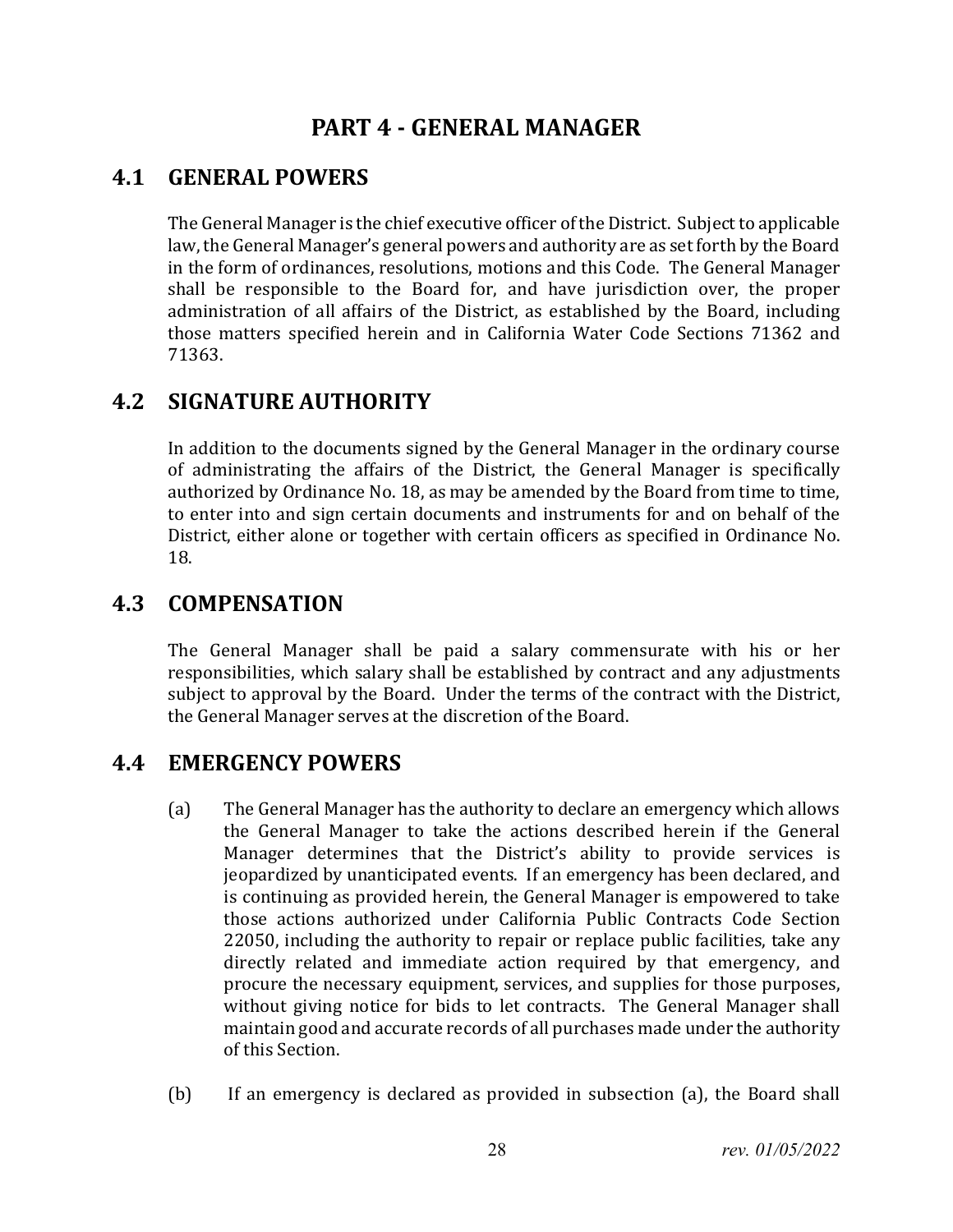review the need for continuation of the emergency, and the actions taken by the General Manager, in accordance with applicable law including California Government Code Section 8630. At each Board meeting at which the emergency is considered, the General Manager shall report to the Board justifying why the emergency will not permit a delay resulting from a competitive solicitation for bids and why the action is necessary to respond to the emergency. The Board shall declare the termination of the emergency at the earliest possible date that conditions warrant.

#### <span id="page-28-0"></span>**4.5 GENERAL DUTIES**

- (a) The General Manager shall have the full power and authority to employ and discharge all Employees (other than those officers appointed by the Board in accordance with California Water Code Section 71340) at his or her pleasure and prescribe their duties and fix their compensation, subject to salary ranges and numbers and types of positions approved by the Board. Salaries will be identified on the salary schedule adopted and amended by the Board.
- (b) Additionally, the General Manager is authorized to employ additional assistance as may be required from time to time as determined by the General Manager:
	- (1) To provide substitutes for Employees on leave;
	- (2) To fill a position in advance of termination or retirement of an Employee currently occupying that position; or
	- (3) To perform emergency work.
- (c) The General Manager shall maintain the operation of a confidential employee hotline. Reports submitted through the hotline are to be provided to the President and General Manager unless the complaint is about the General Manager, in which case reports are to be provided to the President and District Counsel. The General Manager shall review each report on its merits and take the necessary action(s) to bring the matter to a satisfactory resolution.
- (d) The General Manager will provide the Board with the following summary information:
	- (1) In January and July of each year:
		- (i) A list of each Employee hired, promoted or terminated during the preceding six-month period. As appropriate, the list will include: the date of hiring, promotion, or termination, and the present and former job title and present and former salary.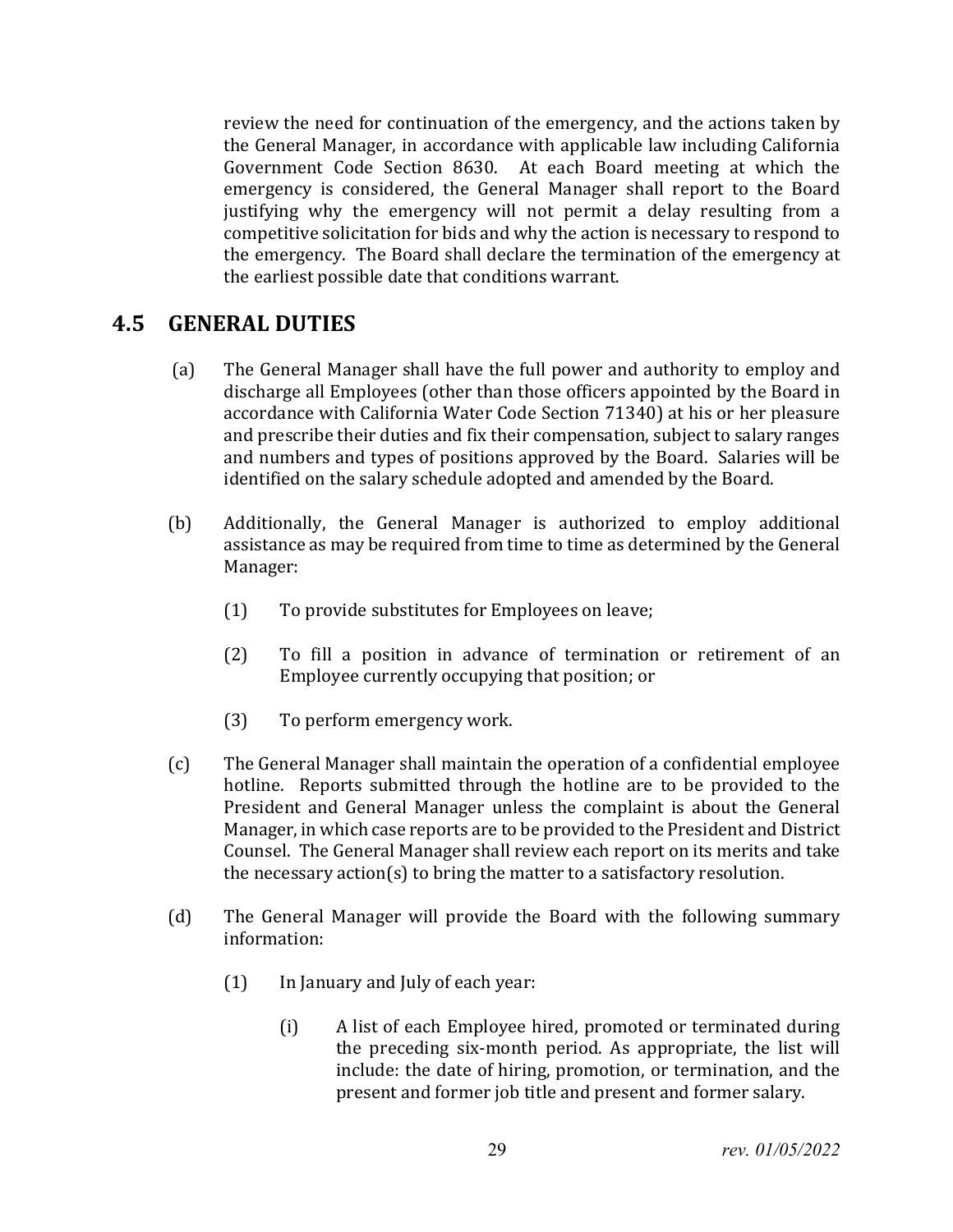- (ii) A summary of all changes made to the Employee Handbook, as defined in Code Section 12.1, during the preceding six-month period.
- (2) In January of each year, unless provided the previous December:
	- (i) A current salary schedule, schedule of rates for on-call, special duty incentive pay, tuition reimbursement maximum contribution, and Lake Bard lease rates.
	- (ii) A current organization chart.
	- (iii) A listing of the current Internal Revenue Service mileage rate and the Government Meals and Incidental rate for the cities to which the Directors and District staff are expected to travel in the next 12 months.
- (3) In January, April, July and October of each year:
	- (i) A summary of all reports submitted through the confidential employee hotline.
- (e) The General Manager is authorized to make adjustments between accounts within the accounts of the budget that comprise "Operating Administration Expenses" provided that the total budget amount does not change and that the Board is notified of the adjustment within the next month as part of the monthly financial summary report.
- (f) The General Manager is authorized to approve issuance of checks outside the monthly schedule for Board-approved disbursements ("Manual Checks" and Electronic Funds Transfers, or "EFTs") provided that (1) there is a valid reason that issuance of the check cannot wait until the time for the Board-approved disbursements and (2) information regarding each Manual Check or EFT is reported to the Board in the next monthly disbursement report.

# <span id="page-29-0"></span>**4.6 DELEGATION OF AUTHORITY BY GENERAL MANAGER**

The powers and duties of the General Manager may be delegated as follows:

(a) Under the direction of the General Manager, District staff shall perform duties assigned by the General Manager with like effect as though such duties were performed or rendered by the General Manager. The General Manager shall also delegate authority in his or her stead in the event the General Manager is absent or unable to act in person.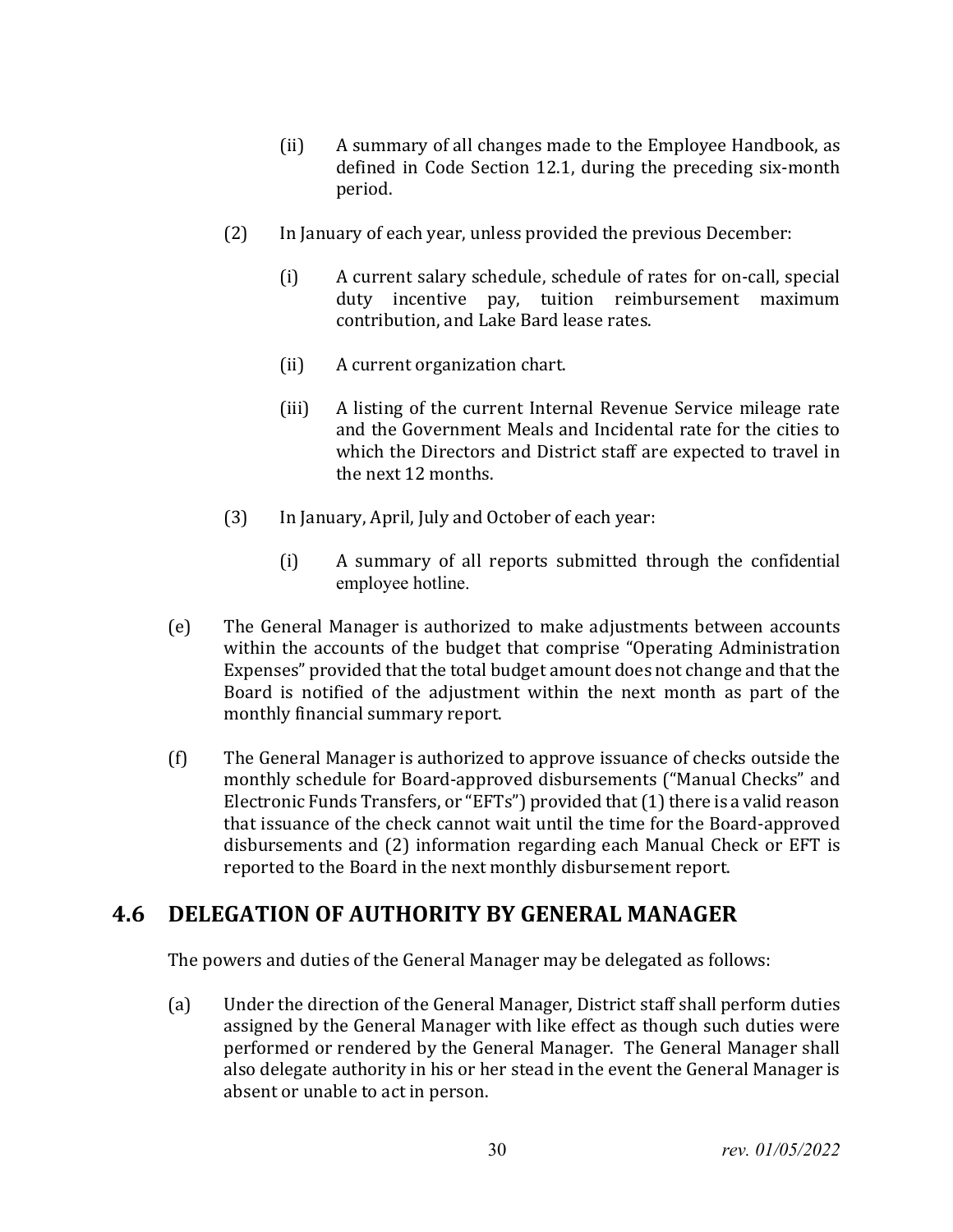- (1) The Board shall establish in advance by resolution the person who is to assume the position of "Acting General Manager" in the absence of the General Manager. The individual who serves as Acting General Manager shall report to the General Manager when the General Manager is present, but in the absence of the General Manager, he/she shall have the authority and powers of the General Manager, and such authority and powers will continue until the General Manager is again available and able to serve or until the Board appoints a successor.
- (2) If both the General Manager and the person designated as Acting General Manager are unavailable or unable to serve, the Board shall designate another Employee to serve as Acting General Manager.
- (3) The General Manager shall inform the Board in advance of planned absences longer than one day in duration.
- (b) Each duly authorized delegate under this Section shall act in the name of the General Manager, except when empowered by law or in writing by the Board to act in his or her own name, and his or her acts shall be equally effective whether done in his or her own name or, if so empowered by the Board, in the name of the General Manager.

## <span id="page-30-0"></span>**4.7 TRAVEL AND EXPENSE REIMBURSEMENT**

- (a) All travel by the General Manager must be approved in advance by the Board President and is subject to the rules applicable to Board members as set for in Section 2.11.3 of this Code except that meals are reimbursable at the M&I Rate, not at 1.5 times the M&I Rate.
- (b) All expenses incurred by the General Manager must be approved in writing by the Board Treasurer or Board President before they are reimbursed.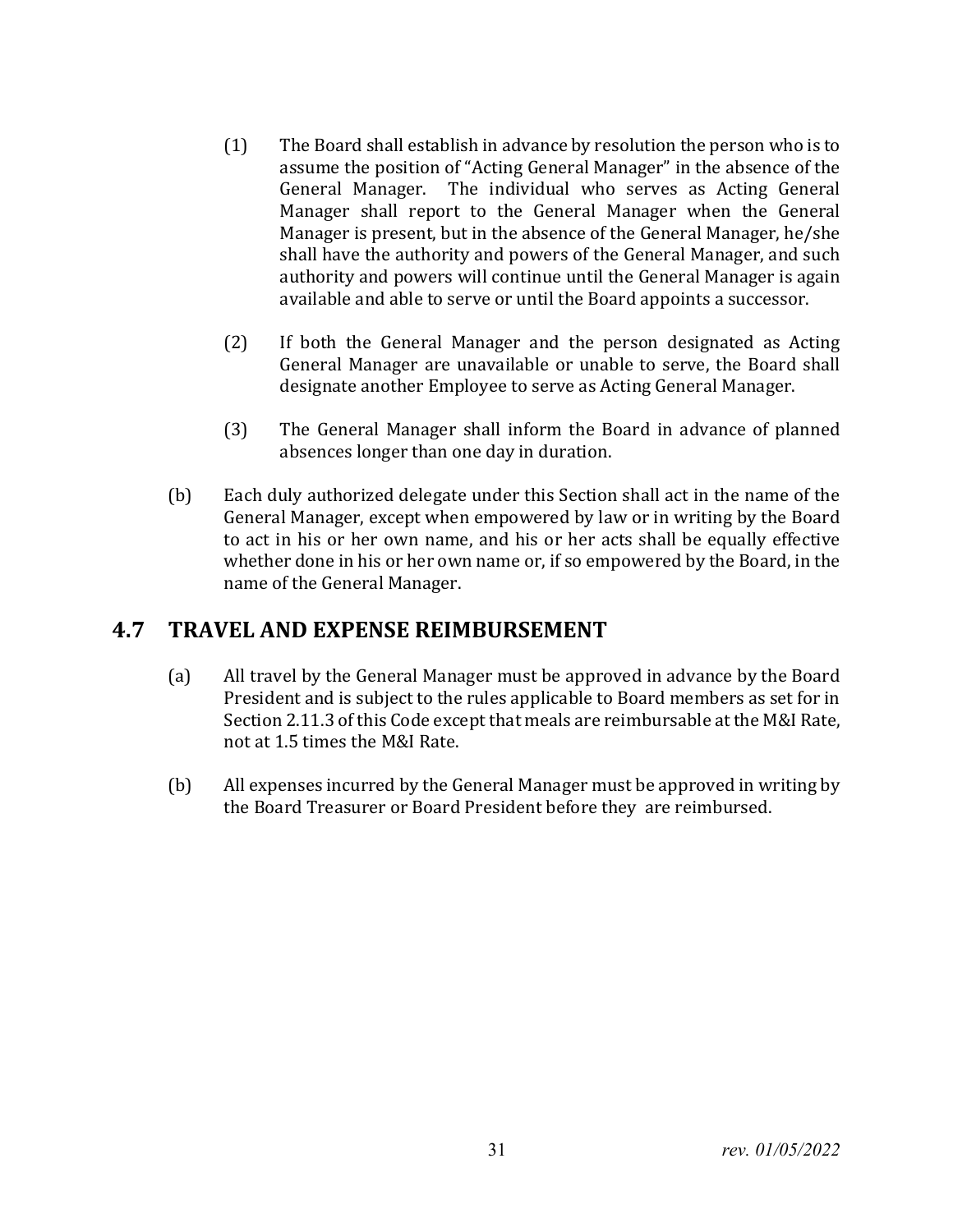# <span id="page-31-0"></span>**PART 5 - DISTRICT COUNSEL**

# <span id="page-31-1"></span>**5.1 POSITION AUTHORIZED**

By contract approved by the Board, the District shall engage an attorney to serve as General Counsel to the District ("District Counsel"). By approval of the Board, the District may also retain such other legal counsel as the Board deems necessary to advise the District. The contracts for all legal counsel retained by the District shall be based upon an agreed fee schedule.

## <span id="page-31-2"></span>**5.2 GENERAL DUTIES**

District Counsel shall be responsible for:

- (a) Representing the District, the Board, and any officer of the District, in all legal actions brought by or against the District, the Board, or any officer of District, in his or her official capacity.
- (b) Submitting advice or opinions to the Board when requested to do so by the Board.
- (c) Submitting advice or opinions on District-related matters to the General Manager when requested to do so by him/her.
- (d) Reviewing and making appropriate comment on matters or recommendations presented in written or oral form.
- (e) Reviewing notices, resolutions, ordinances, minutes, agreements, contracts, and supporting materials in advance of meetings.
- (f) Attending each meeting of the Board, unless excused in advance or during a meeting by the President of the Board.
- (g) Attending meetings involving the District as requested by the General Manager or, in the case of a meeting of an Advisory Body of the District, upon request of the General Manager or the Advisory Body's Chairperson.
- (h) Reviewing each report that they receive through the confidential employee hotline and taking the necessary action(s) to address the concerns raised.
- (i) Testing the functionality of the confidential employee hotline at least once each calendar year to confirm that claims about the General Manager are being delivered directly to the Board President and District Counsel. The test is to be performed at different dates in different years and without advance coordination with the General Manager.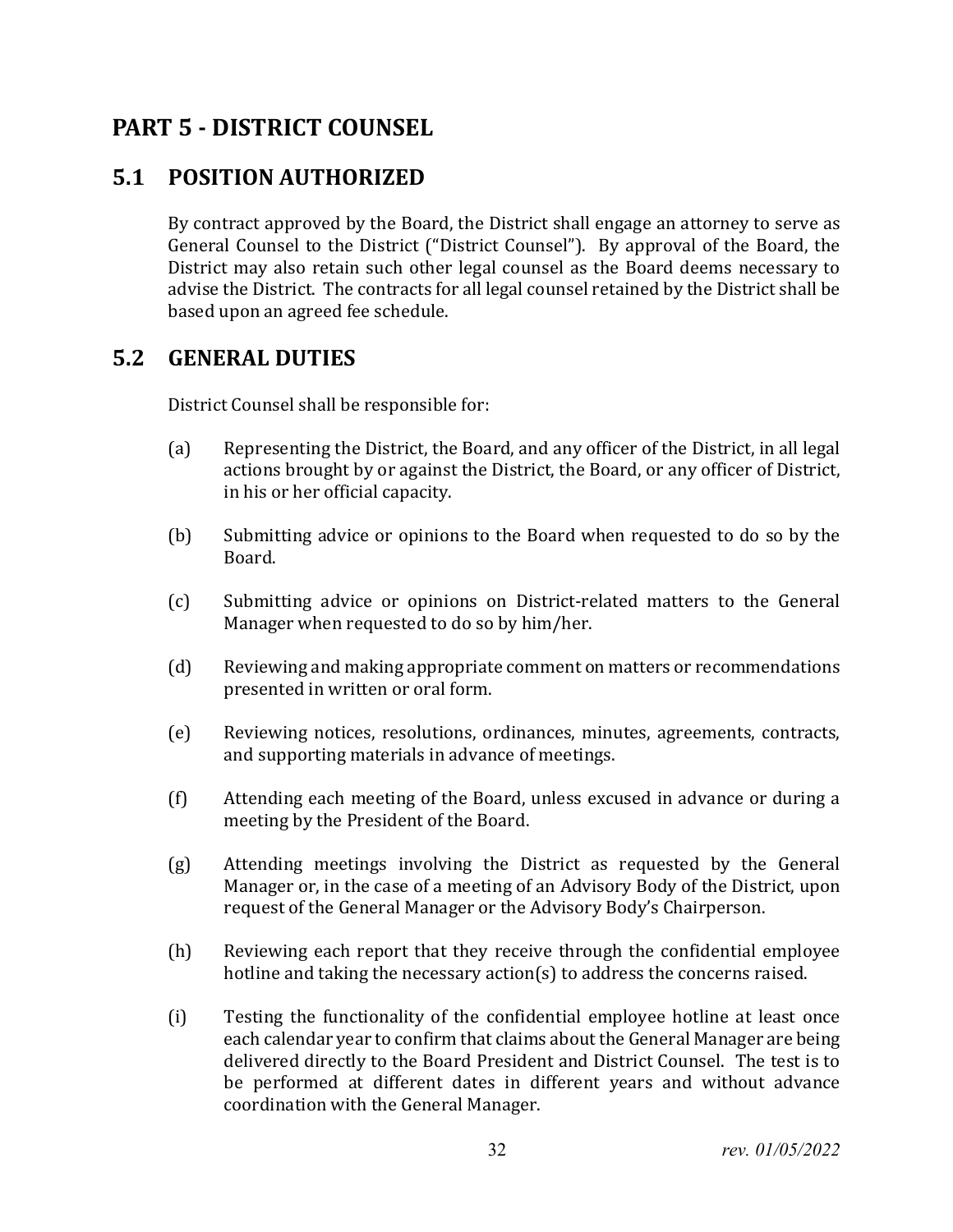(j) Submitting a quarterly summary report of legal activities.

# <span id="page-32-0"></span>**5.3 TRAVEL AND EXPENSE REIMBURSEMENT**

- (a) All travel by District Counsel must be approved in advance by the Board President and is subject to the rules applicable to Board members as set for in Section 2.11.3 of this Code.
- (b) All expenses incurred by District Counsel must be approved in writing by the Board Treasurer or Board President prior to reimbursement for those expenses.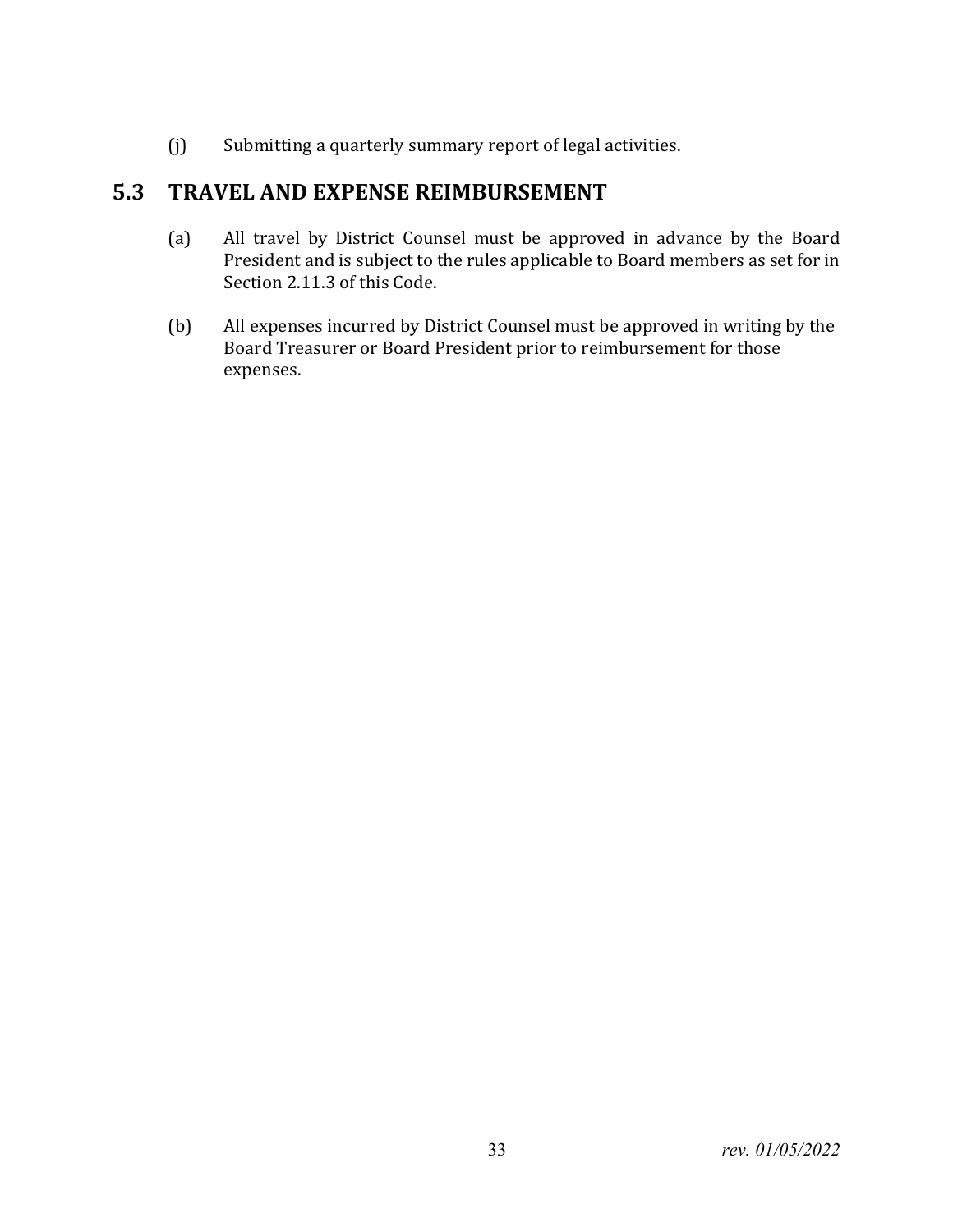# **PART 6 - CLERK OF THE BOARD**

### <span id="page-33-0"></span>**6.1 General Duties**

The duties of the Clerk of the Board include, without limitation:

- (a) Attending to all administrative support needs of the Directors including coordinating schedules, transportation, meals, and lodging, as needed, in support of meetings involving District business (MWD, Member Agencies, ACWA, AWA, etc.);
- (b) Attending to the administrative requirements of the Brown Act with respect to scheduling and preparing for all regular, special, and emergency Board meetings and Advisory Body meetings, including without limitation:
	- (1) Preparing the agenda and supporting documents for each meeting, and arranging for distribution of agenda packets.
	- (2) Publishing and posting notices required by the Brown Act.
	- (3) During meetings, recording the actions of the Board.
- (c) Making certified copies of official correspondence.
- (d) Maintaining the records and documents of the Board (minute books, resolutions, ordinances, policies).
- (e) Receiving documents addressed to the Board including acceptance of service of process for the District.
- (f) Administering the District's Conflict of Interest Code as follows:
	- (1) Notifying Directors, staff, and consultants of filing deadlines related to annual Form 700s and Statements of Assuming or Leaving Office and providing them with the necessary forms.
	- (2) Maintaining required documents at the District and filing required documents with the County of Ventura.
- (g) Administering the Oath of Office to members of the Board as a Notary Public or Deputy County Clerk.
- (h) Coordinating with the County of Ventura concerning Division elections.
- (i) Coordinating with the President of the Board, the designated Metropolitan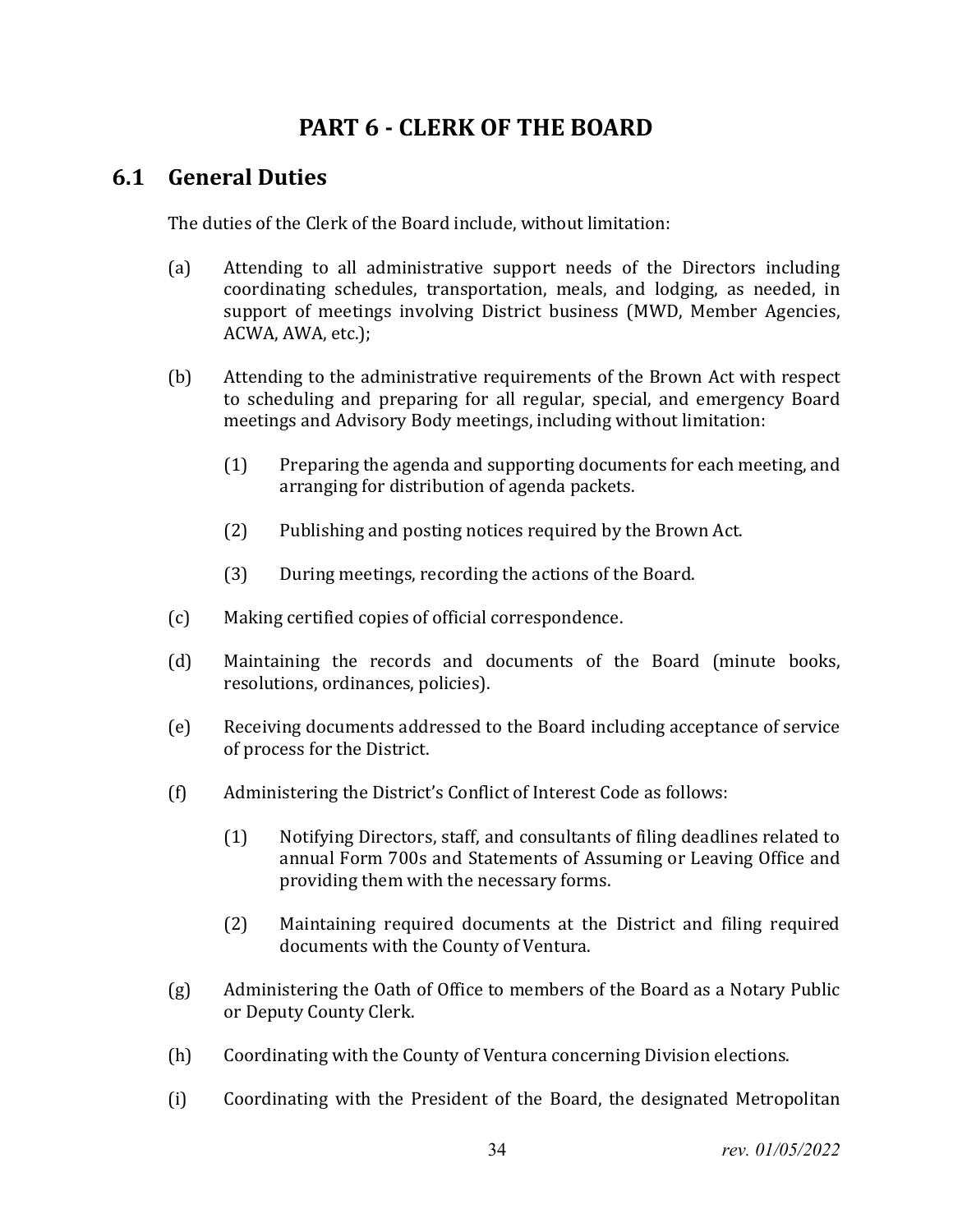Water District Director representative, and guests for all inspection or information tours.

- (j) Maintaining custody of the District seal.
- (k) Providing Directors and specified Employees with information annually on required ethics and sexual harassment prevention training, arranging for such training, and maintaining records indicating the dates the Directors and Employees satisfied the training requirements.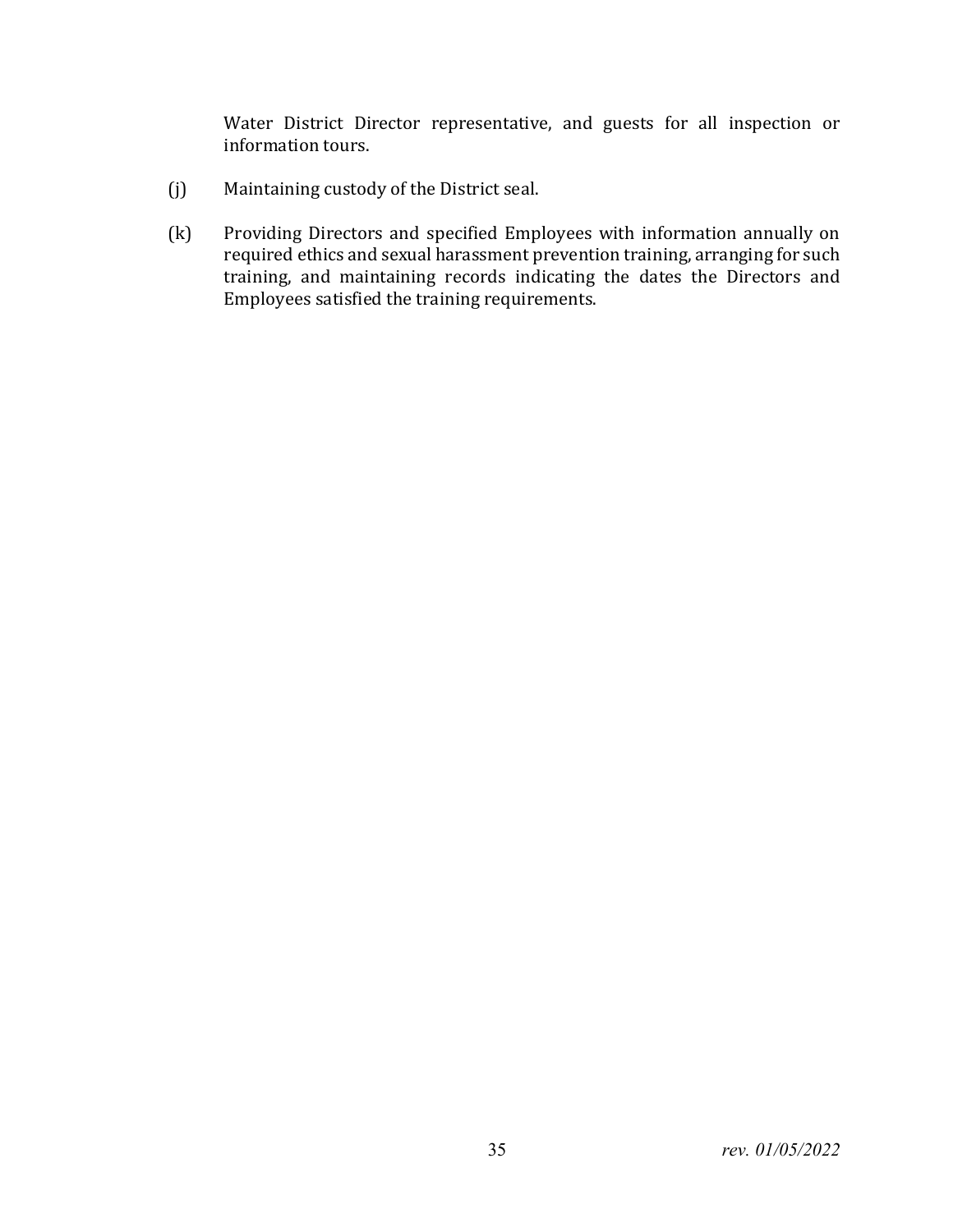# **PART 7 - RECORDS REQUESTS AND MAINTENANCE**

## <span id="page-35-1"></span><span id="page-35-0"></span>**7.1 GENERALLY**

All public records requests, oral or in writing, received by the District shall be promptly forwarded to the Clerk of the Board for consideration and processing. All such requests shall be handled in accordance with the applicable requirements of the California Public Records Act ("PRA") and the federal Freedom of Information Act ("FOIA"). The General Manager, in consultation with legal counsel, will make all final decisions on any questions regarding compliance with these acts. The District may charge for the cost of mailing and copying costs not to exceed the maximum allowable statutory fee under the PRA, as may be amended from time to time.

## <span id="page-35-2"></span>**7.2 AGENDA PACKETS**

Subject to Section 7.1, above, the following specific procedures will apply to requests for copies of the District's Board meeting agenda packets (the "Packet"):

- (a) A standing request for a copy of the Packet made in accordance with Government Code Section 54954.1 shall be valid for the calendar year in which made. All requests will expire on December 31 of the year in which submitted. If an individual or group wishes to continue to receive information after a request has expired, a new request must be submitted. The request must specify the address to which the response is to be transmitted.
- (b) All other requests for a copy of a Packet shall be processed in accordance with Section 7.1, above.

## <span id="page-35-3"></span>**7.3 RECORDS RETENTION**

- (a) The District has adopted a records retention program establishing orderly procedures for retaining District records in active files and in inactive files and for disposing of records when they are no longer needed for administrative, fiscal, historical, or legal purposes.
- (b) The procedures will promote the efficient and cost-effective conduct of the District's business by reducing the number of records in the active file areas, eliminating unnecessary retention of duplicate or obsolete documents, and providing for timely transfer of inactive records. The result will enable the District to function efficiently with a minimum of file equipment, will facilitate the retrieval of records, and will establish a tradition of good records management for the District. In addition, the records management program will ensure that records with long-term value are retained and protected.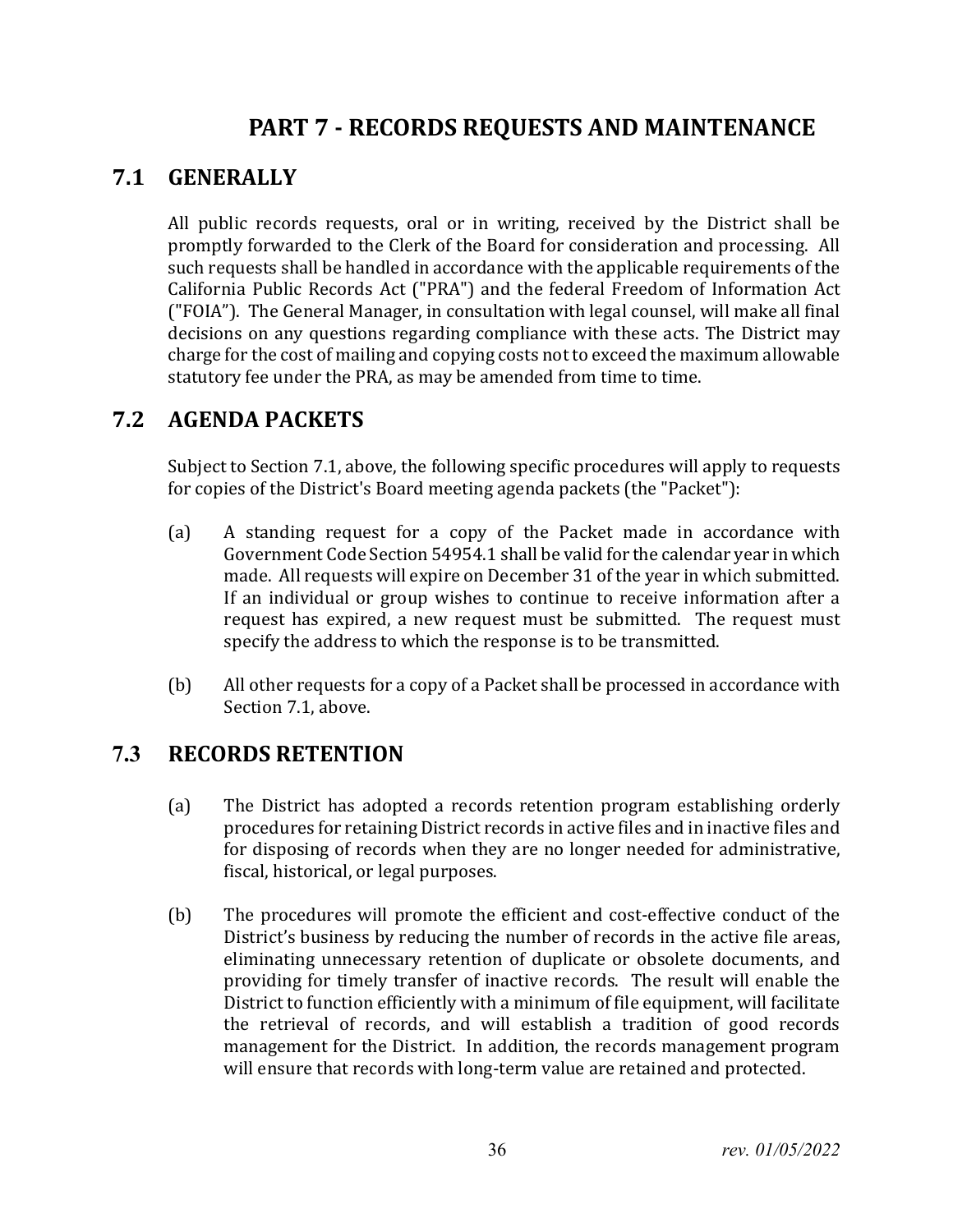(c) The records of all District departments are covered by the records retention program. That is, the records retention program covers all papers, maps, and other documentary records made or received by the District in connection with its business, and preserved by the District as evidence of its functions, policies, decisions, operations, or other activities, or because of the value of the information they contain.

## **7.4 DISTRICT-RELATED ELECTRONIC DATA IN PERSONAL DEVICES OR ACCOUNTS**

If a public records request is made for information related to District business that could be stored in a Board Member or Employee's personal electronic device (such as a phone, tablet, or computer) or personal email or texting account, the following procedure will be followed:

- (a) The General Manager shall send a written or email request to each affected Director or Employee directing him to (1) search his personal devices and accounts for a specific type or category of record, (2) provide copies of all such records to the Clerk of the Board within 7 calendar days of the request, and (3) sign an affidavit that he or she has searched all of his personal electronic devices and accounts and has produced all documents responsive to the request.
- (b) Within the requested 7 calendar days, the Director or Employee shall either (1) provide the requested records, if any, to the Clerk of the Board in electronic or paper format and the signed affidavit in paper format or (2) provide an explanation why more time is needed to complete the request. Up to 10 additional calendar days may be requested if the search and production of the requested documents will take substantial time to find and produce.
- (c) If additional time is requested, the Director or Employee shall provide the requested records, if any, to the Clerk of the Board in electronic or paper format and the signed affidavit in paper format before the end of the extended time period.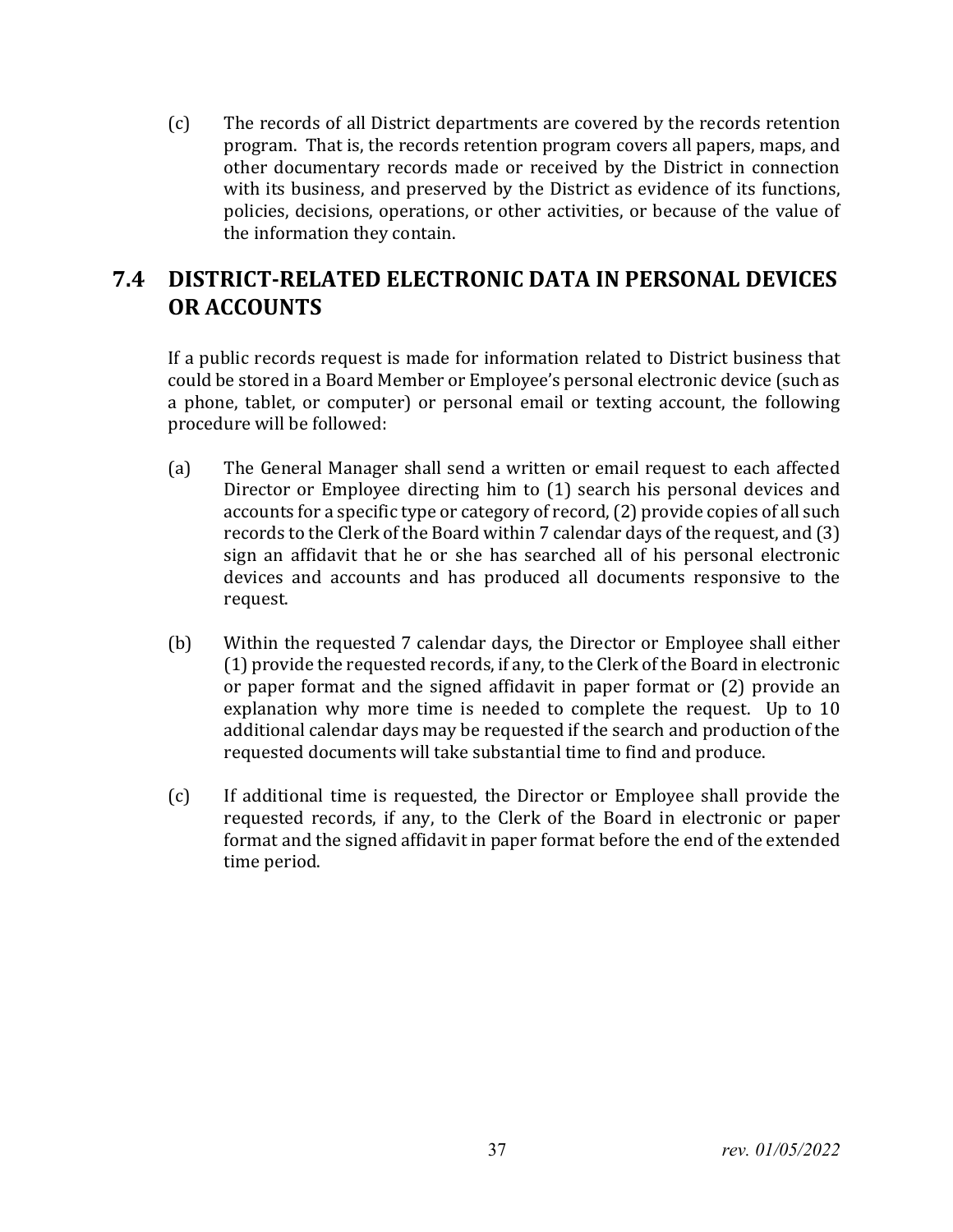# **PART 8 - ANNEXATIONS**

### **8.1 MEMBERSHIP IN METROPOLITAN WATER DISTRICT**

Any annexation to the District shall also be a concurrent annexation to Metropolitan Water District of Southern California.

## **8.2 GOVERNING LAW**

Any annexation to the District shall be accomplished in accordance with this Code, Division III of the Metropolitan Administrative Code, and applicable law including the Cortese-Knox-Hertzberg Local Government Reorganization Act of 2000 (California Government Code Section 56000 et seq.).

### **8.3 CRITERIA**

- (a) An area proposed for annexation shall not, after annexation, leave an unannexed area entirely surrounded by an area annexed to the District (a "window") unless the Board finds that the District's interests will not be adversely affected by the existence of such a window.
- (b) An area proposed for annexation shall neither create an island by including land that does not share a common border with the existing District service area nor include a narrow, meandering path of land for the express purpose of linking properties proposed for annexation unless the Board finds that the District's interests will not be adversely affected by the existence of such an island or annexed land.
- (c) Proposed annexations shall include the entirety of all legal parcels which are the subject of the proposed annexation unless the Board determines that the District's interests will not be adversely affected by a proposed partial annexation.
- (d) Annexations will be considered only when the subject property is located where it is physically and economically practical for a District Member Agency to provide water service, as determined by the District.
- (e) Any area proposed for annexation to a member municipality or water district, or joining the service area of a purveyor delivering water supplied by the District, and not already within the District, shall be annexed to the District concurrently.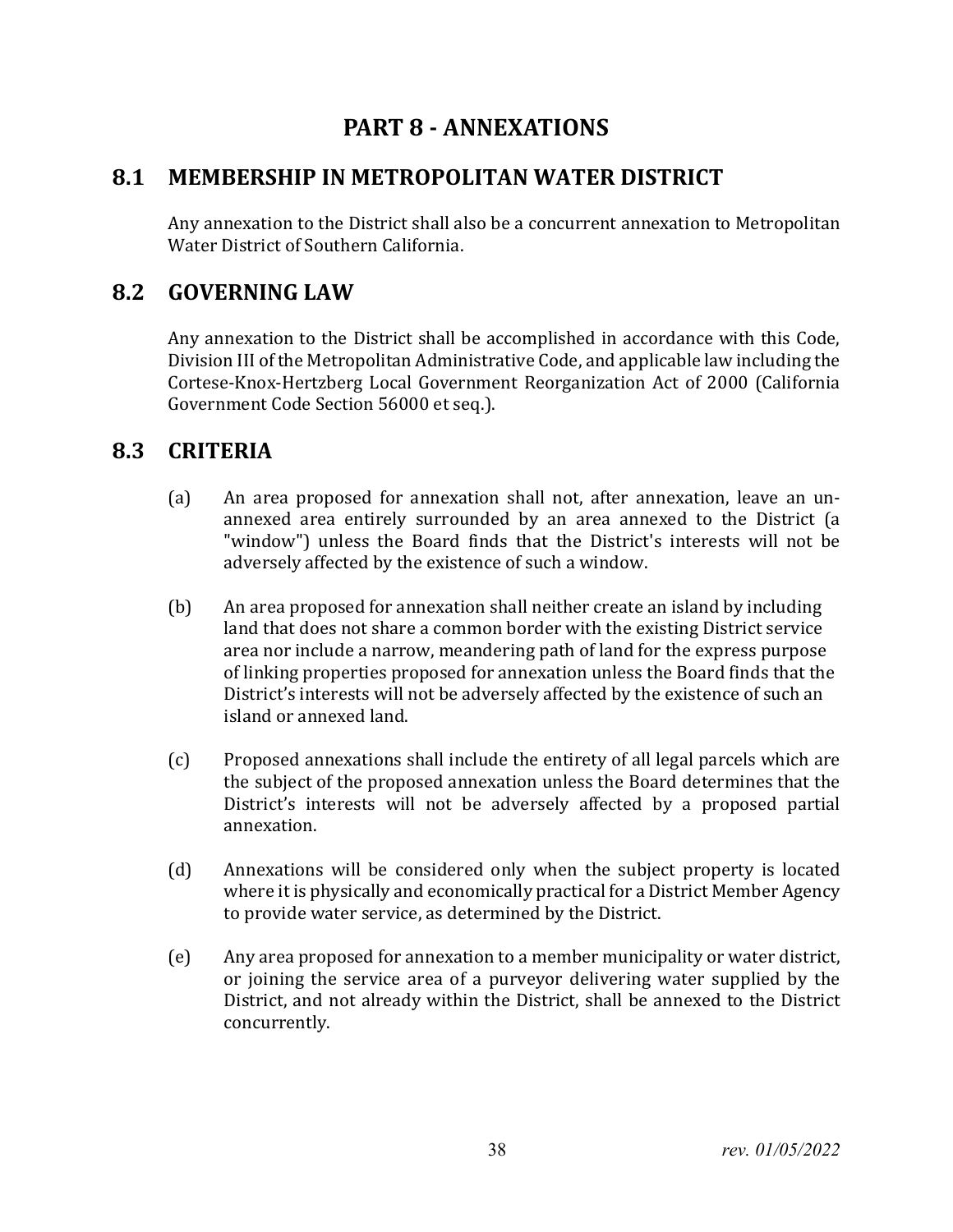## **8.4 MANDATORY CONDITIONS**

All terms and conditions of annexation shall contain the following provisions:

- (a) The sale and delivery of all water by the District, regardless of the nature and time of use of such water, shall be subject to regulations promulgated by the District.
- (b) Except upon terms and conditions specifically approved by the Board, water sold and delivered by the District shall not be used in any manner which intentionally or avoidably results in the direct or indirect benefit of areas outside the District including use of such water outside the District or use thereof within the District in substitution for other water used outside the District.
- (c) The District shall not be obligated to provide or pay for any additional works or facilities necessitated by the annexation.

## **8.5 PROCEDURE**

### **8.5.1 BOARD APPROVAL**

The Board will consider and may approve annexations in a three-step process as summarized below:

- (a) The Board adopts a resolution initiating the annexation;
- (b) If Metropolitan approves "Informal Terms and Conditions" of the proposed annexation, the District Board adopts a resolution requesting that Metropolitan approve "Formal Terms and Conditions" and requesting approval by the Ventura County Local Agency Formation Commission ("LAFCO");
- (c) After the District receives the Metropolitan and LAFCO resolutions granting the approvals described in subparagraph (b), above, the Board adopts a final resolution accepting Metropolitan's Formal Terms and approving the annexation.

### **8.5.2 REQUEST FOR ANNEXATION**

A request for annexation shall be made in writing by the owner of the land to be annexed, or the owner's authorized agent (the "Applicant").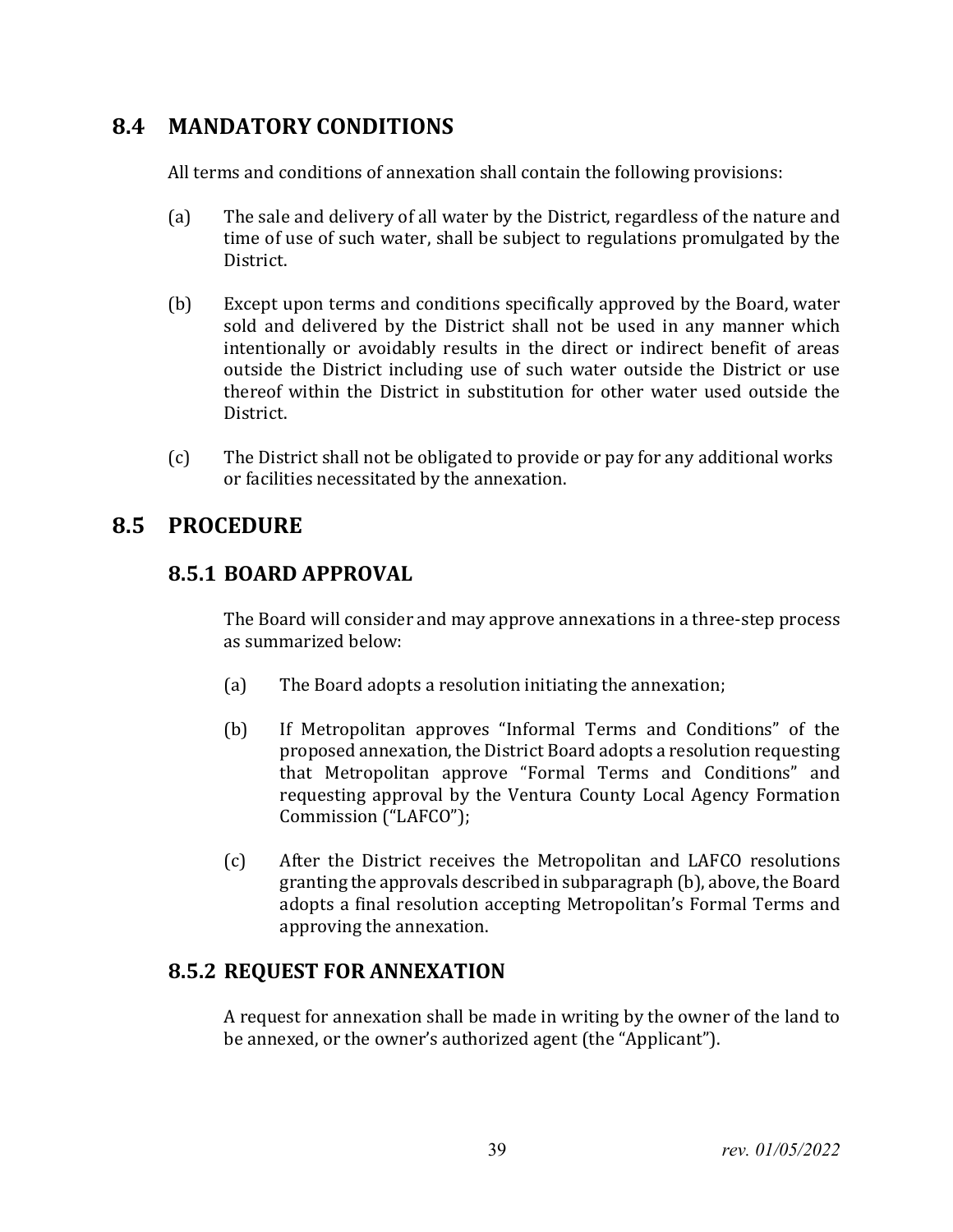#### **8.5.3 INITIATION OF ANNEXATION**

For initiation of annexation, the request shall include:

- (a) A legal description and a detailed map of the area proposed to be annexed, showing existing District and Metropolitan annexation boundaries, and clearly indicating the metes and bounds of the area and the gross and net acreage for the area with sufficient documentation to support the gross and net acreage specified;
- (b) The Assessor's Parcel Numbers of all parcels included in the area proposed to be annexed;
- (c) The present vesting and legal descriptions of each parcel in the area proposed to be annexed;
- (d) A description of:
	- (1) Present use of each of the parcels included within the area proposed to be annexed;
	- (2) Existing or proposed development plans for such parcels;
- (e) A plan for implementing the water use efficiency guidelines set forth in Section 3107 of the Metropolitan Administrative Code;
- (f) A signed Landowners' Request to Annex and Approval of Parcel Charges for every parcel in the area proposed to be annexed;
- (g) A deposit against administrative annexation expenses in accordance with this Code; and
- (h) Any other information and documentation requested by the District.

#### **8.5.4 APPROVAL BY METROPOLITAN AND LAFCO**

Prior to the Board's consideration of a resolution requesting approval by Metropolitan and LAFCO, the Applicant shall submit to the District:

- (a) Any changes to the annexation documentation submitted previously.
- (b) Documents demonstrating project compliance with the California Environmental Quality Act ("CEQA") including reference to the District and Metropolitan as suppliers of potable water, and which address the necessity of annexation to the District.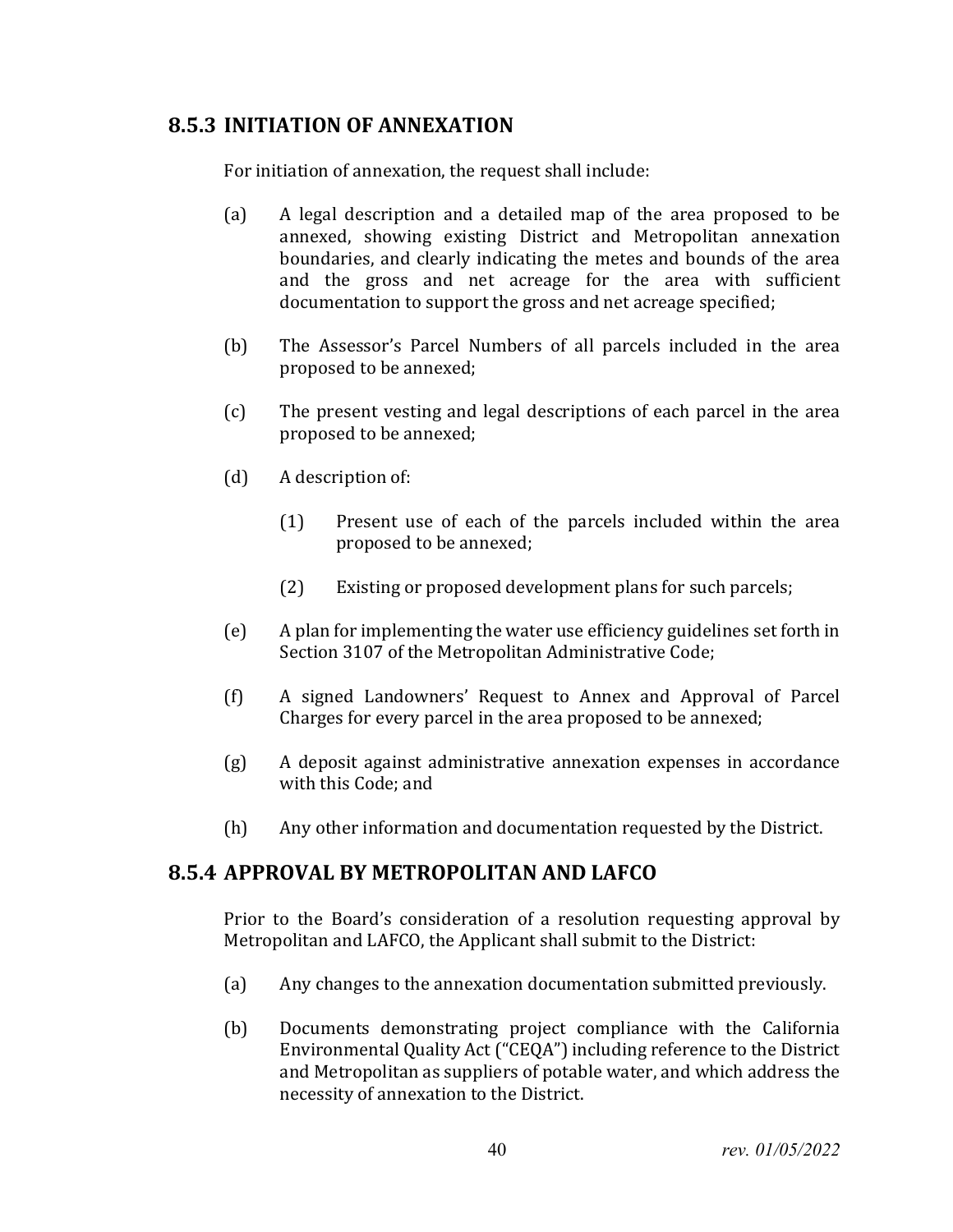(c) An agreement signed by the Applicant indemnifying the District against liability related to the District's actions in the annexation.

#### **8.5.5 FINAL APPROVAL**

Prior to the Board's consideration of a resolution of final approval of an annexation, the District must have received all of the following:

- (a) A certified resolution of the Metropolitan Board of Directors fixing Formal Terms and Conditions for the annexation;
- (b) A certified resolution from LAFCO approving the annexation;
- (c) Payment by the Applicant of all annexation fees required by Metropolitan and the District in accordance with this Code; and
- (d) All other documents and information required by the District as provided herein.

### **8.5.6 NOTICE OF COMPLETION TO LAFCO**

Within 5 business days of the final approval of an annexation by the Board, the District shall send a Request for Notice of Completion to LAFCO.

### **8.6 FINANCIAL POLICIES**

### **8.6.1 DIRECT ADMINISTRATIVE COSTS**

The Applicant shall pay all direct administrative costs incurred as a result of annexation investigation, evaluation and proceedings.

- (a) Before annexation is initiated or District funds expended on a given annexation, the Applicant shall deliver a deposit sufficient to pay for all routine costs of annexation as calculated and requested in writing by the District after preliminary review of the annexation proposal.
- (b) In the event annexation is commenced but not completed and funds are advanced by the Applicant, but not expended, such funds shall be refunded to the Applicant.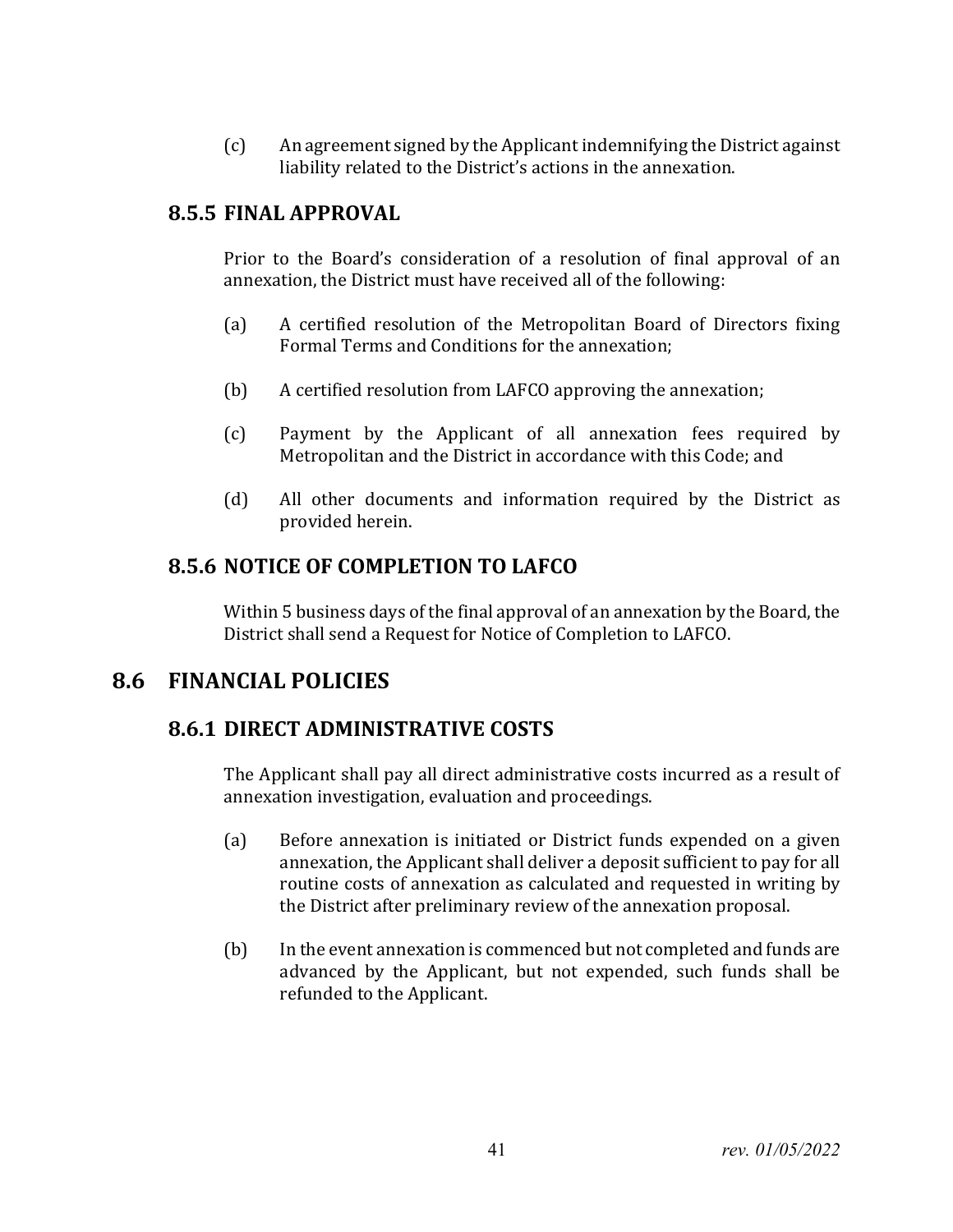### **8.6.2 CALLEGUAS ANNEXATION FEE**

In addition to the expenses listed in this Section 8, Applicants for areas annexing to the District shall pay to the District a per acre annexation fee based on the net present value of property taxes due to the District.

#### **8.6.3 METROPOLITAN ANNEXATION FEE**

The District shall collect from the Applicant the Metropolitan Annexation Processing Fee and the Metropolitan Annexation Fee in accordance with Metropolitan's Administrative Code (Sections 3100 (b) 7 and 3300), as may be amended from time to time.

- (a) The Metropolitan Annexation Processing Fee shall be transferred to Metropolitan with the Request for Approval of Informal Terms and Conditions.
- (b) The Metropolitan Annexation Fee shall be transferred to Metropolitan before recordation of the annexation.

#### **8.6.4 PAYMENT REQUIREMENTS**

The Applicant shall pay all administrative annexation expenses, Metropolitan Annexation Fees and District Annexation fees in full prior to completion of the annexation.

### **8.6.5 DISCRETIONARY WAIVER OF CHARGE AND FEE**

The processing fee and the annexation charge may be waived in cases where the Board requests a small annexation to prevent or close a "window" in an existing member public agency or as otherwise specified in this Code.

### **8.6.6 ANNUAL REVIEW OF CALLEGUAS ANNEXATION FEE**

The Per-Acre Fee and the Back Tax Computation shall be recalculated by the District annually and the adjusted fee shall become effective as of the first day of each calendar year, or on another date selected by the Board.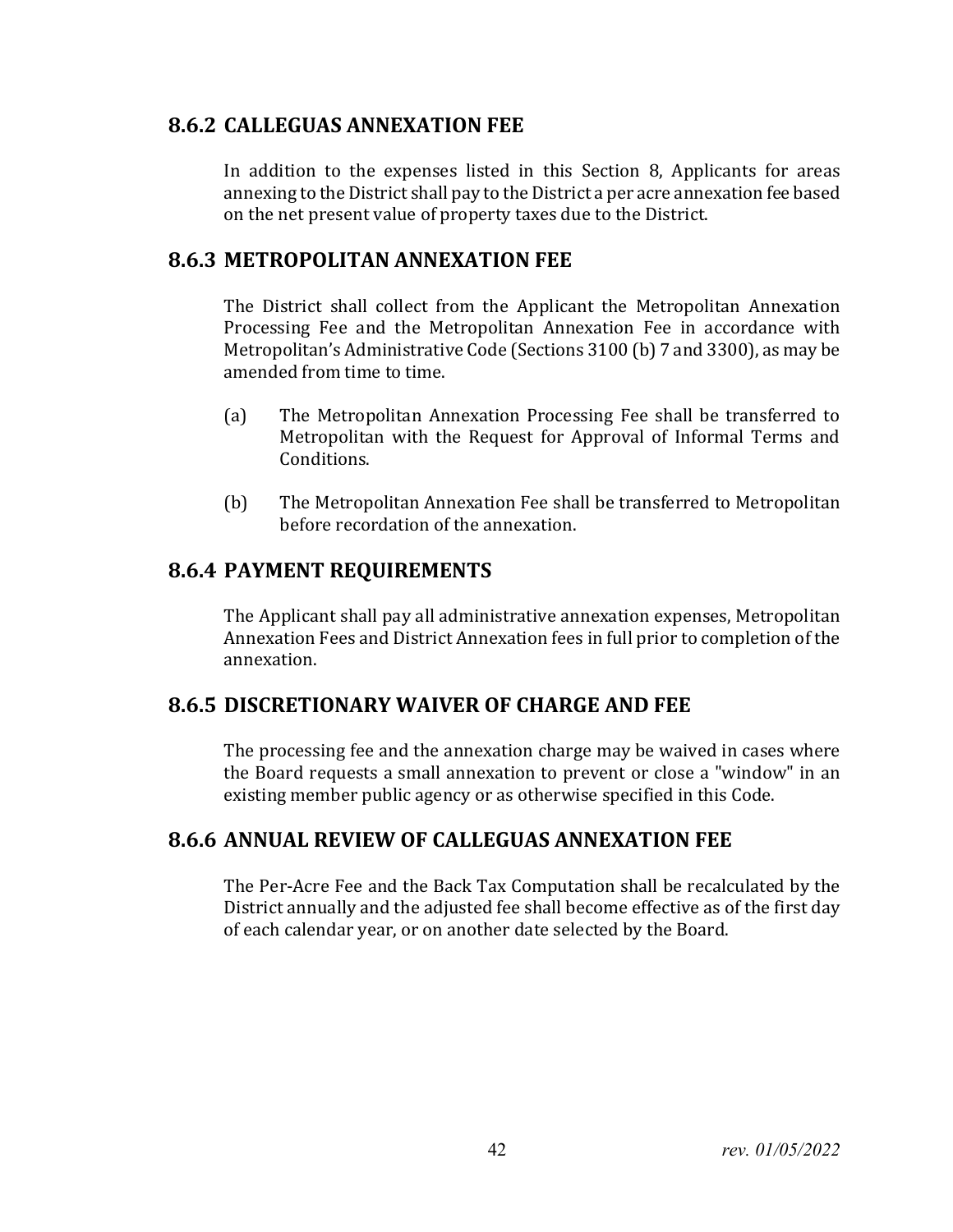# **PART 9 - CALIFORNIA ENVIRONMENTAL QUALITY ACT (CEQA)**

## **9.1 ADOPTION OF CEQA GUIDELINES**

Section 15022(d) of the State CEQA Guidelines (the "Guidelines") allows agencies to adopt the Guidelines by reference in order to comply with certain CEQA provisions relating to public agency implementing procedures. The Board has determined that adoption of the Guidelines as the District's implementing procedures will result in increased administrative efficiency by avoiding the need to continually review and update District-developed implementing procedures. Accordingly, the Guidelines, as amended from time to time, are adopted as the District's CEQA Implementing Procedures.

### **9.2 DELEGATION OF RESPONSIBILITY FOR CEQA COMPLIANCE**

### **9.2.1 RESPONSIBILITY OF BOARD OF DIRECTORS**

The Board shall have responsibility for administering CEQA as follows:

- (a) Reviewing and considering or, as applicable, certifying a final Environmental Impact Report (EIR) or approving or, as applicable, adopting a Negative Declaration prior to approving a project.
- (b) Making all findings required by Sections 15091 and 15093 of the Guidelines.
- (c) Taking such other actions as CEQA requires of the Board.

### **9.2.2 RESPONSIBILITY OF THE GENERAL MANAGER**

The General Manager or, under the General Manager's direction, District staff, shall have responsibility for administering CEQA as follows:

- (a) Determining whether a project is exempt from compliance with CEQA, including without limitation determining whether a particular project satisfies one of the exemptions specified in Section 9.2.3, below.
- (b) Conducting an Initial Study and deciding whether to prepare a draft EIR or Negative Declaration.
- (c) Preparing an EIR or Negative Declaration.
- (d) Determining that a Negative Declaration has been completed within the statutory time period.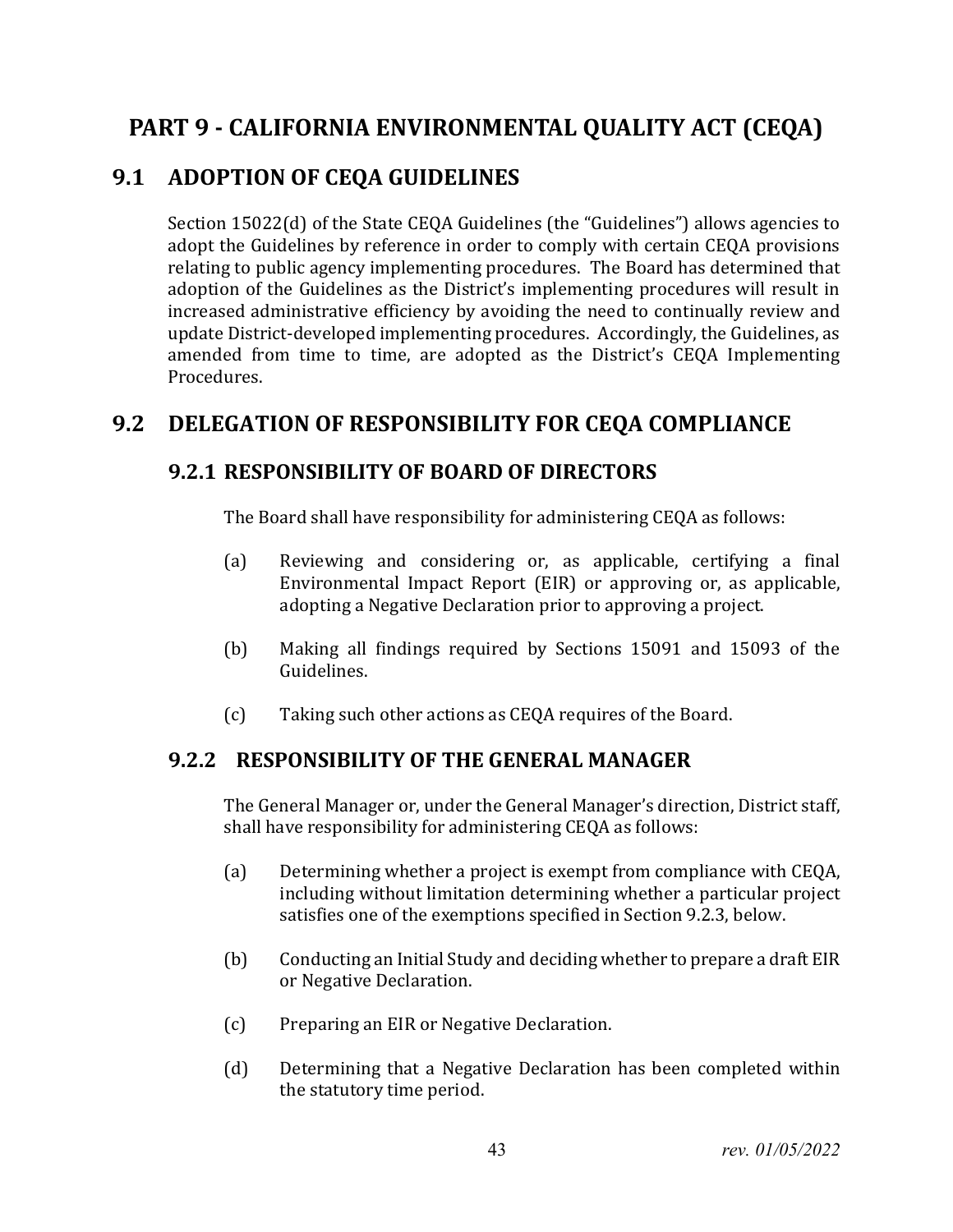- (e) Preparing responses to comments on environmental documents.
- (f) Preparing comments and responding to requests for comments related to environmental documents of other agencies.
- (g) Filing applicable notices required by CEQA.
- (h) Taking such other actions as CEQA allows or requires the staff of an agency to take.

#### **9.2.3 EXEMPTIONS**

The District has determined that the following specific District activities are within the exemptions established by the CEQA Guidelines and by statute:

- (a) Annexations to the District of areas containing existing public or private structures developed to the density allowed by the current zoning of the gaining or losing governmental agency whichever is more restrictive, provided, however, that the extension of utility services to the existing facilities would have a capacity to serve only the existing facilities. (Guidelines Section 15319)
- (b) Annexation of individual small parcels of the minimum size for facilities exempted by Section 15303 of the Guidelines. (Guidelines Section 15319)
- (c) Emergency repairs to District facilities, pipelines and appurtenances necessary to maintain service. (Public Resources Code 21089(b)(2)
- (d) Sales of District surplus property except that if real property is located in an area of statewide, regional or area wide concern pursuant to Section 5206(b)(4) of the Guidelines in which case such sale would be exempt only if:
	- (1) The property does not have significant values for wildlife habitat or other environmental purposes, and
	- (2) Any of the following conditions exist:
		- (i) The property is of such size, shape, or inaccessibility that it is incapable of independent development or use; or
		- (ii) The property to be sold would qualify for an exemption under any other class of categorical exemption in the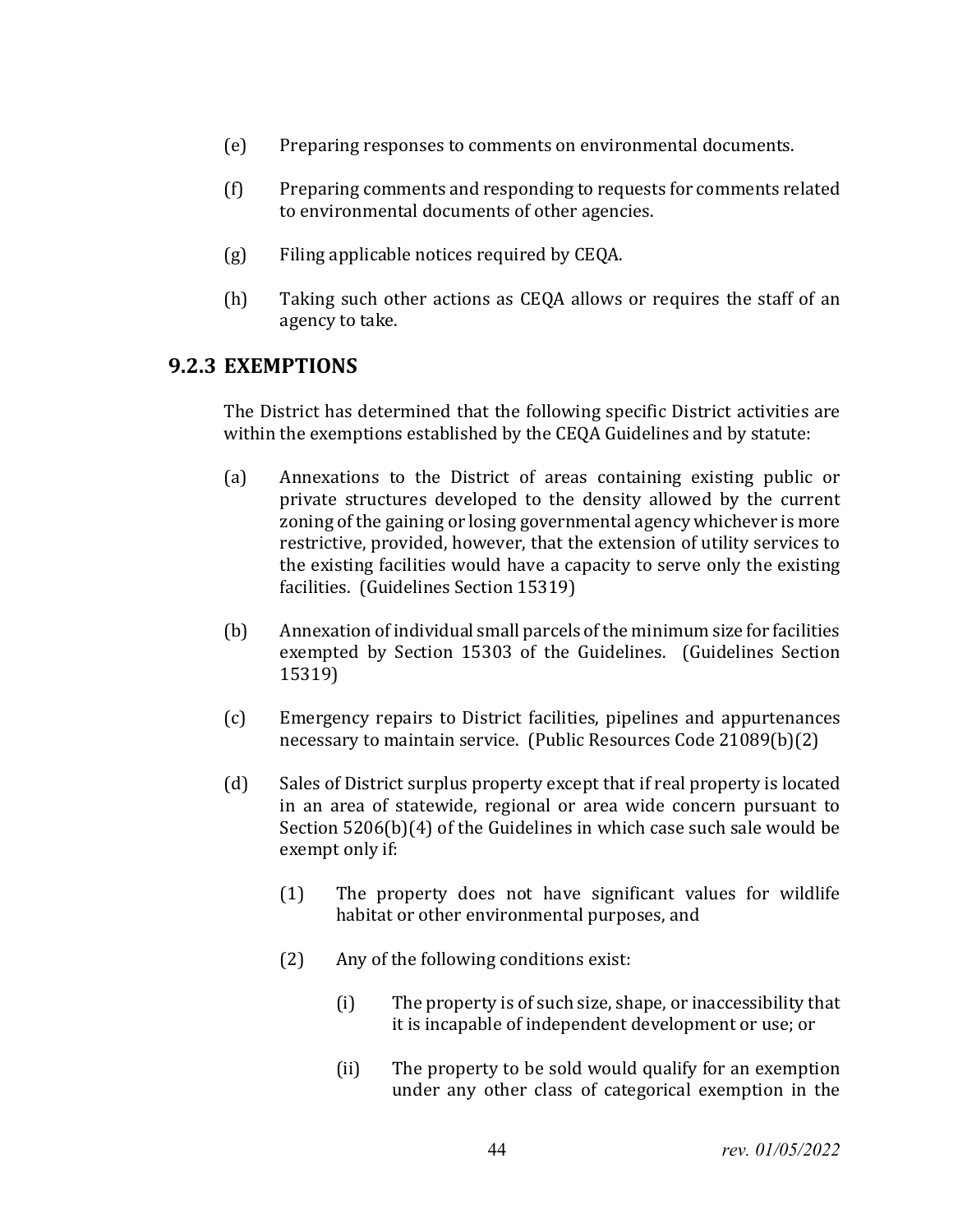#### Guidelines; or

- (iii) The use of the property and adjacent property has not changed since the time of purchase by the public agency.
- (e) Basic data collection, research, experimental management, and resource evaluation activities of the District which do not result in a serious or major disturbance to an environmental resource either for information gathering purposes, or as part of a study leading to an action which the District has not yet approved, adopted, or funded.
- (f) Inspections by the District or its consultants to check for performance of a District operation, or quality, health, or safety of a District project. (Guidelines 15309)
- (g) Operation, repair, maintenance, permitting, leasing, licensing, or minor alteration of existing District structures, facilities, mechanical equipment, or topographical features, involving negligible or no expansion of use. (Guidelines 15301)
- (h) Replacement, relocation or reconstruction of existing District structures, pipelines or facilities on the same site with structures, pipelines or appurtenant facilities serving substantially the same purpose and with substantially the same capacity as the existing structure, pipeline or facility. (Guidelines 15302)
- (i) The normal operations of District headquarters for public gatherings including but not limited to Board meetings, public meetings on water related issues, watershed group or stakeholder meetings and the like. (Guidelines 15323)
- (j) Minor alterations in the conditions of land, water, and/or vegetation which do not involve removal of healthy, mature, scenic trees including but not limited to minor grading, gardening, landscaping, trenching and backfilling, maintenance dredging and fuel management activities of the type set forth in Guidelines Section 15304.
- (k) Construction and location of limited numbers of new, small facilities or structures; installation of small new equipment and facilities in small structures; and the conversion of existing small structures from one use to another where only minor modifications are made in the exterior of the structure such as installation of new piping, instrumentation, pumps, valves, air compressors, rectifiers or power supplies.
- (l) Changes in the organization of the District as long as the changes do not change the geographical area in which previously existing powers are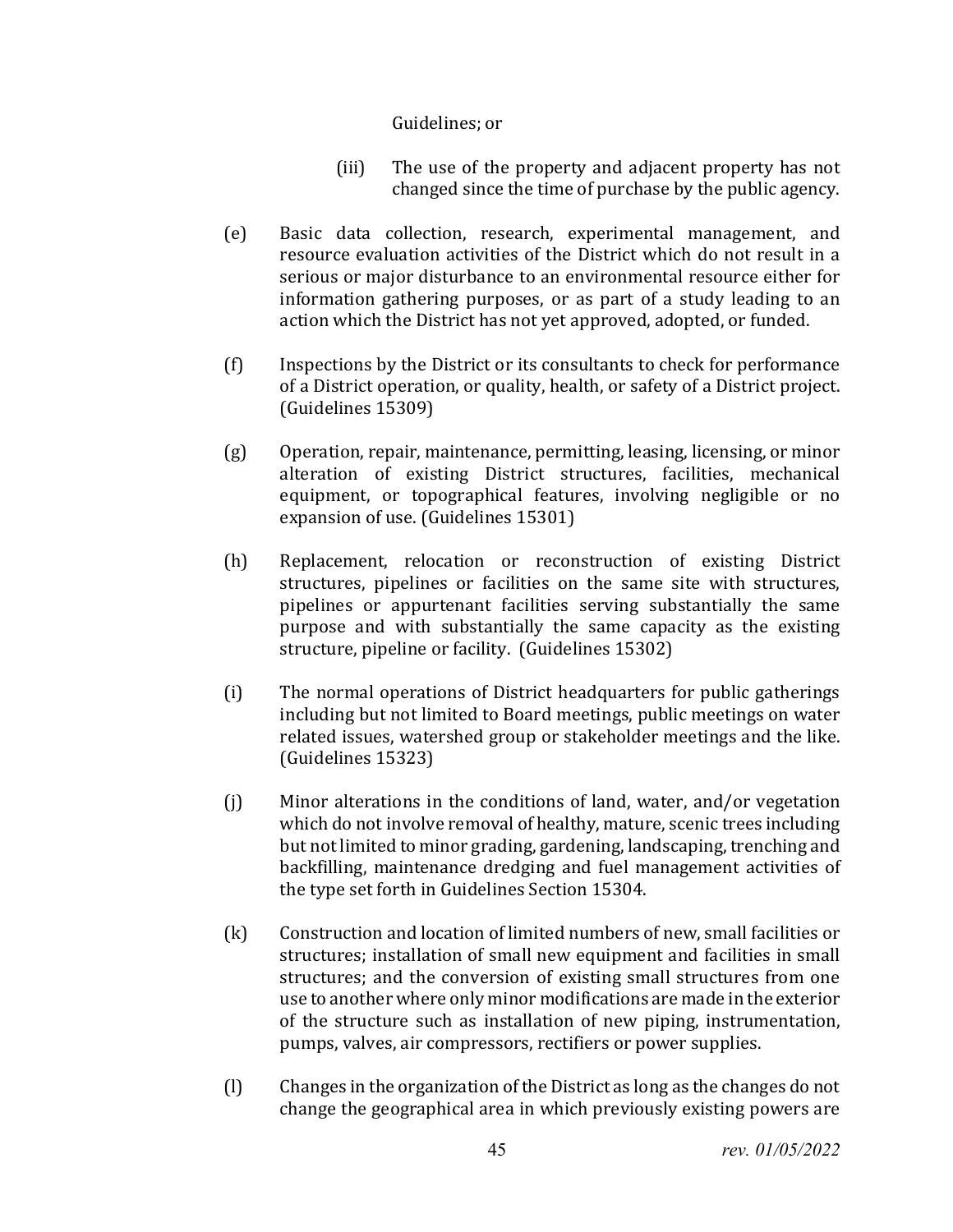exercised. Examples include the establishment of a subsidiary district or the consolidation of the District with another district having identical powers.

- (m) Determination of Capital Construction Charges to be assessed on annexed property and assessment thereof pursuant to District Ordinance No. 14 (Ministerial acts/projects - Public Resources Code  $21080(b)(1)$ ).
- (n) Actions necessary to prevent or mitigate an emergency involving the District's facilities or threatening the District's facilities (not including long term projects with a low probability of short-term occurrence).
- (o) Projects of less than one mile in length within a public street or highway or any other public right-of-way for the installation of a new pipeline or the maintenance, repair, restoration, reconditioning, relocation, replacement, removal, or demolition of an existing pipeline. For purpose of this section, "pipeline" includes subsurface facilities but does not include any surface facility related to the operation of the underground facility. (Public Resources Code 21080.21)
- (p) Rejected or disapproved projects.

This listing of exemptions is not intended to be exclusive and the availability of each exemption must be determined based on the particular facts. Without limiting the foregoing, the categorical exemptions listed above shall not apply where: (1) a reasonable possibility exists that the activity may have a significant environmental impact because of unusual circumstances; (2) project cumulative impacts would be considerable and therefore significant; (3) the project occurs in certain sensitive environments (as specified in the Guidelines); (4) a project affects scenic resources within official state scenic highways; (5) a project is located on a toxic site listed by the California Environmental Protection Agency; (6) a project causes substantial adverse changes in significant historic resources.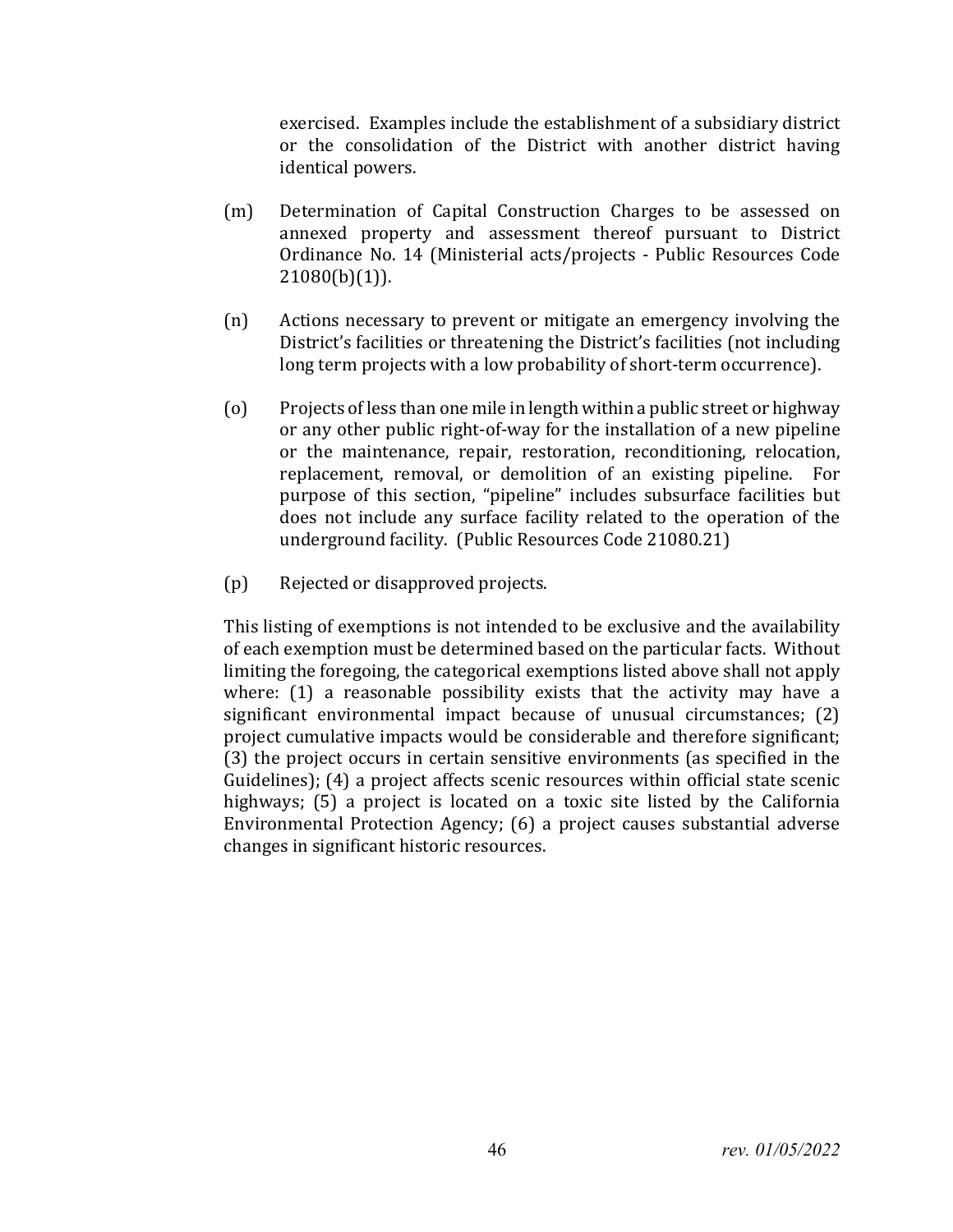# **PART 10 - PROCUREMENT POLICY**

The District will procure goods and services in support of its administrative, operational, and capital improvement requirements. It is the intent of the District to engage in procurements that ensure it will receive goods and services of the appropriate quantity, of a satisfactory level of quality, delivered in a timely manner, and at a price that represents the best value to the District and its ratepayers.

All purchases of materials, supplies, equipment and services required by the District shall be made in accordance with the following policy and applicable law:

## **10.1 PROCUREMENT CONSTRUCTION SERVICES, OPERATIONS SERVICES, MAINTENANCE SERVICES, AND MATERIALS**

## **10.1.1 BIDDING AND DOCUMENTATION FOR PROCUREMENT OF CONSTRUCTION SERVICES, OPERATIONS SERVICES, AND MAINTENANCE SERVICES**

The procurement of services for the construction of public works projects and performance of operations and maintenance services shall be governed by the provisions of the California Public Contract Code. The District may procure or lease materials, construction services, operations services, or maintenance services as authorized below:

- (a) Any procurement up to and including \$2,499:
	- (1) No bid solicitation process is required;
	- (2) No purchase order is required.
- (b) Any procurement over \$2,499 and up to and including \$34,999:
	- (1) Requires an informal solicitation process with at least two competitive price quotations or documentation that at least two have been solicited or written justification approved by the Manager of Administrative Services as to why quotations should not be solicited; and
	- (2) Requires a purchase order executed by an Employee with proper authorization as set forth herein in the section entitled "Approval and Signatory Authority".
- (c) Any procurement over \$34,999 is subject to the competitive bidding requirements under California Public Contracts Code §20642 et seq., as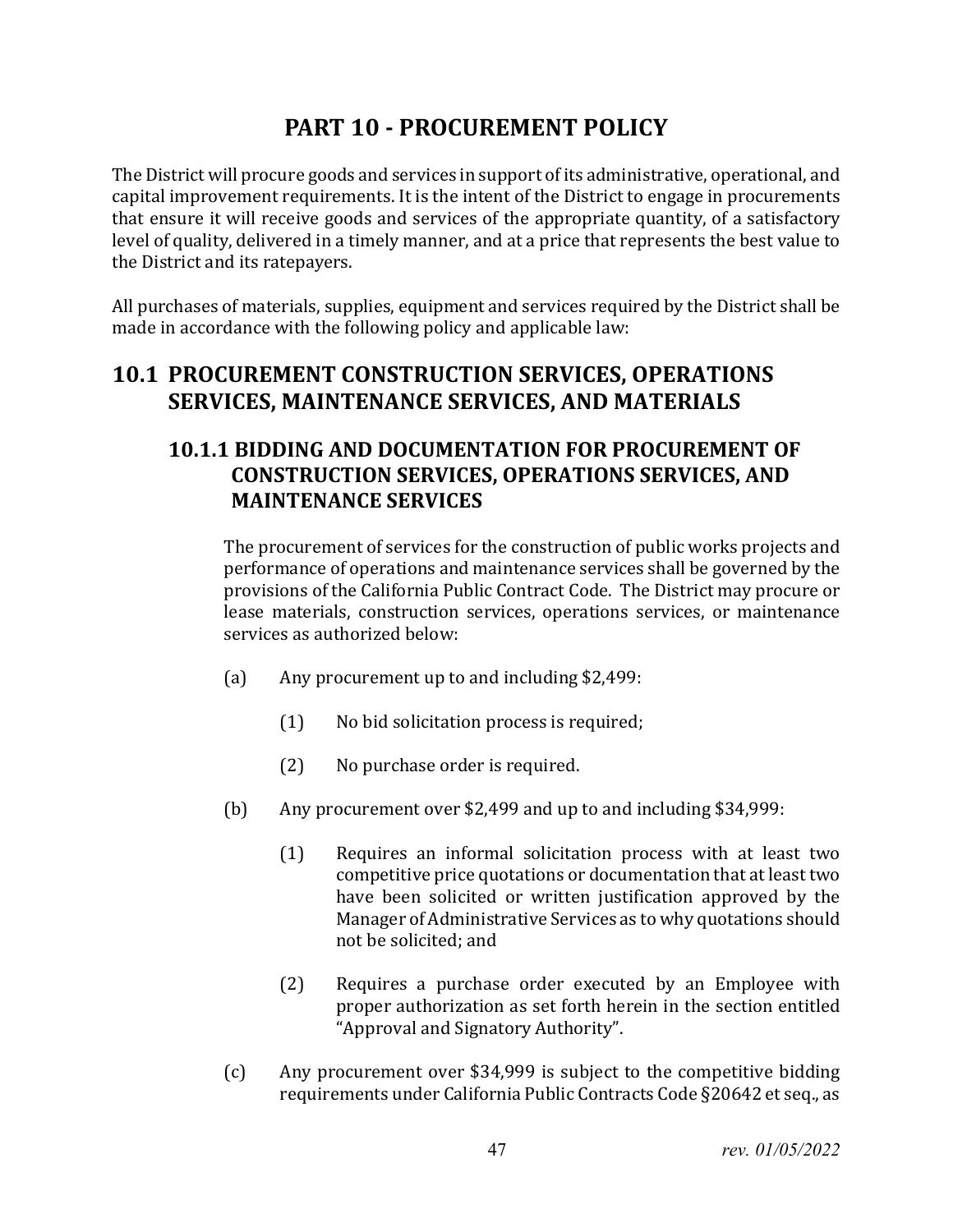applicable, and the following:

- (1) The following bid solicitation process:
	- (i) A call for public bids shall be made by the Board of Directors.
	- (ii) At least one bid solicitation notice (and more than one if so directed by the Board) shall be advertised in a local newspaper of general circulation.
	- (iii) Sealed bids will be publicly opened at a pre-determined date, time and location.
	- (iv) Contracts will be awarded to the lowest responsive and responsible bidder, except that the District always reserves the right to reject all bids.
	- (v) Consideration shall be given not only to the bid price, but also to the general competency of the contractor for the performance of the work. A contractor must submit evidence that they are competent to manage the proposed project and carry it forward to a successful conclusion, has professional integrity and honesty of purpose, and has sufficient financial resources to complete the project.
	- (vi) Contracts shall not be awarded to any contractor listed by the California Labor Commissioner as ineligible to bid, work on, or be awarded a public works project.
- (2) Requires a purchase order or contract executed by the authorized officers specified in the District's Ordinance No. 18.
- (d) Any change to contract or purchase order is subject to the thresholds established in this policy based on the total cost after the change is incorporated.
- (e) Expenditures shall not be broken down or divided into sub-groups for purposes of avoiding the above guidelines.
- (f) Competitive solicitation is not required for construction work that costs less than \$35,000 and involves: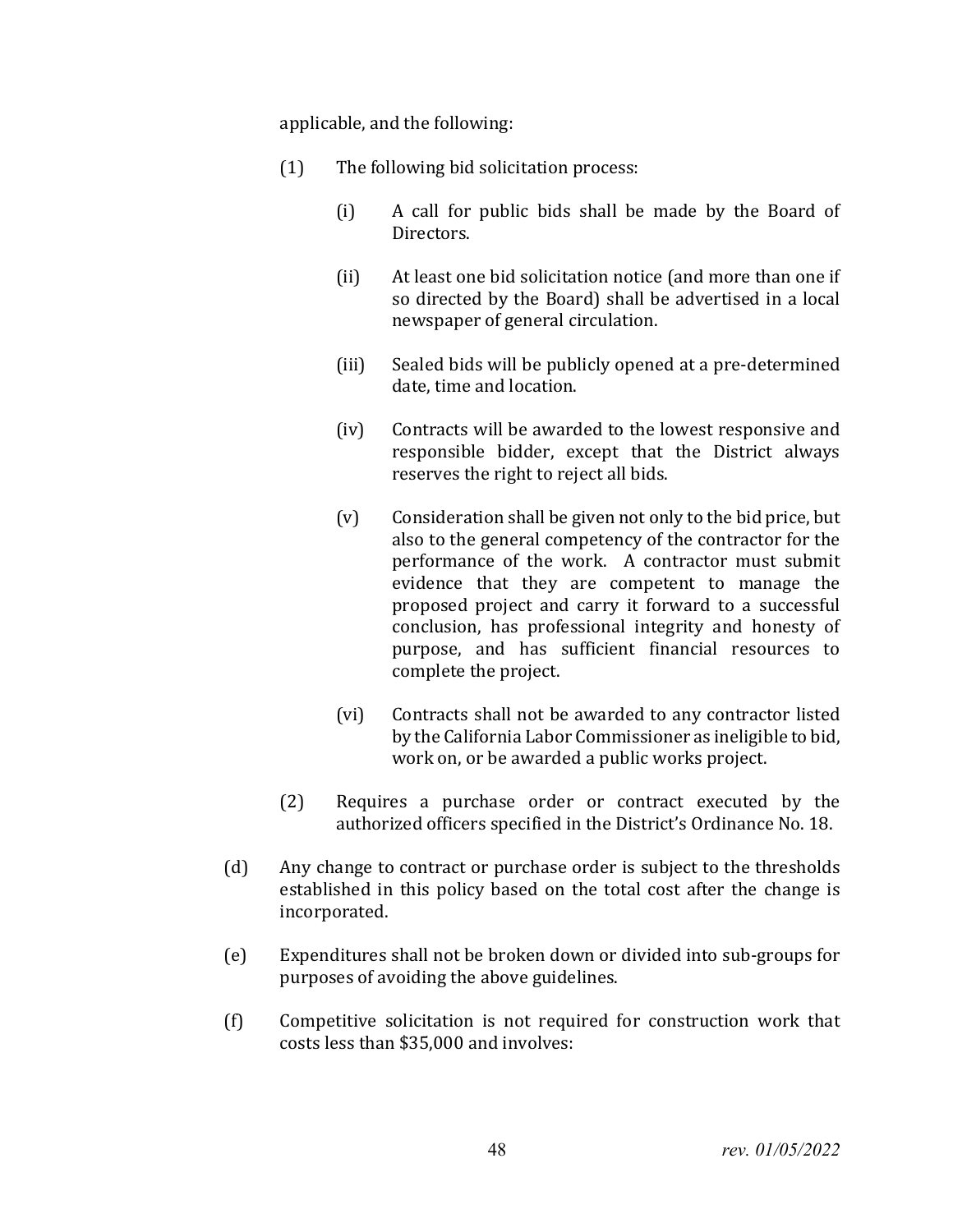- (1) pipe or appurtenance installation, rehabilitation, relocation, protection, or repair and related activities such as excavation, backfill, traffic control, or paving;
- (2) Building construction or modification;
- (3) Reinforced concrete or masonry construction; and/or
- (4) Installation, repair, or replacement of paved or gravel surfaces.

### **10.1.2 BIDDING AND DOCUMENTATION FOR PROCUREMENT OF MATERIALS**

The District may procure or lease materials as authorized below:

- (a) Any procurement up to and including \$2,499:
	- (1) No bid solicitation process is required;
	- (2) No purchase order is required.
- (b) Any procurement over \$2,499 and up to and including \$49,999:
	- (1) Requires an informal solicitation process with at least two competitive price quotations or documentation that at least two have been solicited or written justification approved by the Manager of Administrative Services as to why quotations should not be solicited; and
	- (2) Requires a purchase order executed by an Employee with proper authorization as set forth herein in the section entitled "Approval and Signatory Authority".
- (c) Any procurement over \$49,999 shall follow the procedures below:
	- (1) The following bid solicitation process:
		- (i) A call for public bids shall be made by the Board of Directors.
		- (ii) At least one bid solicitation notice (and more than one if so directed by the Board) shall be advertised in a local newspaper of general circulation.
		- (iii) Sealed bids will be publicly opened at a pre-determined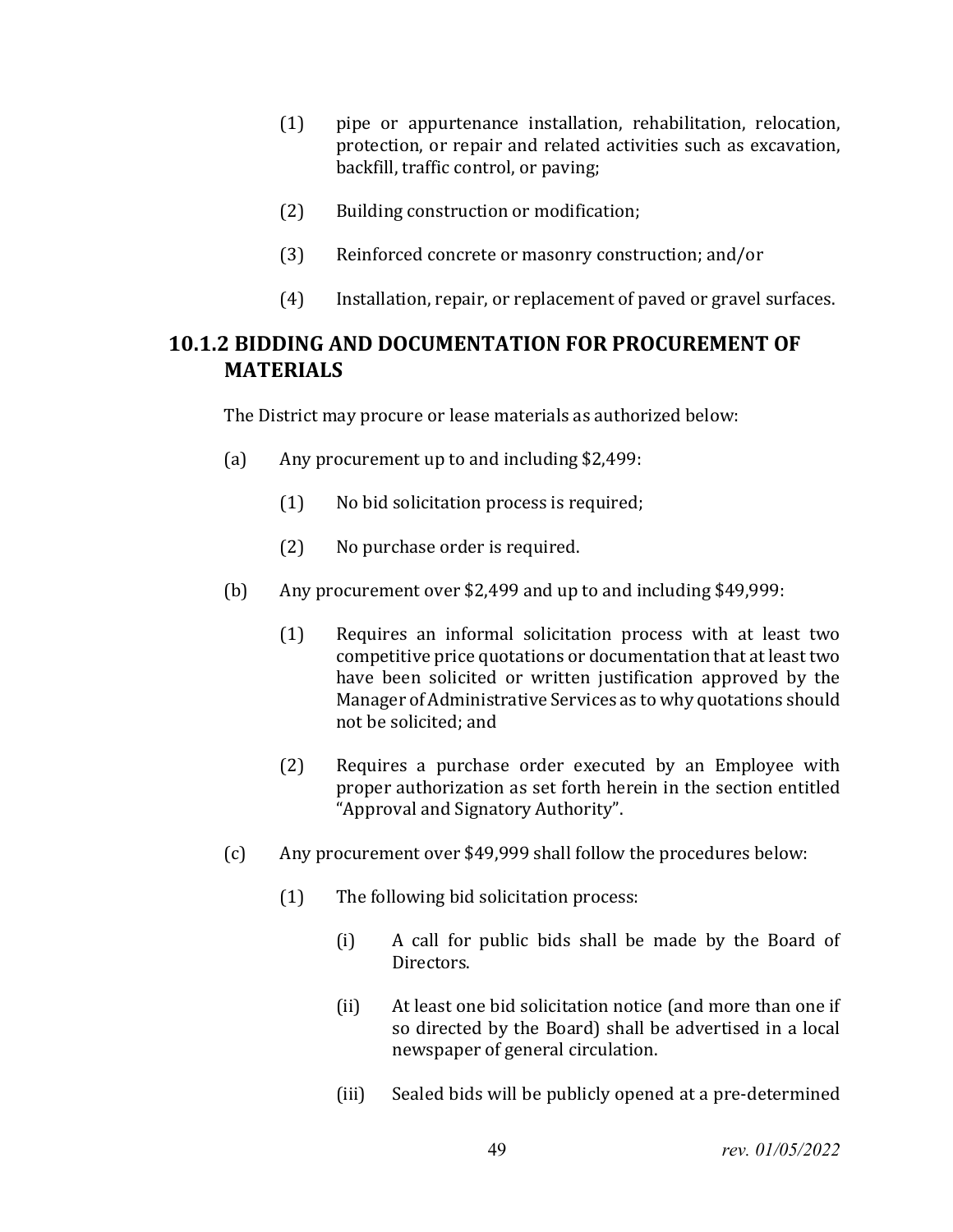date, time and location.

- (iv) Contracts will be awarded to the lowest responsive bidder, except that the District always reserves the right to reject all bids.
- (2) Requires a purchase order or contract executed by the authorized officers specified in the District's Ordinance No. 18.
- (d) Any change to contract or purchase order is subject to the thresholds established in this policy based on the total cost after the change is incorporated.
- (e) Expenditures shall not be broken down or divided into sub-groups for purposes of avoiding the above guidelines.

## **10.1.3 EXCEPTIONS TO COMPETITIVE PROCUREMENT REQUIREMENTS**

- (a) The following procurements are exempt from the competitive solicitation process: books, periodicals, advertising, seminars, conferences, travel, subscriptions, postage, utilities, bank charges, memberships, permits and land.
- (b) The competitive solicitation process is waived for procurements where the required good or service is available from only one viable source. Negotiations shall be conducted with the provider of the good or service to achieve the most favorable pricing and terms of sale.
- (c) Competitive solicitation may be performed through cooperative procurement processes as set forth in the Public Contract Code sections 10298 and 10299.
- (d) The competitive solicitation process is not required when materials or services are necessary to respond to an emergency in accordance with Public Contracts Code Section 20645 and the requirements of Section 22050 of the California Public Contract Code.
- (e) Competitive solicitation is not required for construction or maintenance work costing less than \$35,000 when it is not possible to clearly define the work scope in advance.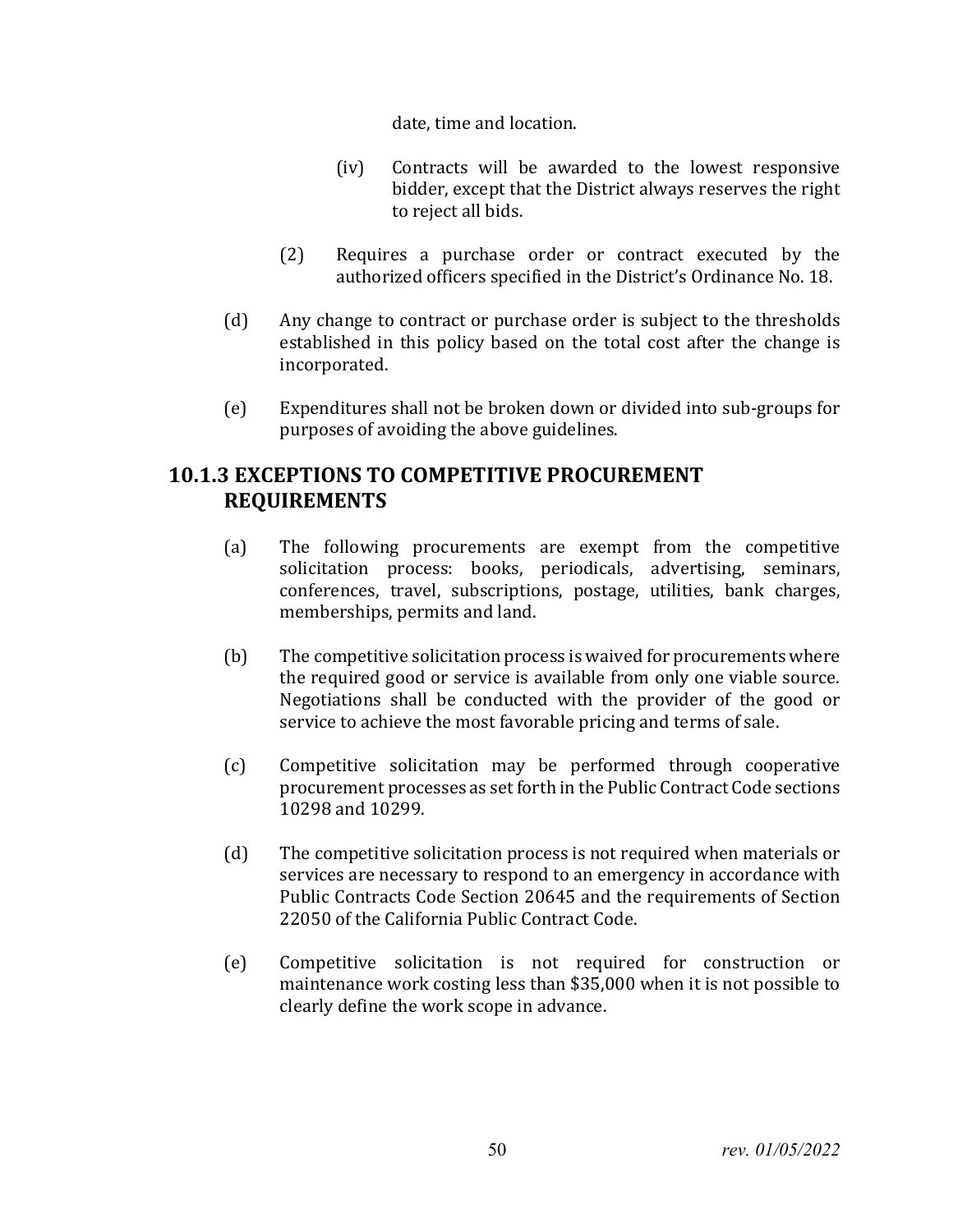## **10.2 PROCUREMENT OF PROFESSIONAL SERVICES**

- (a) Professional services contracts shall be awarded to consultants demonstrating expertise and experience in the type of work to be performed and a proven history of high quality work. Contracts will typically be for a "not-to-exceed" fee associated with a particular scope of work. Work for which it is not possible to define a scope in advance may be performed on a time and materials basis.
- (b) The following criteria shall be used to qualify candidates for consultants and professional services:
	- (1) Specialized experience and technical competence of the proposer and its personnel considering the type of services required and the complexity of the project.
	- (2) The consultant's familiarity with types of problems applicable to the project.
	- (3) Past record of performance on projects with the District, other governmental agencies or public bodies and with private industry, including such factors as control of costs, quality of work and ability to meet schedules.
	- (4) The consultant's capacity to perform the work (including any specialized services) within the time limitations and with proposed staff, considering the firm's current and planned workload.
	- (5) The consultant's level of financial responsibility.
	- (6) Fee proposal for the proposed services.
	- (7) Other key factors as appropriate for the type of service.

## **10.3 APPROVAL AND SIGNATORY AUTHORITY**

- (a) In accordance with Ordinance No. 18, the General Manager has the authority to approve the following procurement-related contracts. All procurement contracts not listed below must be approved by the Board of Directors.
	- (1) Professional services contracts that are paid for on a time and materials basis and where the estimated value of the services does not exceed \$100,000 in any fiscal year, or that are paid for at a fixed scope and fee where the contracted fee does not exceed \$100,000;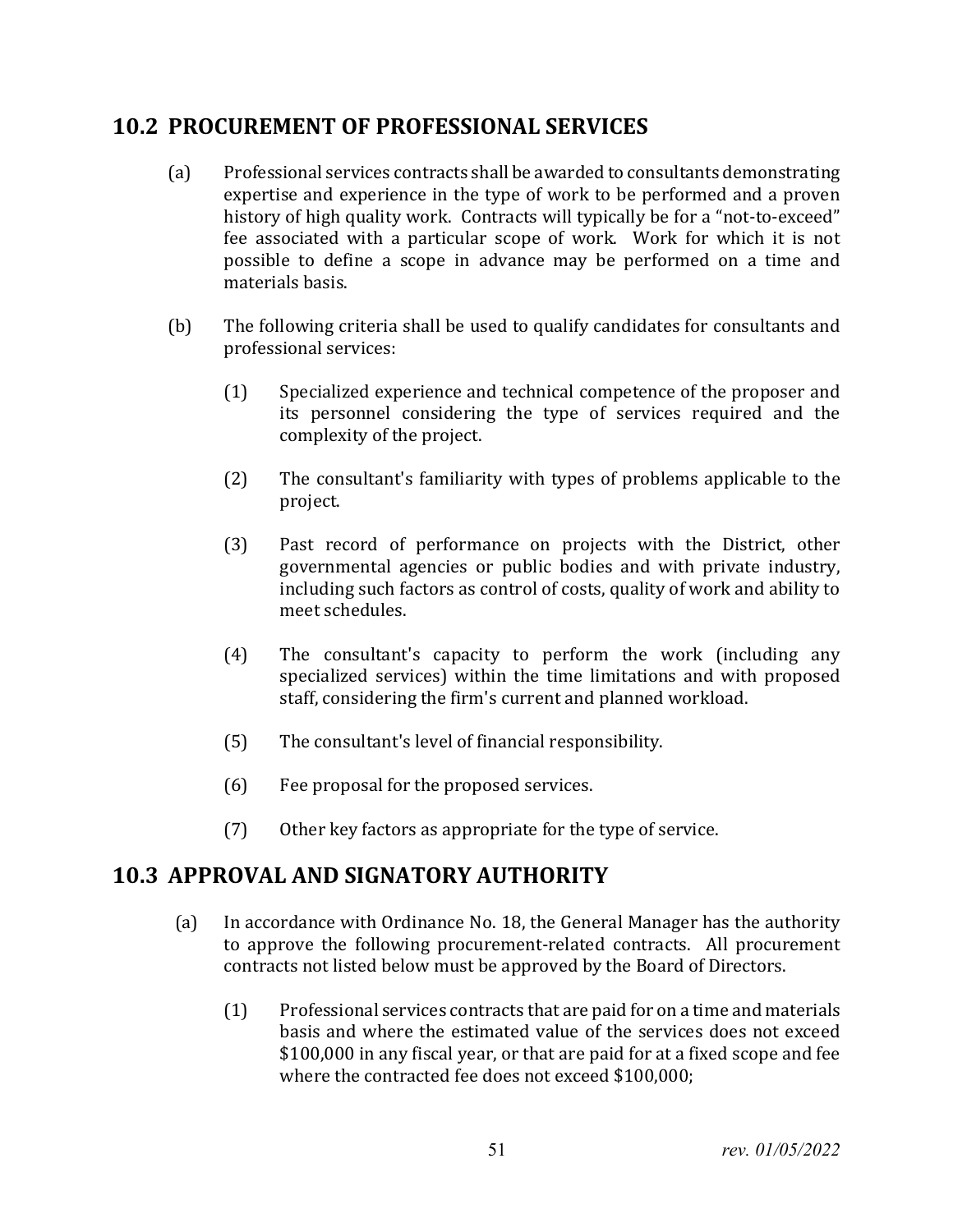- (2) General construction contracts in amounts less than \$35,000;
- (3) Materials procurement contracts in amounts less than \$100,000;
- (4) Contracts for procurement of utility service such as electricity, telephone, natural gas, sewer, and water;
- (5) All construction change orders in which each individual change to the work is both less than \$100,000 and less than 25% of the original construction contract amount; and
- (6) Contracts necessary to respond to an emergency in accordance with the requirements of Section 22050 of the California Public Contract Code.
- (b) The following Employees have the authority to make purchases and sign purchase orders, contracts, and notice-to-proceed letters up to the limits shown in the following table.

| Managers                                                                                                       | \$34,999 |
|----------------------------------------------------------------------------------------------------------------|----------|
| Operations and Maintenance Supervisors,<br>Project Managers, Facilities Coordinator,<br>and Clerk of the Board | \$2,500  |

(c) The following Employees have the authority to sign construction change orders in which each individual change to the work is below the limits shown in the following table and is less than 25% of the original construction contract amount.

| Manager of Engineering  | \$34,999 |
|-------------------------|----------|
| <b>Project Managers</b> | \$2,500  |

(d) Expenditures shall not be broken down or divided into sub-groups for purposes of avoiding the above guidelines.

## **10.4 DISBURSEMENT OF FUNDS**

Once per month the Board will receive a monthly disbursement report and be asked to approve outstanding bills for payment. In order to be placed on the report, an invoice must have been approved by a department manager, the Clerk of the Board, or the General Manager. Funds will be disbursed after the Board approves the bills for payment except when the timing of the disbursement does not allow for such prior approval. In such cases, the requests for disbursement will be signed by the General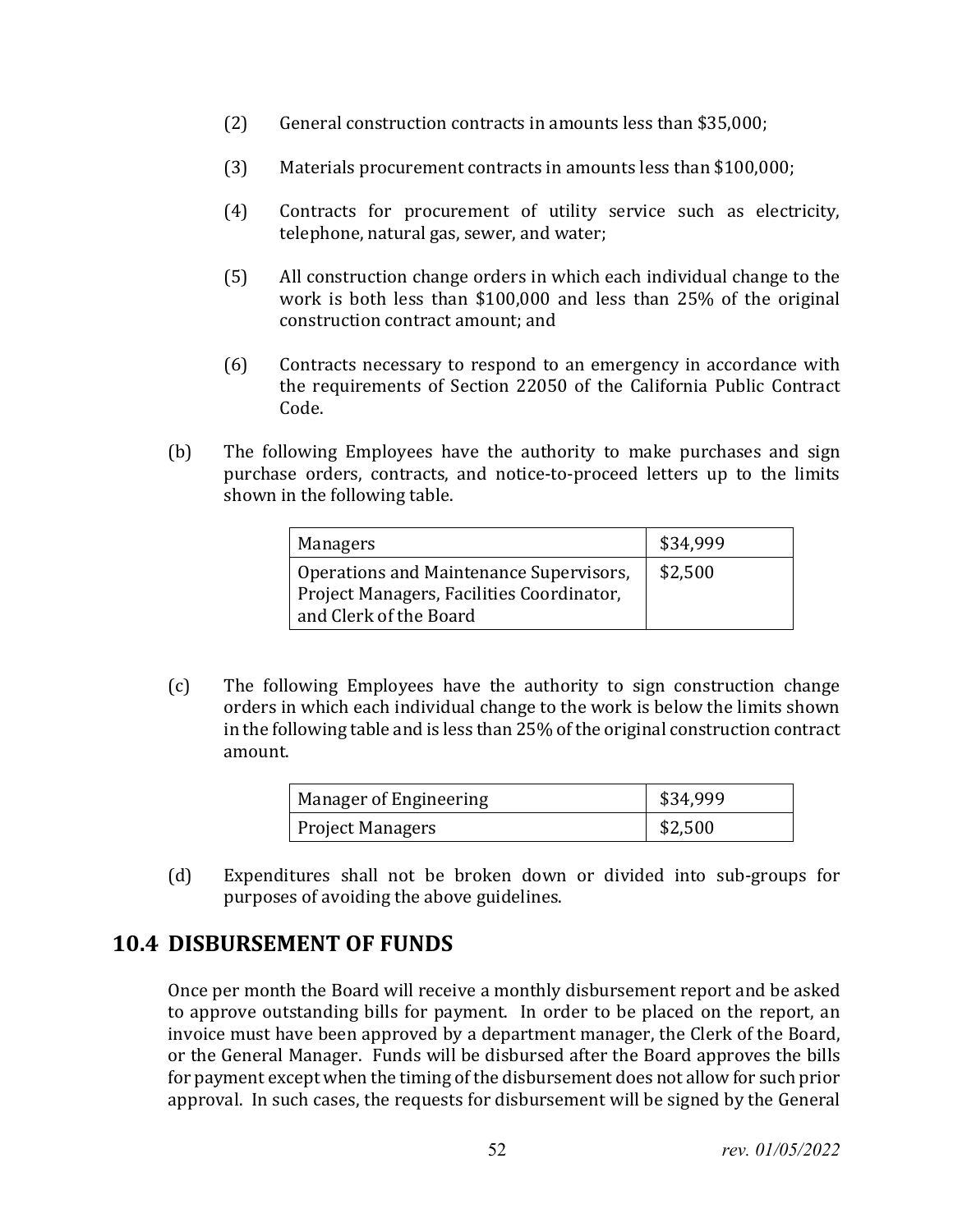Manager and reported to the Board in a separate section of the subsequent monthly disbursement report.

## **10.5 CODE OF CONDUCT**

- (a) No Director or Employee shall participate in the selection, award or administration of a contract if a conflict of interest, real or apparent, would be involved. Such a conflict would arise when the Employee or Board member, any member of his or her immediate family, his or her partner, or an organization which employs, or is about to employ any of the above, has a financial or other interest in the firm selected for award.
- (b) Directors and Employees will neither solicit nor accept gratuities, favors or anything of value from contractors or consultants or potential contractors or consultants who might in any way benefit from a decision made or action taken by that Board member or Employee in the course of his or her duties. Although the District discourages contractors and consultants from donating gifts, if an Employee or Director receives an unsolicited gift, it shall be donated to the Employee holiday party to be raffled off to Employees who do not take part in procurement decisions.

## **10.6 PETTY CASH FUND**

A petty cash fund of no more than \$1,400 shall be maintained in the Finance Department vault for the purpose of providing ready cash for small expenditures. Petty cash shall be disbursed in accordance with the District's procedure for expense reimbursements. Petty cash requests should be limited to less than \$100. The Manager of Administrative Services or General Manager can authorize expenditure reimbursements above \$100. The petty cash fund will be reconciled and replenished on a monthly basis.

## **10.7 CREDIT CARDS**

- (a) The District may acquire credit cards for use by Employees. The Manager of Administrative Services will maintain a written log of credit cards. Employees who have credit cards will sign for these cards and be responsible for them.
- (b) Credit cards may be used to charge necessary supplies, equipment, services and authorized travel, food and lodging for the person in possession of the credit card and any/or another District Employee or Board Member.
- (c) Credit cards may not be used for personal benefit or non-District purposes.
- (d) Receipts for all credit card expenditures must be promptly submitted to the Finance Department monthly with the credit card statement, including any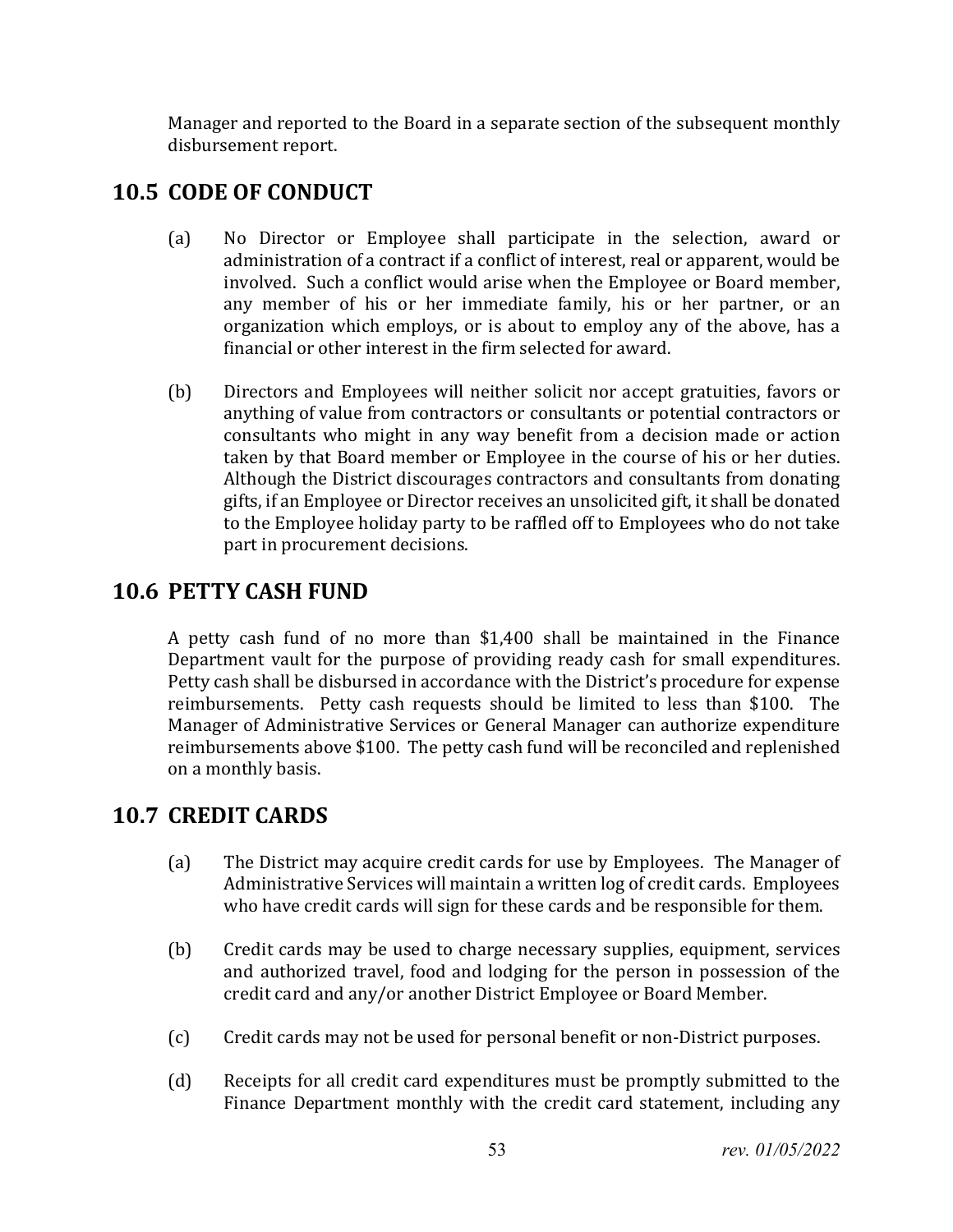documentation stating the purpose of the expenditure.

(e) The following table sets for the maximum limits on credits cards assigned to specific Employees and that may only be used by the designated Employee. Issuance of credit cards is subject to the approval of the General Manager on a case-by-case basis. All of these are general purpose cards such as VISA or American Express:

| <b>Employee</b>                                    | <b>Maximum</b> |
|----------------------------------------------------|----------------|
|                                                    | Limit          |
| General Manager, all Managers and General Services | \$10,000       |
| Supervisor                                         |                |
| <b>IT Coordinator</b>                              | \$5,000        |

(f) The following table sets forth the limits on credit cards for general use by Employees. Issuance of credit cards is subject to the approval of the General Manager on a case-by-case basis. These cards may only be used with the approval of the "Responsible Employee" as designated below and that Responsible Employee is also responsible for collecting receipts.

| Type of credit card            | Limit    | Responsible             |
|--------------------------------|----------|-------------------------|
|                                |          | Employee                |
| General purpose card $(s)$ for | \$25,000 | Clerk of the Board      |
| travel, meetings, and          |          |                         |
| miscellaneous supplies         |          |                         |
| Card for a home improvement    | \$5,000  | <b>General Services</b> |
| store                          |          | Supervisor              |

(g) All invoices for general purpose credit cards shall be reviewed and approved by the General Manager. All invoices for credits cards from a home improvement shall be reviewed and approved by a Department Manager and must comply with the procurement guidelines established above. In addition, the General Manager's credit card shall be reviewed and approved by the Board Treasurer, or in the absence of the Board Treasurer, by the Board President. Board approvals may be obtained by email or fax.

### **10.8 NO COMMITMENT OF FUNDS FOR NON-DISTRICT PURPOSES**

Neither Directors nor Employees shall obligate or commit District funds for the purchase of goods or services for personal or non-District related use, even if the Board Member or Employee reimburses the District for the incurred cost.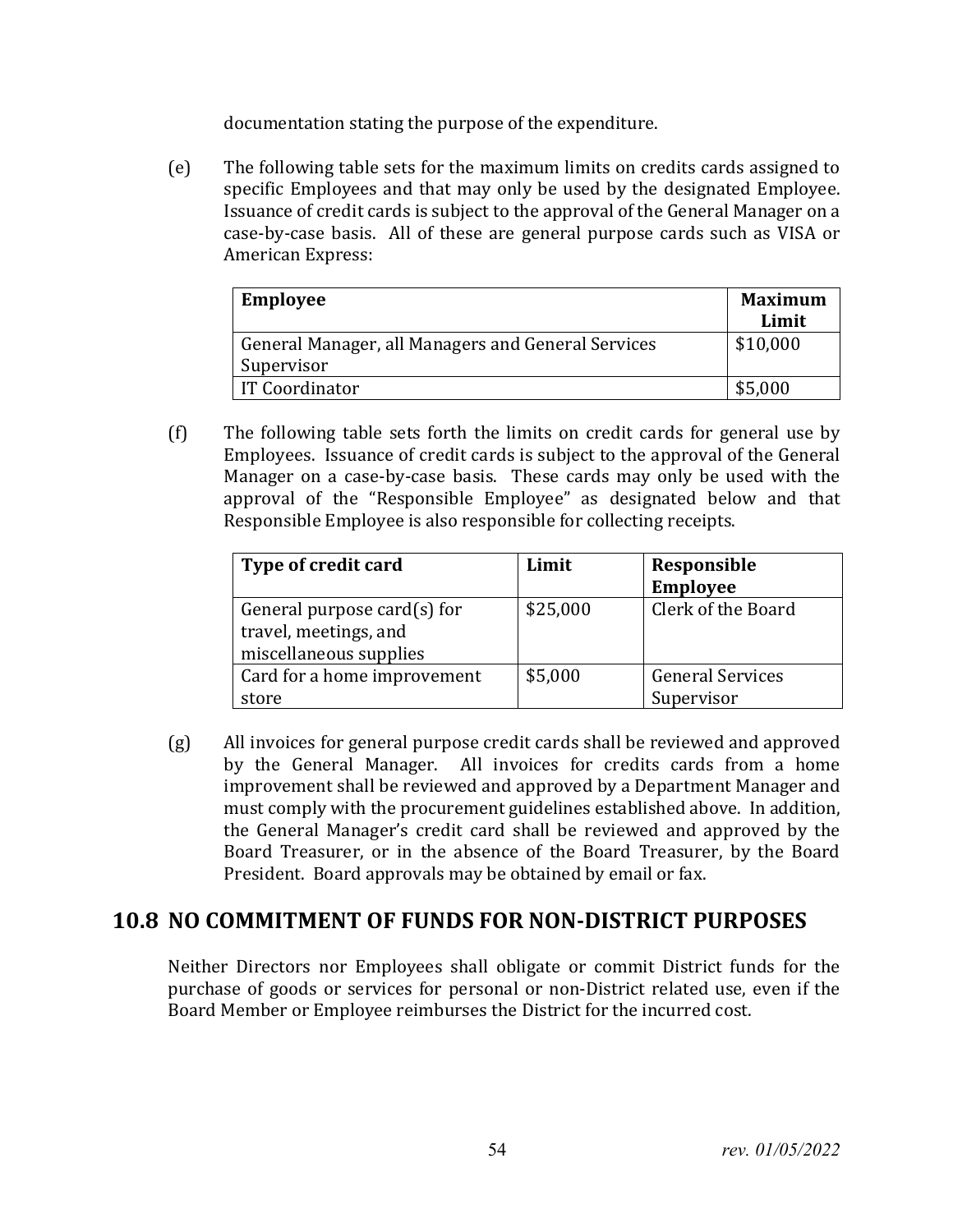## **10.9 PREVAILING WAGES**

All entities that contract with the District are required to comply with the provisions of the California Labor Code, including those relating to the payment of prevailing wage rates.

## **10.10 GRANT COMPLIANCE**

For procurements involving state or federal grant funding, all grant-required procedures shall be implemented and all grant-required language will be incorporated into bid documents, professional services agreements, equipment supply contacts and construction contracts as needed.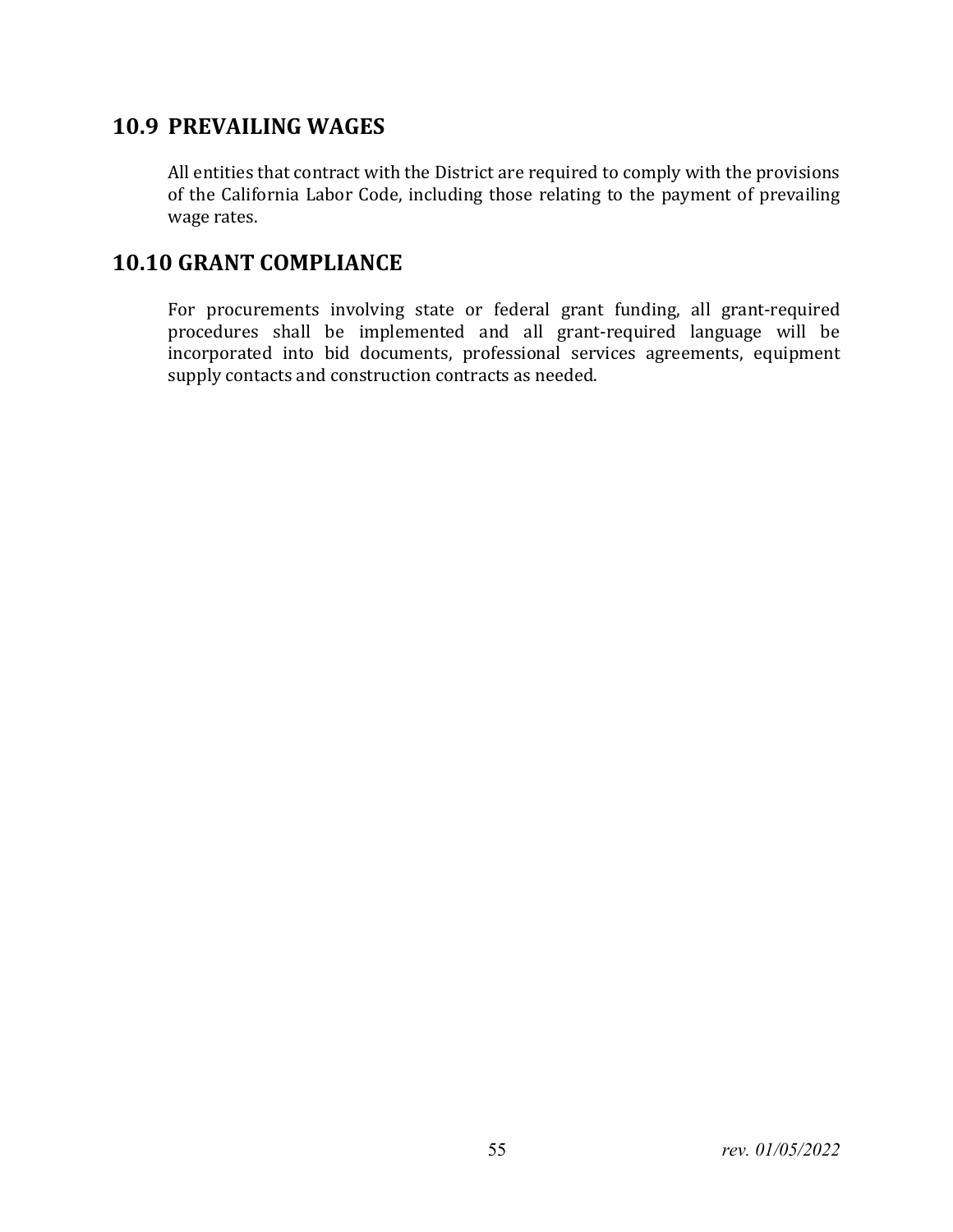# **PART 11 - SIGNING AUTHORITY**

The authority to enter into and sign contracts and instruments for and on behalf of the District is delegated as provided in Ordinance No. 18 adopted by the District, as may be amended from time to time by the Board. The express authority delegated thereunder shall not restrict or otherwise limit the general authority of the Board to bind the District by contract or instrument as provided under applicable law, including, without limitation California Water Code Section 71300.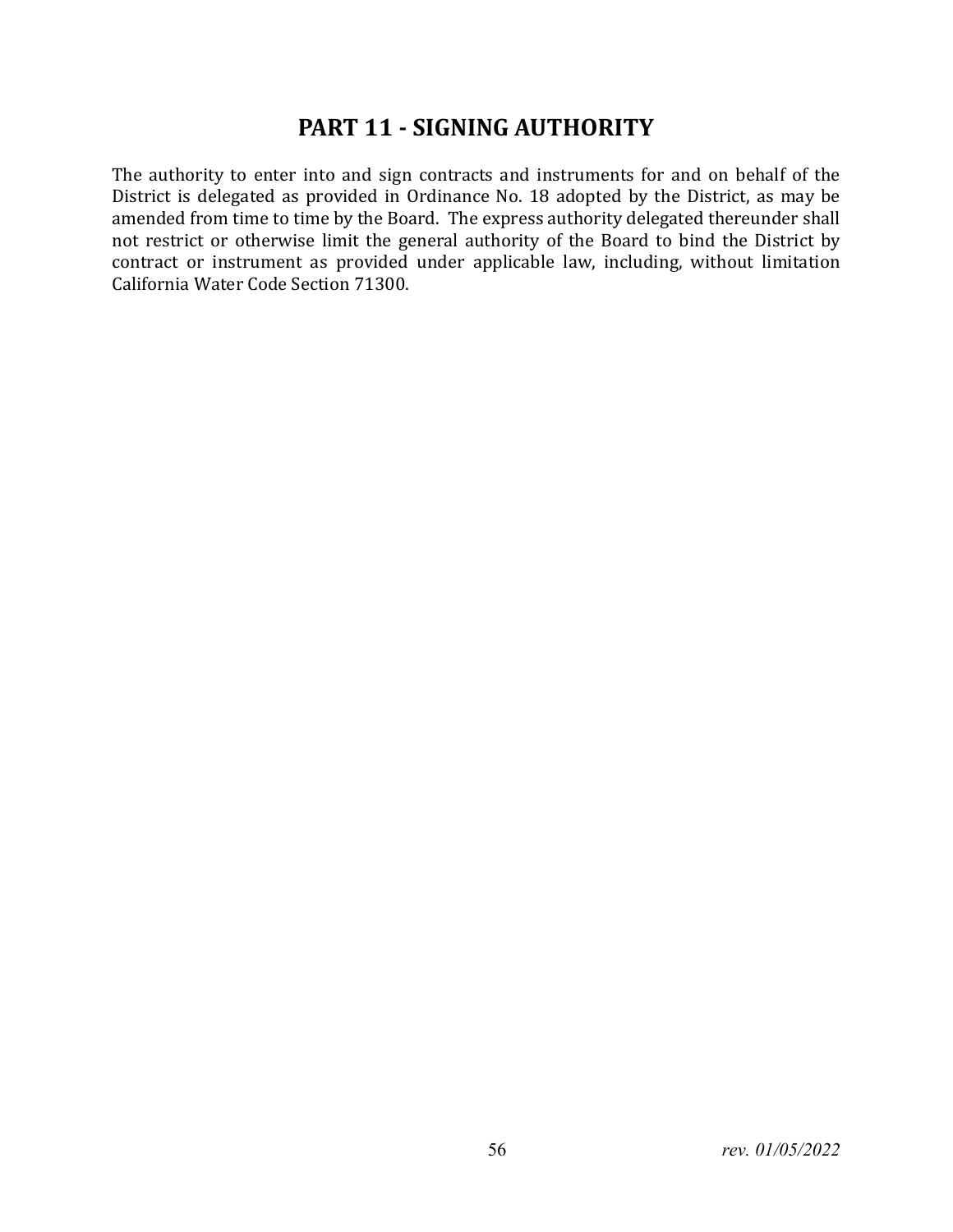# **PART 12 - PERSONNEL MATTERS**

## **12.1 EMPLOYEE HANDBOOK**

The District's employment policies and procedures, including without limitation a description of certain Employee benefits and plans maintained by the District, are described in the District's Employee Handbook. Every Employee of the District shall be provided with a copy of the most recent version of the Employee Handbook. Subject to applicable law, and any limitations contained in this Code or any ordinance or resolution adopted by the Board, the Employee Handbook may be modified or amended from time to time by the General Manager.

## **12.2 EQUAL OPPORTUNITY EMPLOYER**

The District is an equal opportunity employer. The District does not discriminate against qualified Employees or applicants because of race, color, religion, sex, sexual preference, sexual identity, pregnancy, national origin, ancestry, citizenship, age, marital status, physical disability, mental disability, medical condition, military status, marital status, religion, or any other characteristic protected by federal or state law or local ordinance.

## **12.3 HIRING AUTHORITY**

The General Manager has the authority to employ, terminate, assign duties to, and direct the day-to-day activities of District Employees, except that the Board retains the authority to employ, terminate, and assign duties to the General Manager and District Counsel.

- (a) The General Manager has the authority to establish Employee job classifications and descriptions, subject to periodic review of overall personnel utilization by the Board.
- (b) To ensure fair and impartial Employee selection, supervision, promotion, and evaluation, the District reserves the right to reasonably regulate the employment of relatives in the same department or in the same chain of command. The Board reserves the right to approve in advance the hiring, promotion, or transfer of any person who is a relative of a current Employee and would work in the same department or within the chain of command of that Employee. If the Board determines that the marital or familial If the Board determines that the marital or familial relationship between Employees creates difficulties for supervision, security, safety, or morale, the person shall not be hired, promoted, or transferred.
- (c) For purposes of this Section 12.3, a "relative" includes any of the following: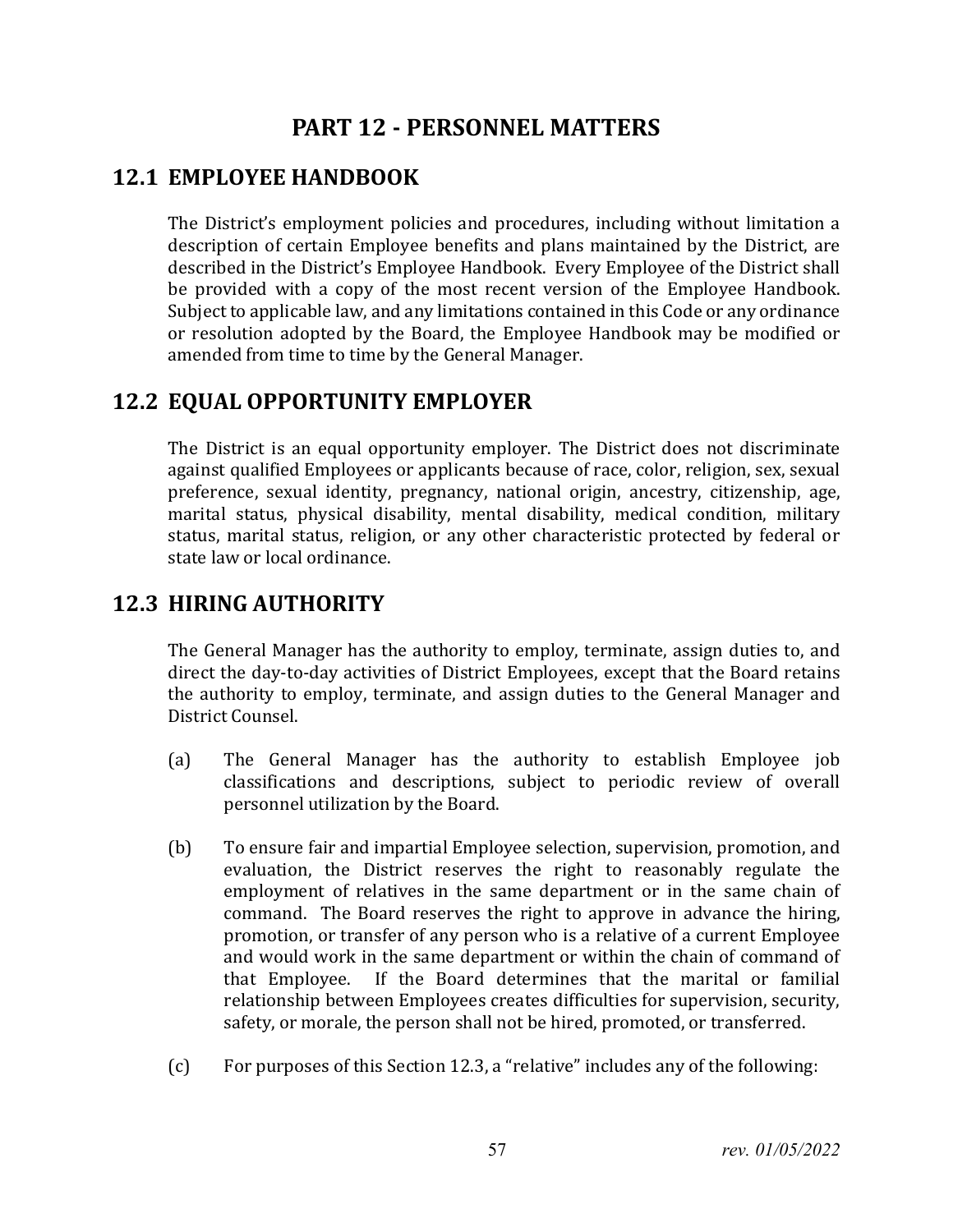- (1) spouse,
- (2) domestic partner
- (3) brother, step-brother, brother-in-law,
- (4) sister, step-sister, sister-in-law
- (5) parents, step-parents, parents-in-law
- (6) children, step-children, son-in-law, daughter-in-law
- (7) any other member of the Employee's household.

## **12.4 EMPLOYEE CLASSIFICATION, COMPENSATION, AND NON-ELECTIVE BENEFITS**

### **12.4.1 EMPLOYEE CLASSIFICATIONS AND DEFINITIONS**

The District classifies Employees as follows:

"**Temporary**". Temporary Employees are Employees hired on a temporary basis and paid on an hourly basis. Temporary Employees are not eligible for Employee benefits beyond the statutory benefits required by law. Examples of Temporary Employees include student interns, seasonal and summer Employees, and persons needed to fill-in for a temporary (i.e., less than six months) staffing need.

"**Hourly**". Hourly Employees are Employees who are not Temporary Employees and are scheduled to work less than 40 hours per week. Hourly Employees are not eligible for Employee benefits beyond the statutory benefits required by law, except that they receive pay for Holidays as set forth herein.

"**Regular**". Regular Employees are Employees scheduled to work an average of 40 hours per week on a continuing, indefinite basis. Regular Employees are entitled to the benefits as set forth herein, subject to eligibility under the applicable plan and applicable law.

"**Operators**"**.** Employees assigned 1) on a permanent or temporary basis to work in the Operations Division, and 2) to work regular shifts exceeding eight hours.

"**Exempt and Non-Exempt**". With the exceptions noted herein, all Employees are non-exempt. The District is subject to the federal Fair Labor Standards Act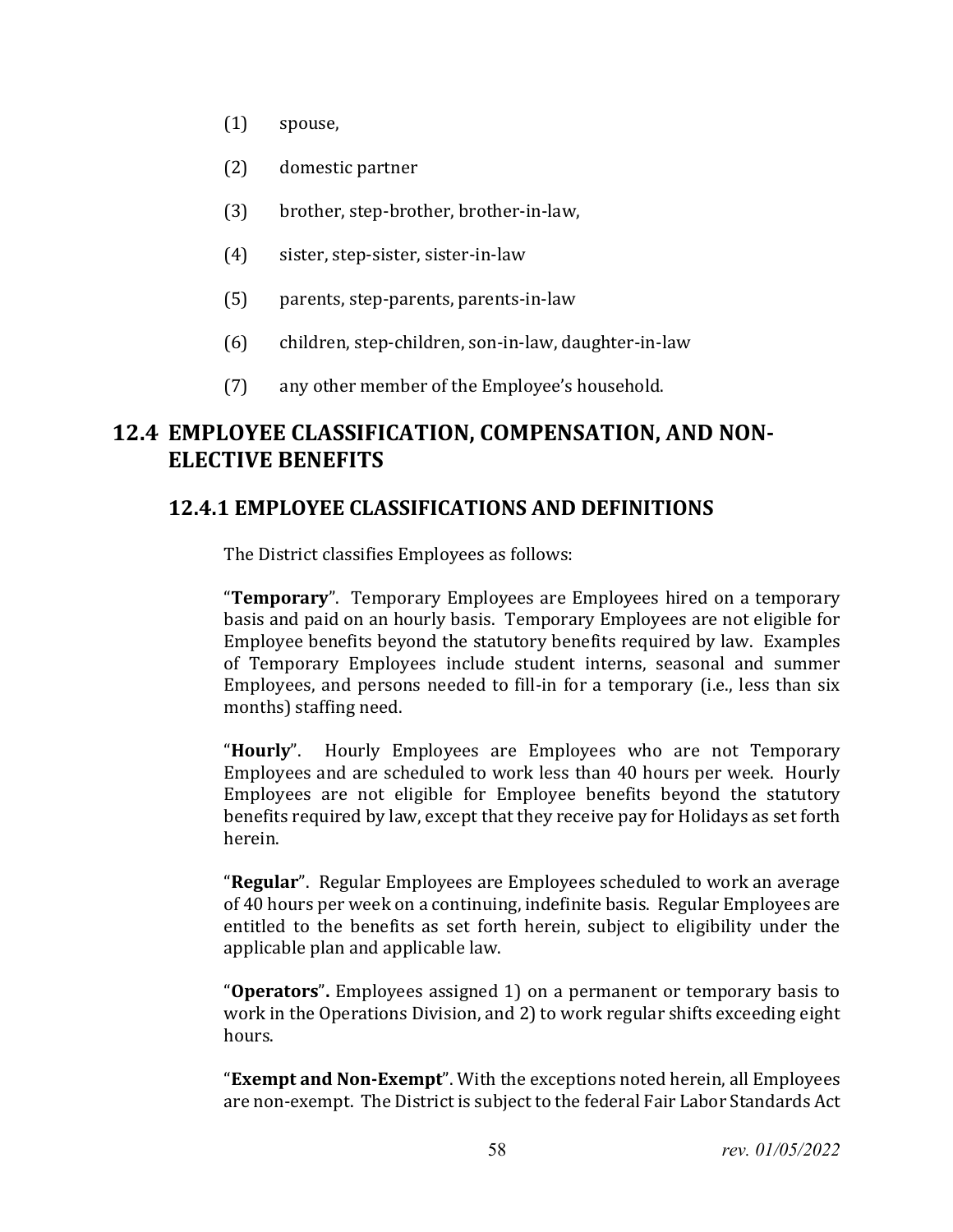("FLSA"). As a municipal corporation the District is exempt from the provisions of the California Industrial Welfare Commission Wage Orders, to the maximum extent provided by law. The Employees with "Manager" in their job title who report directly to the General Manager are "exempt" pursuant to the FLSA and will be paid on a salary basis and not accrue overtime.

**"Workweek"** A workweek is a fixed and regularly recurring period of one hundred and sixty-eight (168) hours consisting of seven (7) consecutive twenty-four (24) hour periods.

- (a) 5/40 Alternative Work Schedule A 5/40 work schedule shall consist of five 8-hour days equaling forty (40) hours per workweek, with the workweek defined as beginning at 12:00 a.m. on Monday and ending at midnight the following Sunday
- (b) 9/80 Alternate Work Schedule The 9/80 work schedule, for purposes of computing overtime, is defined as beginning exactly four (4) hours into the eight (8) hour shift on the day of the week that corresponds with the employee's alternating regular flex day off.

Example: Friday On/Off:

Wk F Sa S M T W Th F Total<br>1 0 0 0 9 9 9 9 4 = 40  $1 \t0 \t0 \t0 \t9 \t9 \t9 \t9 \t4 = 40$ <br>2 4 0 0 9 9 9 9 0 = 40  $4 \t0 \t0 \t9 \t9 \t9 \t9 \t0 = 40$ 

- (c) 4/10 Standard Work Schedule A 4/10 work schedule shall consist of four 10-hour days equaling forty (40) hours per workweek and is defined as beginning at 12:00 a.m. on Monday and ending at midnight the following Sunday.
- (d) The General Manager, or designated representative(s), shall be empowered to arrange work schedules in alternate time distributions provided that such alternate distributions are in the best interests of the District. All employees of the District are subject to call for emergencies that are inherent in the District's responsibilities.

"**Regularly Scheduled Workdays**" are Monday through Friday except as follows:

(a) A supervisor may assign an Employee to work on Saturday and/or Sunday as regularly scheduled workdays if the Employee is allowed to take off an equivalent number of days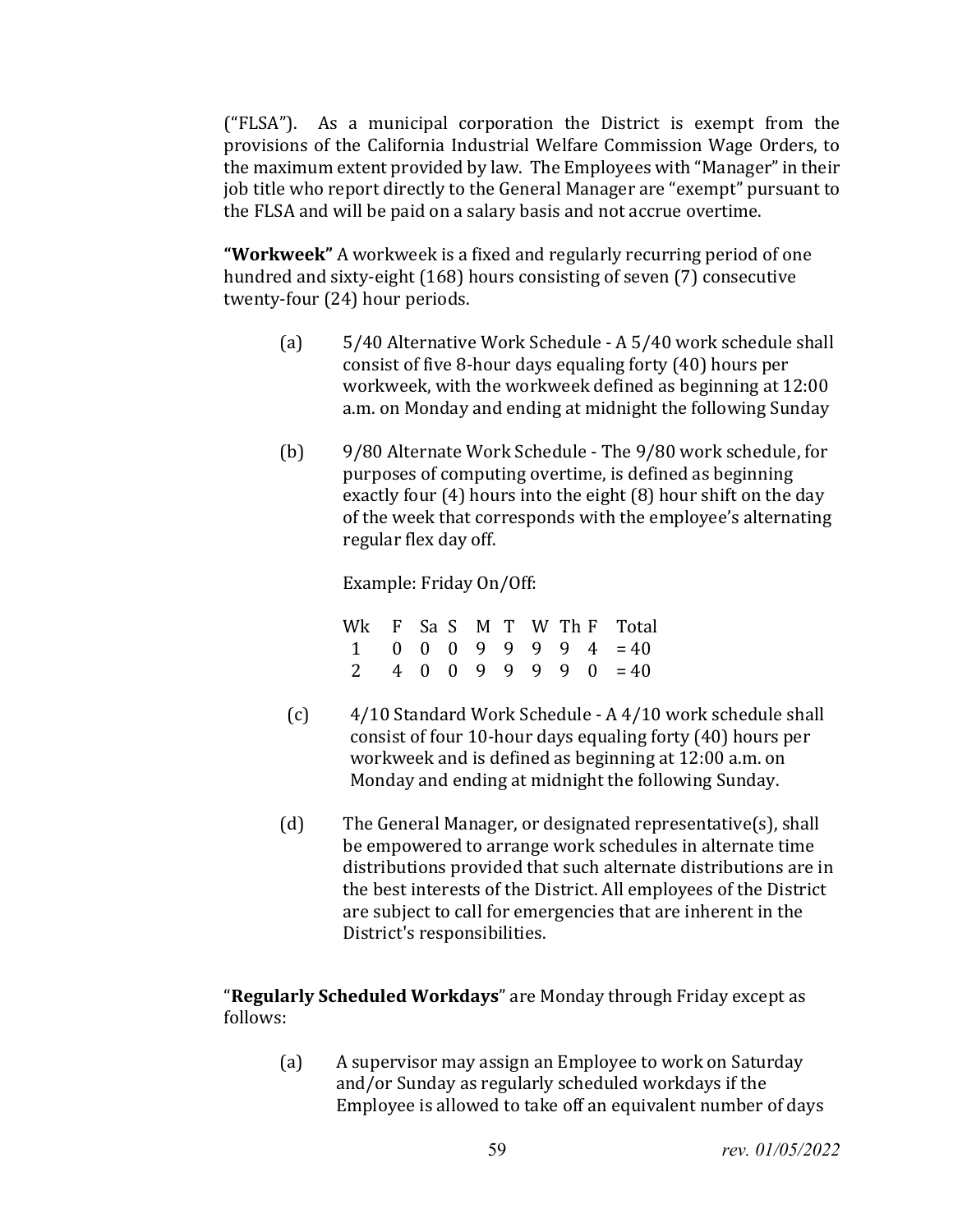from Monday to Friday. This action requires the Employee to work five, eight -hour, days within the defined seven-day workweek.

- (b) For Operators assigned to a 12-hour day or night shift, "Regularly Scheduled Workdays" are those days on which the Employee is assigned to work, as listed on the published monthly schedule.
- **(c)** For all employees except Operators, start and stop times may be changed by a supervisor with 12 hours notice in order to meet District needs. Regular pay will apply to the regularly scheduled hours and any overtime will be calculated as described in 12.4.2.1 Overtime.

"WorkDay" for purposes of overtime calculation begins at the start of the Employee's regularly scheduled shift and ends 24-hours later.

### **12.4.2 EMPLOYEE COMPENSATION**

- (a) Salary ranges for positions will be adopted by the Board ("Salary Schedule"). Any changes to the Salary Schedule must be approved in advance by the Board.
- (b) In December of each year, the General Manager shall recommend to the Board a percentage cost-of-living adjustment (COLA) based on the Federal Consumer Price Index Report for the 12 month period ending in November for the urban area in closest proximity to the District. Any COLA approved by the Board shall become effective January 1 and apply to salaries, tuition reimbursement amounts, special duty incentive pay, and daily standby pay. The COLA does not apply to the salary of the General Manager.
- (c) Each Employee's salary is subject to adjustment in accordance with their assigned salary increment in the range assigned to their position. At no time may an Employee's salary exceed the ranges established for their position in the Salary Schedule.
- (d) Because of the substantial responsibilities of the General Manager position, it is intended that the Acting General Manager be compensated for his or her duties serving as General Manager at an appropriate salary. The amount is calculated as follows: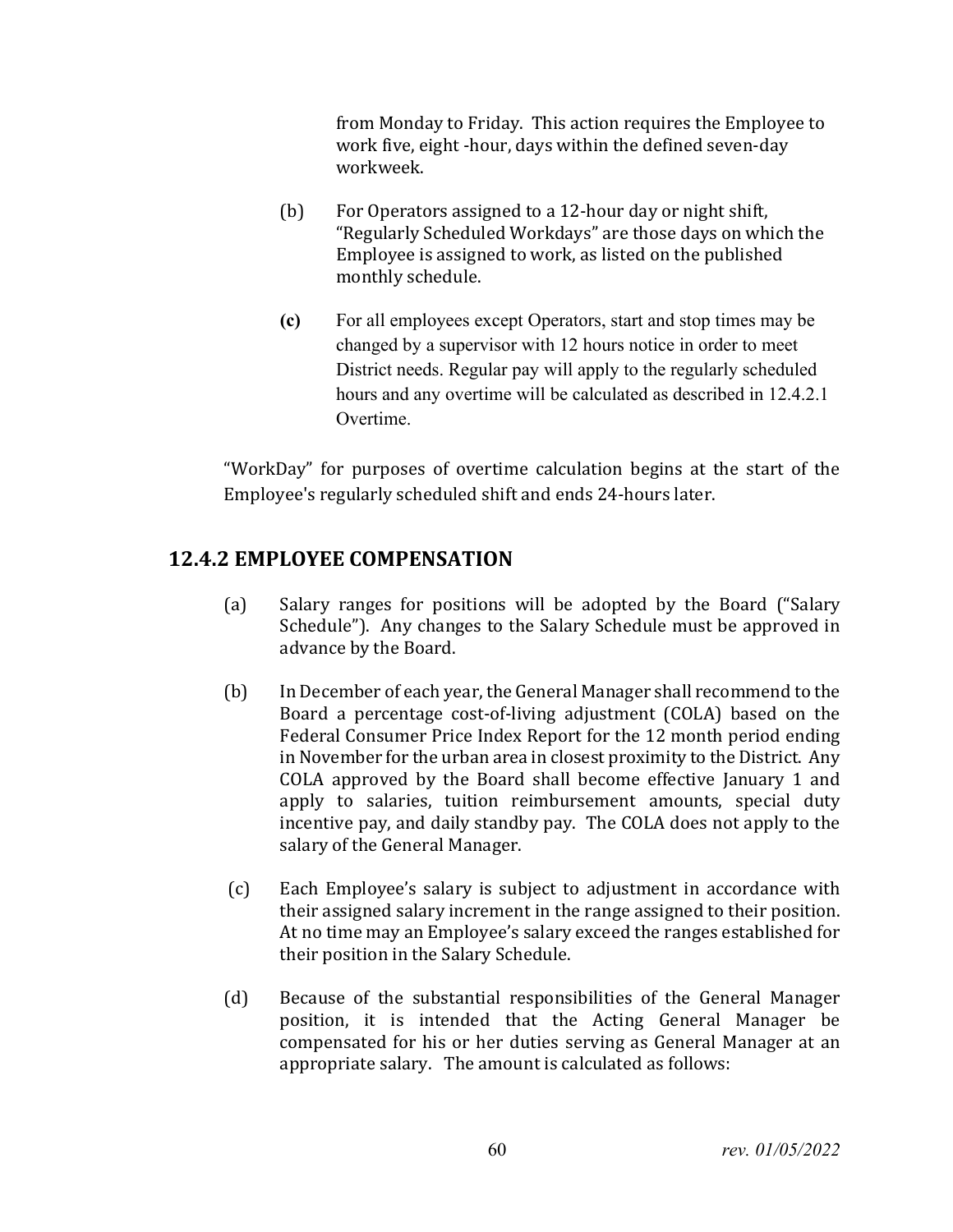Regular Salary \*2.50%

Where: "Regular Salary" is the salary of the position held by the employee designated as Acting General Manager

### **12.4.2.1 OVERTIME**

The District will voluntarily pay daily overtime to certain non-exempt Employees as follows:

- (a) For Temporary, Hourly and Regular Employees, overtime shall be paid to all nonexempt Employees at a rate equivalent to one and one-half (1 1/2) times the hourly rate for work in excess of their regularly scheduled work shift, but less than twelve (12) hours, in any one day. Overtime shall be paid to all non-exempt Employees at a rate equivalent to two (2) times the hourly rate for work in excess of twelve (12) hours in any day.. Overtime of time and one-half will be paid for all hours worked up to eight on any day which is not one of the Regularly Scheduled Workdays. In addition, double-time will be paid for all hours worked in excess of eight hours on any day which is not one of the Regularly Scheduled Workdays.
- (b) Double-time is paid for all hours worked over 12 in a Regularly Scheduled Workday.
- (c) For Temporary, Hourly and Regular Employees, in instances when approved work hours are continuous into the next workday, the calculation for overtime or double-time will continue to the advantage of the Employee.
- (d) For Operations, overtime will be paid only when the number of hours paid at the regular rate exceeds 40 in a workweek. Double-time will be paid when the Operator works in excess of 12 hours in one shift.
- (e) No Employee will be paid both daily and weekly (or pay period) overtime for the same overtime hours worked.
- (f) Overtime compensation shall not be included in calculating the Employee's regular rate of pay.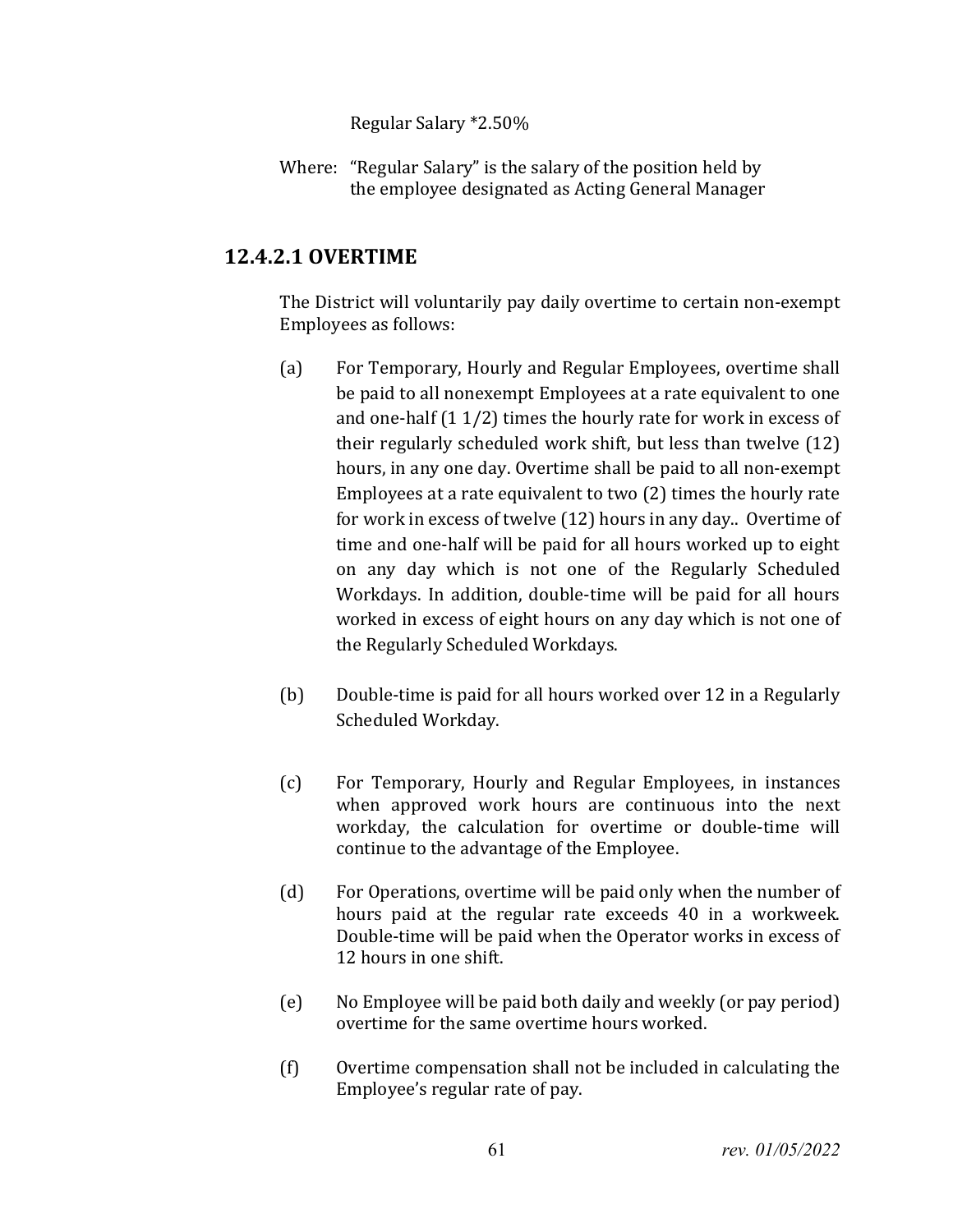### **12.4.2.2 COMPENSATORY TIME OFF**

Compensatory time off ("Comp Time") for non-exempt Employees is allowed in lieu of a cash payment for overtime work as long as it is provided or paid at a rate no less than one and one-half hours for each overtime hour worked.

- (a) Employees may not accrue combined Comp Time and annual leave in excess of the amounts set forth in the section of this Code entitled "Annual Leave".
- (b) An Employee who has reached the maximum accrual amount will be paid overtime compensation for any additional overtime work at the applicable overtime rate when it is incurred.
- (c) Upon termination of employment, Employees shall be entitled to cash payment for unused Comp Time credit accumulated prior to the separation date**.**
- (d) Exempt Employees do not accrue Comp Time for overtime worked. In order to calculate sick or Annual Leave time used by an Exempt Employee, the sick time and/or Annual Leave time used will be the difference between total hours in a pay period and total hours worked in that pay period.

### **12.4.2.3 HOLIDAY PAY**

The District shall pay holiday pay for District Holidays (as defined in this Code) as follows:

- (a) Regular Employees who do not work on the District Holiday will receive regular pay for their regularly scheduled work hours. Regular Employees who work on the District Holiday will be paid at the applicable overtime rate for any hours worked up to eight and double-time for hours in excess of eight hours worked on the District Holiday.
- (b) Hourly Employees who do not work on the District Holiday will receive four hours of regular pay. Hourly Employees who work on the District Holiday will be paid at the applicable overtime rate.
- (c) Operators who do not work on the District Holiday will receive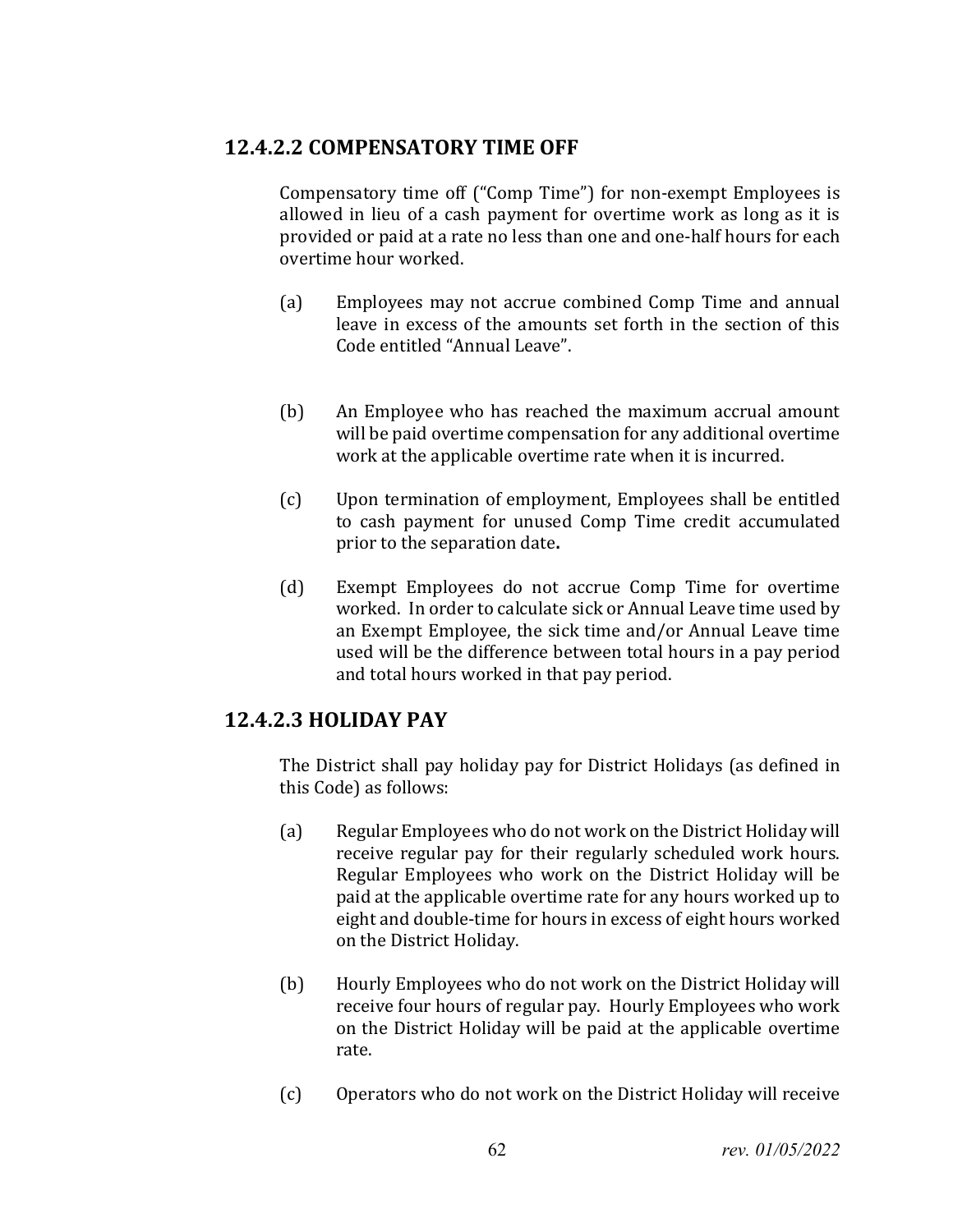eight hours of regular pay. Operators who work on the District Holiday will be paid at the applicable overtime rate.

- (d) Temporary Employees who do not work on the District Holiday will not receive any pay for that District Holiday. Temporary Employees who work on a District Holiday shall be paid their regular rate of pay.
- (e) When a holiday falls on a weekend and the day off is scheduled for a Friday or Monday, an Employee will receive pay for one but not both days as described above.

### **12.4.2.4 STANDBY STATUS**

The Manager of Operations and Maintenance may assign any Employee standby status outside of his or her regular duty schedule. Standby status does not restrict the Employee other than to require Employee to respond by telephone to a telephone/beeper notice within 20 minutes and to arrive at the site of the emergency within one hour of the original time notified. Employees will receive a per diem payment for each day they are assigned on-call duty.

### **12.4.2.5 CALL-BACK PAY**

Employees may occasionally be requested to dispatch to a District facility before or after their regularly scheduled hours. The responding Employee will receive a minimum of 2 hours of overtime pay each time the Employee is dispatched. The Employee's call-back paid time begins when he or she leaves home to perform the work or logs into the District servers if doing the work remotely and the paid time stops when he/she returns home or logs out of the District's servers, excluding any time for personal errands. For call-backs that flow continuously into a regularly-scheduled shift, the call-back is measured from the time the Employee leaves home until the time his or her regular shift begins. All time worked as part of a call-back period will be paid at the overtime rate unless, with supervisor approval, the Employee uses the call-out hours to complete his or her Regularly Scheduled Workday.

### **12.4.2.6 SHIFT DIFFERENTIAL PAY**

In addition to his or her regular compensation, an Employee will be entitled to receive a shift differential payment of ten percent of the Employee's regular rate of pay if (a) they work between the hours of 7 p.m. and 7 a.m., (b) is being paid at the regular rate, and (c) the schedule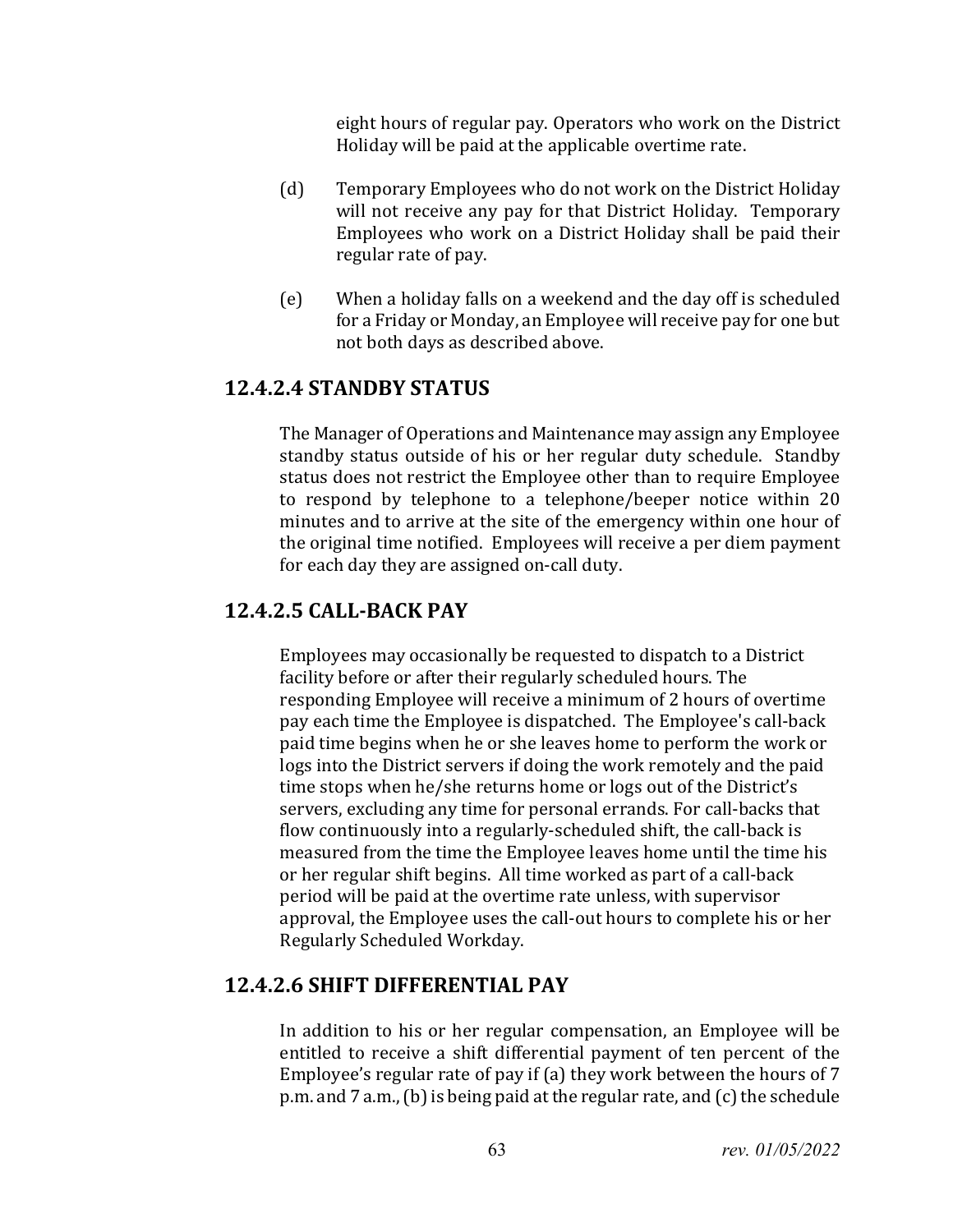was requested by a supervisor or manager and not by the Employee or for the Employee's convenience. Shift differential pay will be calculated on the Employee's Hourly Rate and only in increments of 15 minutes. Shift differential pay will apply only to pay (not benefits) for actual hours worked and will not apply to the use of earned compensatory time, leave, or holidays not worked.

### **12.4.2.7 DISCRETIONARY BONUS**

- (a) The General Manager has the sole discretion to approve or disapprove a discretionary, performance based bonus of up to 3% of an Employee's total compensation during the year preceding his or her annual performance review. compensation is calculated as all District paid regular pay, overtime pay and shift differential pay for the employee's position. An Employee is only eligible for a bonus after he or she has attained the highest proficiency level at his or her position on the Salary Schedule.
- (b) At the Employee's request, and subject to accrual limits described herein, the bonus may be converted to Annual Leave. The conversion shall be calculated at the Employee's current salary rate, that is, the amount an Employee is paid for one hour of work shall be converted to one hour of Annual Leave.

### **12.4.2.8 SPECIAL DUTY INCENTIVE PAY**

Employees assigned to serve on the Hazardous Materials Team or to drive vehicles requiring a Class "A" Driver License are eligible to receive special duty incentive pay at the time of his or her annual performance review. If the Employee served in this capacity for less than 12 months prior to their review, the incentive pay will be prorated for the amount of time the employee was assigned. Selection for these assignments must be voluntary, a vacancy must exist, and the Employee must be approved by the General Manager.

### **12.4.2.9 TEMPORARY PROMOTION**

For the purposes of this Section, a temporary promotion is the fulltime performance of a majority of the significant duties of a position in one classification by an individual in a lower classification. The temporary promotion will be reflected in the employee's annual performance evaluation. The types of Temporary Promotion shall be defined below.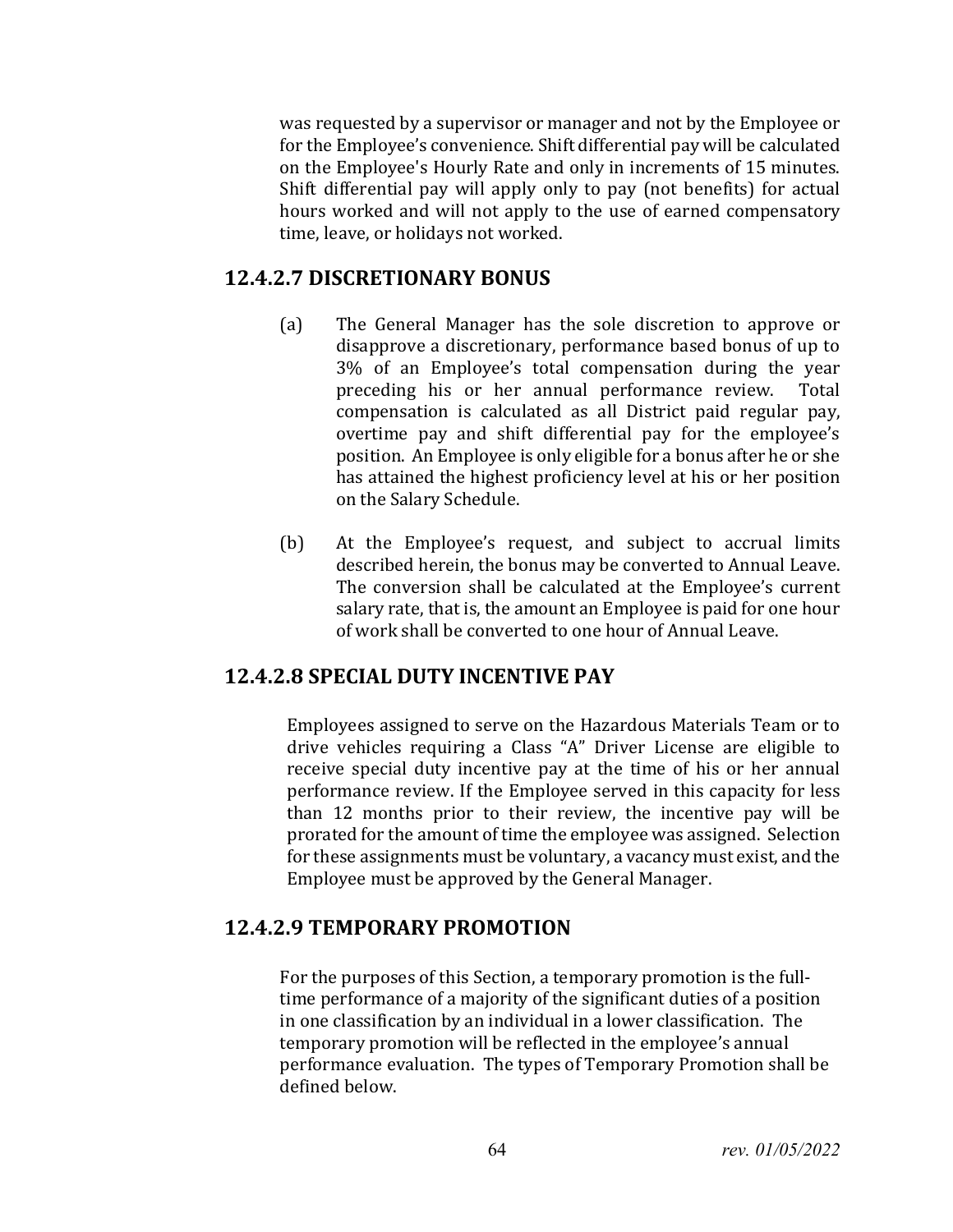#### (a) Short-Term Temporary Promotions

An employee who is temporarily promoted on a daily basis to a higher-level, non-management position shall receive a premium equal to a 12% salary increase. Such premium shall only be provided for those days in which the employee is actually performing a majority of the significant duties of the higherlevel classification, including overtime hours worked. However, such premium shall not be reportable to PERS as compensation earned for retirement purposes. Management shall specify the expected duration of the Short-Term Temporary Promotion, but such duration shall be less than three (3) weeks. The intent is that an employee is not asked to perform a majority of the significant duties of the higher-level classification on days for which he/she is not receiving the premium.

(b) Long-Term Temporary Promotions

An employee who is temporarily promoted for a period of at least three (3) weeks shall receive additional pay equal to the first salary step of the higher classification, or a three-step (8.25%) salary increase, whichever is higher, not to exceed the salary range maximum of the higher classification. With the exception of medical leave, a position shall not be filled by a temporary promotion for more than twelve (12) months, except by mutual agreement of the parties.

### **12.4.3 RETIREMENT BENEFITS**

- (a) The Board has approved retirement benefits by contract with the California Public Employees' Retirement System (CalPERS).
	- (1) For Employees who were hired prior to January 1, 2013 or employees hired after January 1, 2013 who would qualify under the CalPERS definition of a "Classic" employee, the contract provides a benefit of 2% of salary at age 55 with the final average compensation period of 36 months.
	- (2) For Employees who were hired after January 1, 2013 and do not qualify under the CalPERS definition of a "Classic" employee, the contract provides a benefit of 2% of salary at age 62 with the final average compensation period of 36 months.
- (b) Where the law allows, the District provides that the normal member contributions are paid by the District to PERS on behalf of the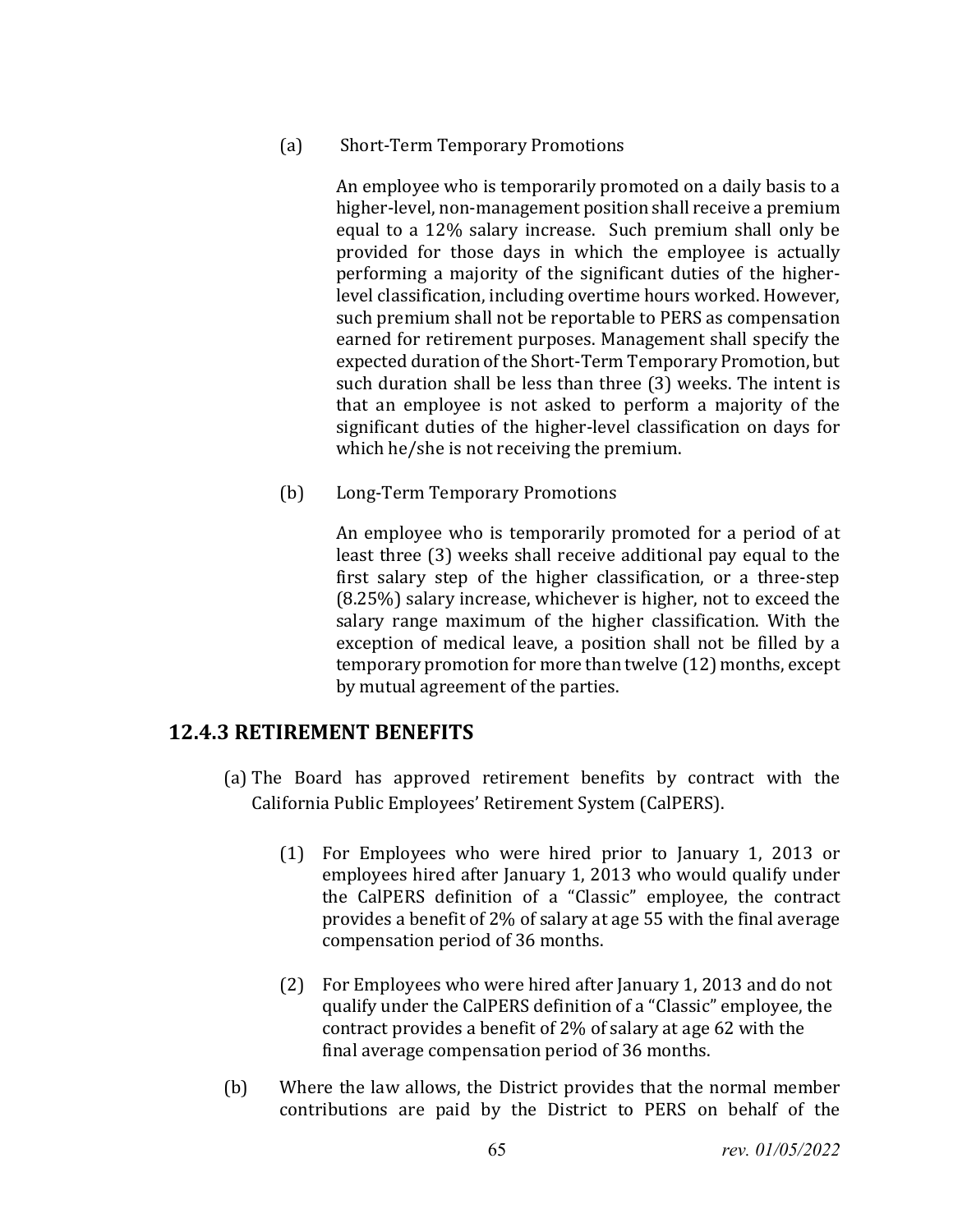Employee. These contributions are reported as additional compensation under the provisions of the Government Code Section 20691.

(c) Retirement benefits are subject to laws governing the CalPERS system.

## **12.5 ELECTIVE BENEFITS**

Elective benefits apply only to Regular Employees. Where "Employee" or "Employees" are referenced in this section, it shall mean "Regular Employee" or "Regular Employees."

Notwithstanding anything to the contrary provided herein, the Board, in its discretion, may change, modify, or discontinue altogether one or all of the elective benefits described herein or otherwise provided by the District.

### **12.5.1 MEDICAL PLANS**

### **12.5.1.1 GENERALLY**

The District will maintain membership in at least one group health plan (hereinafter "group plan"), as selected and approved from time-to-time by the Board. Each eligible Employee may participate in a group plan upon completion of the minimum amount of service established by the group plan.

### **12.5.1.2 DEFINITIONS**

For the purposes of Section 12.5.1:

"**CalPERS**" means California Public Employees Retirement System.

"**Eligible Member**" or "**Member**" means a Regular Employee, retired Employee, and their dependents. It may also include present and past Board Members within the limits of prevailing law.

"**Dependent**" means the spouse and all unmarried dependent children eligible for coverage under the group plan.

"**Hourly Rate**" means the Employee's annual salary divided by 2,080 hours.

"**Retiree**" means an Eligible Member at least fifty years of age who has met the eligibility requirements of the District's retirement system, has applied for CalPERS retirement payments to begin at the time that they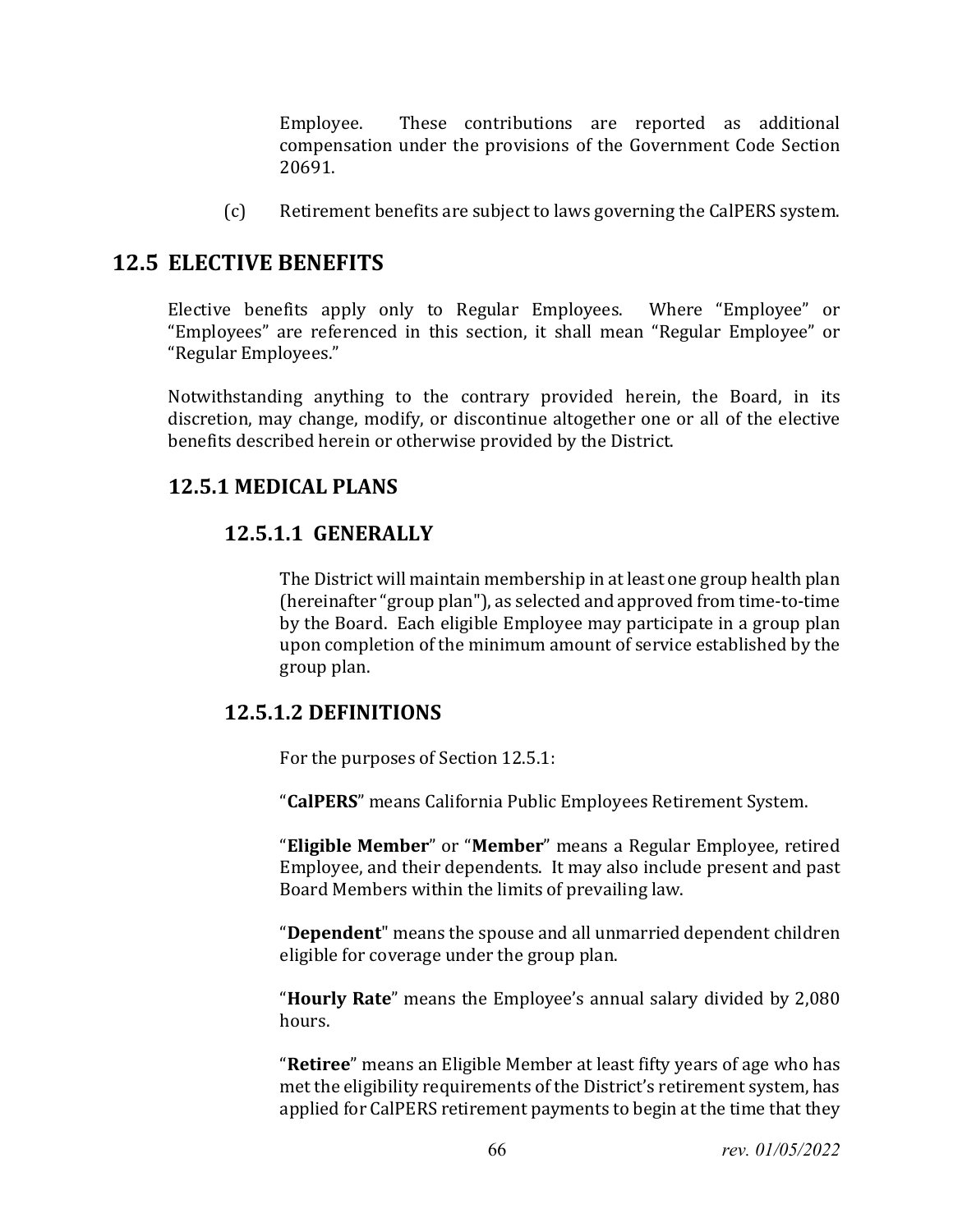left employment at the District, and is receiving or is eligible to receive a retirement stipend.

"**Level of Enrollment**" shall mean the appropriate level of health insurance coverage: single-party, two-party or family.

"**Style of Coverage**" shall refer to the type of coverage either Health Maintenance Organization (HMO) or Preferred Provider Organization (PPO).

### **12.5.1.3 MEDICAL BENEFITS FOR ACTIVE EMPLOYEES**

It is the intent of the District to ensure that medical benefits are available to all Eligible Members. To that end, the following guidelines are provided:

- (a) For Employees, the District will pay the full cost of medical insurance up to the annual cost of the maximum HMO or PERS Choice premium of the health plans available to the District through CalPERS. The coverage will include the Employee and all dependents allowed by the CalPERS Health Benefit program. Employees may change the Level of Enrollment and Style of Coverage as allowed by the enrollment rules published by CalPERS. If a change in Level of Enrollment or Style of Coverage increases the cost of the health plan above the cost of the maximum of HMO or PERS Choice, for an equal Level of Enrollment, the Employee must reimburse the District for the amount that the selected plan exceeds the maximum allowed HMO or PERS Choice cost. The reimbursement will be made through a deduction from the Employee's paycheck based on a semi-monthly amount.
- (b) The following exception to the cost limitation above applies only to Employees hired by the District before July 1, 1995. If these Employees were enrolled in health benefit plans on June 30, 1995, that exceed the maximum HMO or PERS Choice premium, the cost of continued enrollment for the same Level of Enrollment and Style of Coverage will continue to be paid by the District.

### **12.5.1.4 MEDICAL BENEFITS FOR RETIRED EMPLOYEES**

The District provides the following medical benefits for Retirees:

(a) Continuing medical insurance coverage after retirement for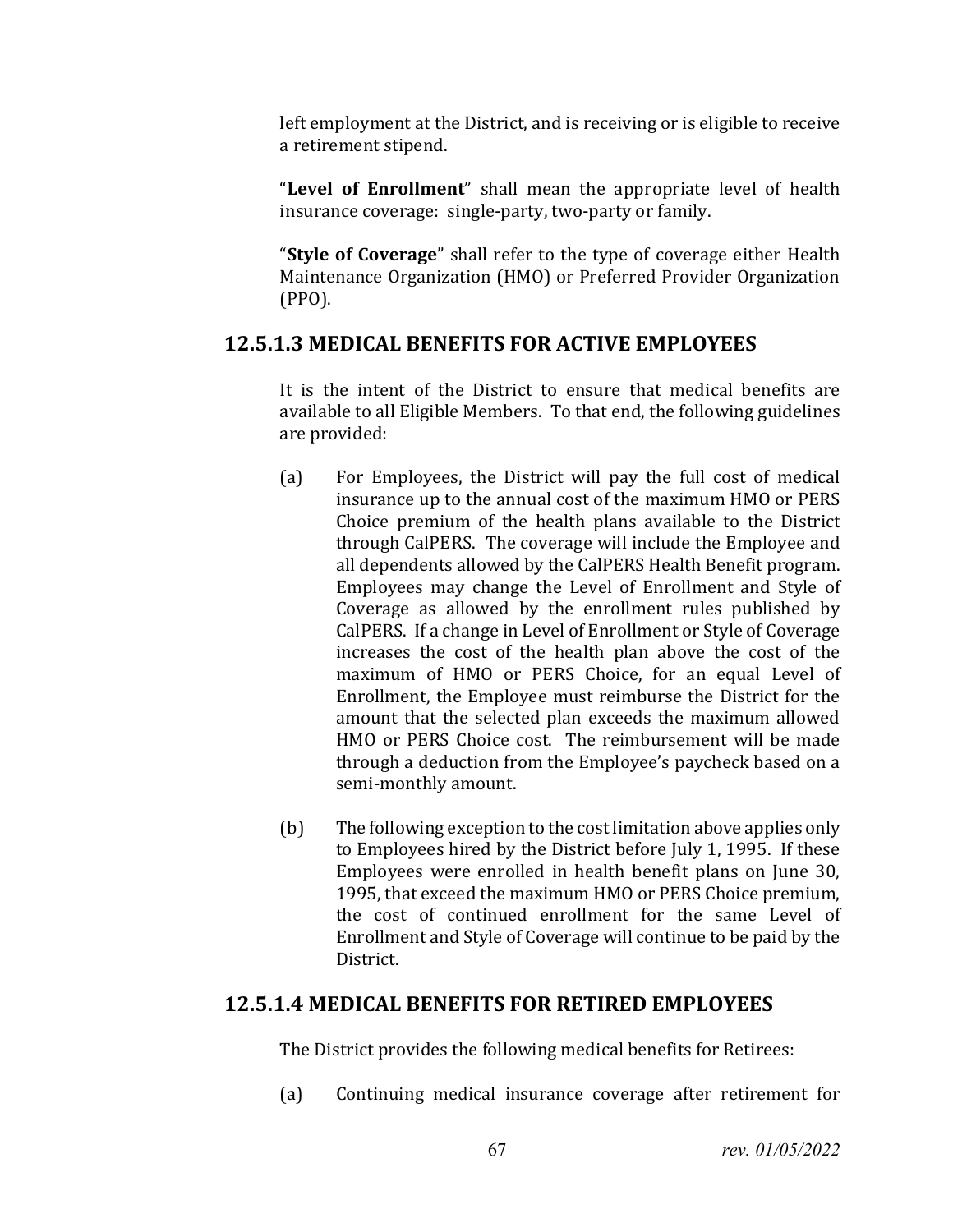Employees and their dependents is subject to the laws governing the CalPERS medical program. Employees must meet the requirements established by CalPERS to be eligible to receive this coverage under the District's health insurance plan.

- (b) Regardless of date of hire, if a Retiree or his or her dependent chooses to participate in the District's CalPERS medical insurance coverage and such Retiree or dependent is qualified to do so, the District pays the Minimum Employer Contribution as defined in Section 22892 of the Public Employee Medical and Hospital Care Act directly to CalPERS. It is the responsibility of the Retiree or dependent to pay CalPERS directly for the remainder of the cost of the medical insurance.
- (c) Coverage for Retirees is subject to the following added condition: when a Retiree attains Medicare eligible age, they must enroll in and retain both Parts A and B of Medicare in order to continue coverage in a Medicare Supplement group plan offered by a District-authorized carrier.
- (d) If a Retiree or his or her dependents choose to participate in the District's CalPERS health insurance coverage and are qualified to do so, the District will reimburse them for the cost of health insurance as follows.
	- (1) For Retirees hired as Employees by the District before July 1, 1995 who have worked at the District for five contiguous years, the District will reimburse them for the total cost of health insurance for the Retiree and any qualified dependents up to the maximum premium for<br>the Ventura County region. Upon the death of the the Ventura County region. Employee, the District will continue to reimburse the Employee's dependents for their health care premiums as long as they are allowed to remain insured under CalPERS rules and regulations.
	- (2) For Retirees hired as Employees by the District on or after July 1, 1995 and before January 1, 2013 who have worked at the District for 12 contiguous years, the District will reimburse them for the total cost of health insurance for the Retiree only (no dependents) up to the maximum HMO or PERS Choice premium for the Ventura County region. Upon the death of the Employee, the District will continue to pay the current CalPERS health insurance plan Minimum Employer Contribution for the Employee's dependents as long as they are allowed to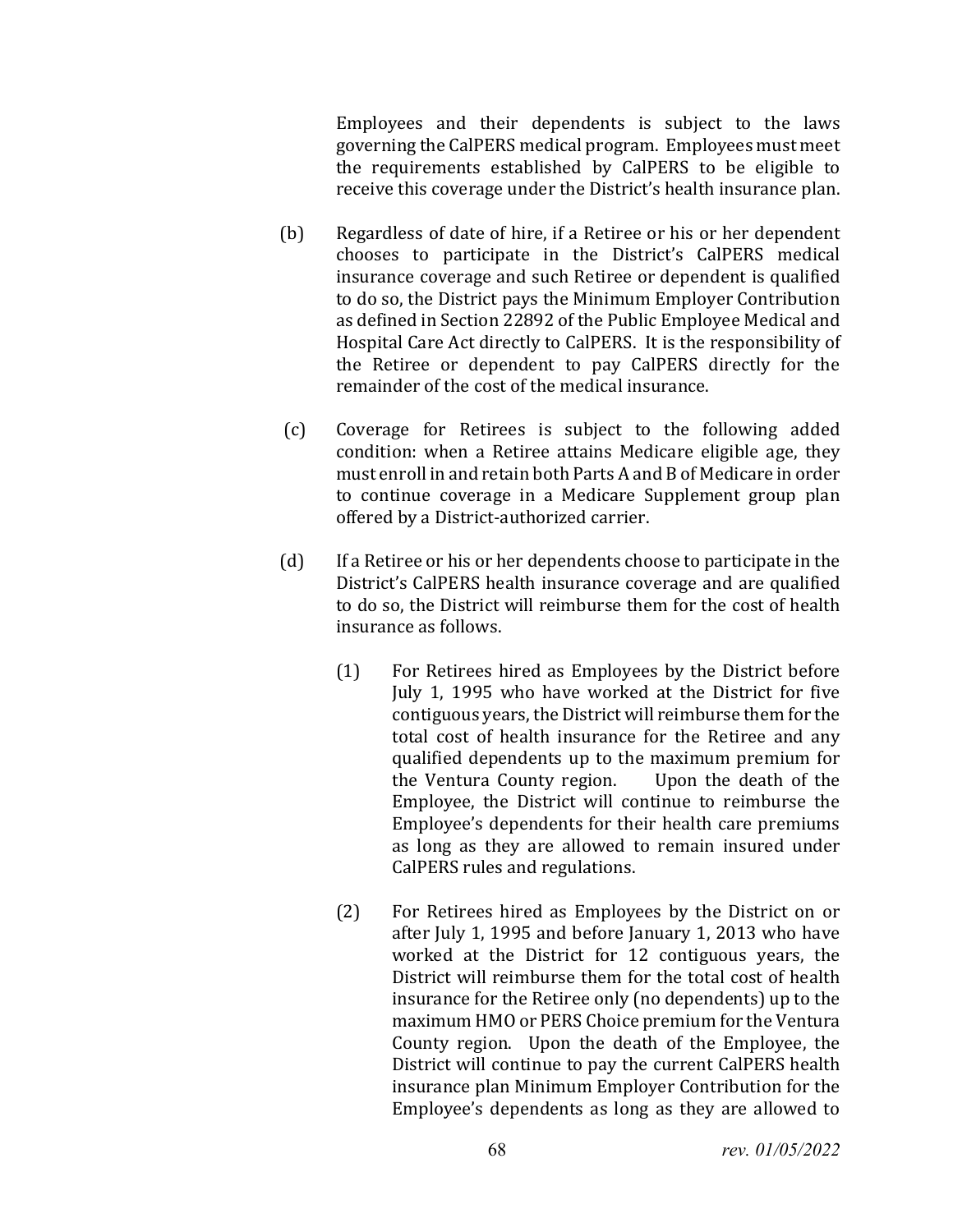remain insured under CalPERS rules and regulations.

- (3) For Retirees hired as Employees by the District on or after January 1, 2013, the District will provide no direct reimbursement for the cost of health insurance. District will only be responsible for the CalPERS health insurance plan Minimum Employer Contribution. Upon the death of the Employee, the District will continue to pay the current CalPERS health insurance plan Minimum Employer Contribution for the Employee's dependents as long as they are allowed to remain insured under CalPERS rules and regulations.
- (e) Employees hired on or after January 1, 2013 shall participate in a Health Savings Account Plan (HSA) designed to provide reimbursement of Qualified Medical Expenses upon retirement. "Qualified Medical Expenses" are those expenses authorized under the provisions of Section 213(d) of the Internal Revenue Service Tax Code.
	- (1) The District's monthly contribution to an Employee's HSA plan will be revised annually on January 1st and will be based on the following calculation:

*50% of the then-current maximum monthly premium for a single party HMO available from CalPERS*

*Minus*

*the then-current CalPERS health insurance plan Minimum Employer Contribution.*

(2) Employees shall be fully vested for all District contributions made on their behalf after one year of employment at the District. If an Employee works for the District for less than one year, the funds in his or her HSA Plan shall revert to the District.

#### **12.5.2 DENTAL AND VISION PLANS**

The District will maintain membership in a group dental and vision plan, as selected and approved by the Board, subject to the following:

(a) For Employees, the District will pay the full cost of dental and vision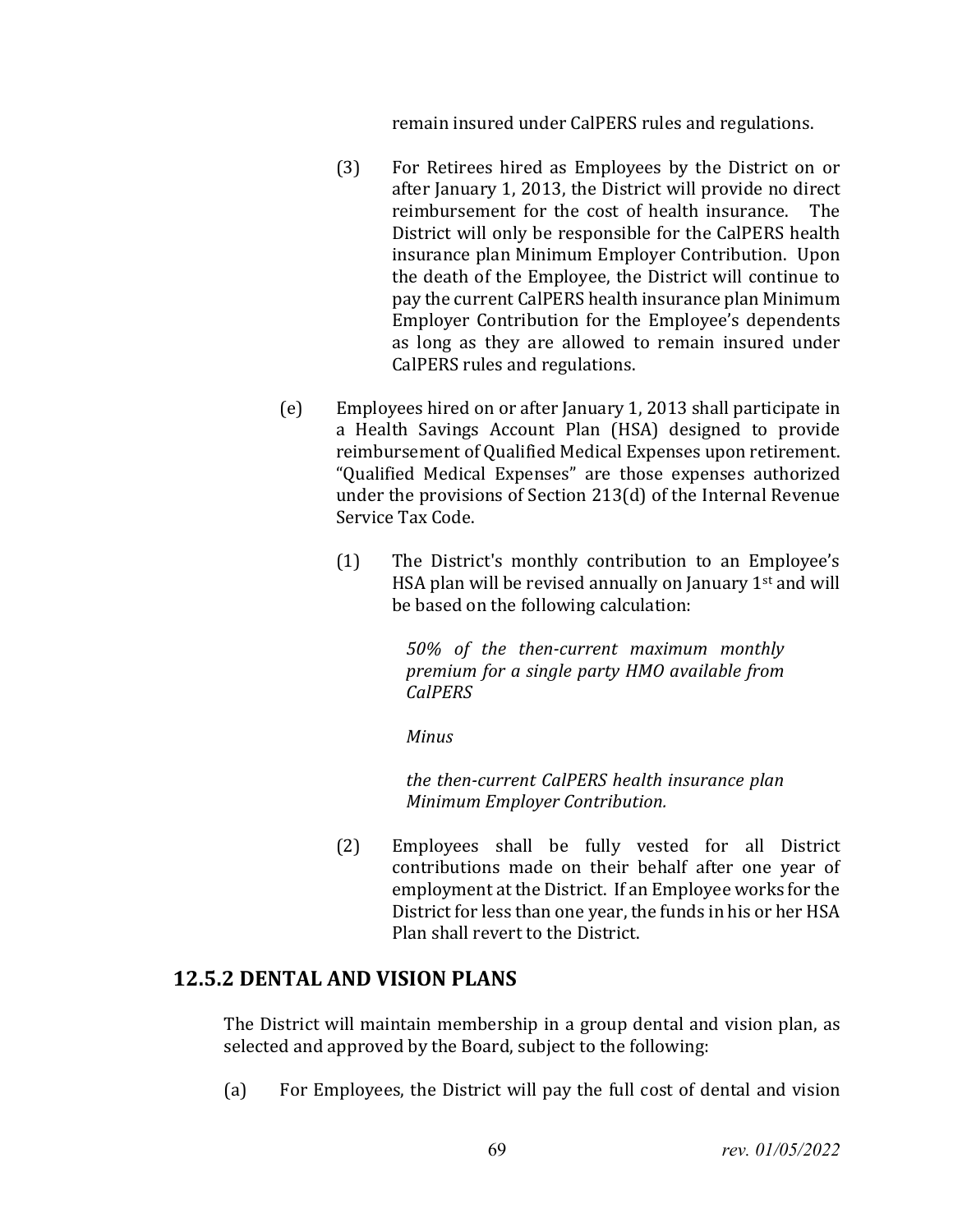insurance. The coverage will include the Employee and all dependents allowed by the insurance plan.

- (b) Each Eligible Member may participate in these plans upon completion of the minimum amount of service established by the group plan.
- (c) The District does not pay for either dental or vision benefits for any Retiree. Retirees are eligible under the provisions established through Consolidated Omnibus Budget Reconciliation Act (COBRA) to continue their coverage.

#### **12.5.3 DEFERRED COMPENSATION PLAN**

Employees of the District may defer portions of their compensation pursuant to the provisions of Section 457 of the Internal Revenue Code. Deferred compensation plans shall be approved by the Board by resolution or contract.

### **12.5.4 FLEXIBLE SPENDING ACCOUNTS**

Employees may annually contribute to flexible spending accounts (IRS 125 Plan) maintained by the District. An Employee may contribute the maximum allowed by law in any plan year to a "Dependent Daycare Account" and/or an "Unreimbursed Medical Expense Account". Flexible spending accounts are subject to the provisions of prevailing tax law regarding limitations, administration and disbursements.

### **12.5.5 EMPLOYEE ASSISTANCE PROGRAM (EAP)**

In order to help maintain the well-being of its Employees, the District has established an Employee Assistance Program (EAP) that provides assessment and referral when problems of a personal nature affect the Employee's life and work. Participation in the Program shall be confidential and shall not be grounds for discipline.

### **12.5.6 LIFE INSURANCE PROGRAM**

The District provides each Employee with limited Life Insurance and Accidental Death and Dismemberment Coverage in the amount of \$100,000. This coverage is provided at no cost to the Employee. This coverage amount may be reduced after Employees reach a certain age due to limitations in the insurance policy. Additionally, Employees have the option to, at their own expense, purchase additional insurance for themselves and their dependents.

### **12.5.7 HOLIDAY TIME**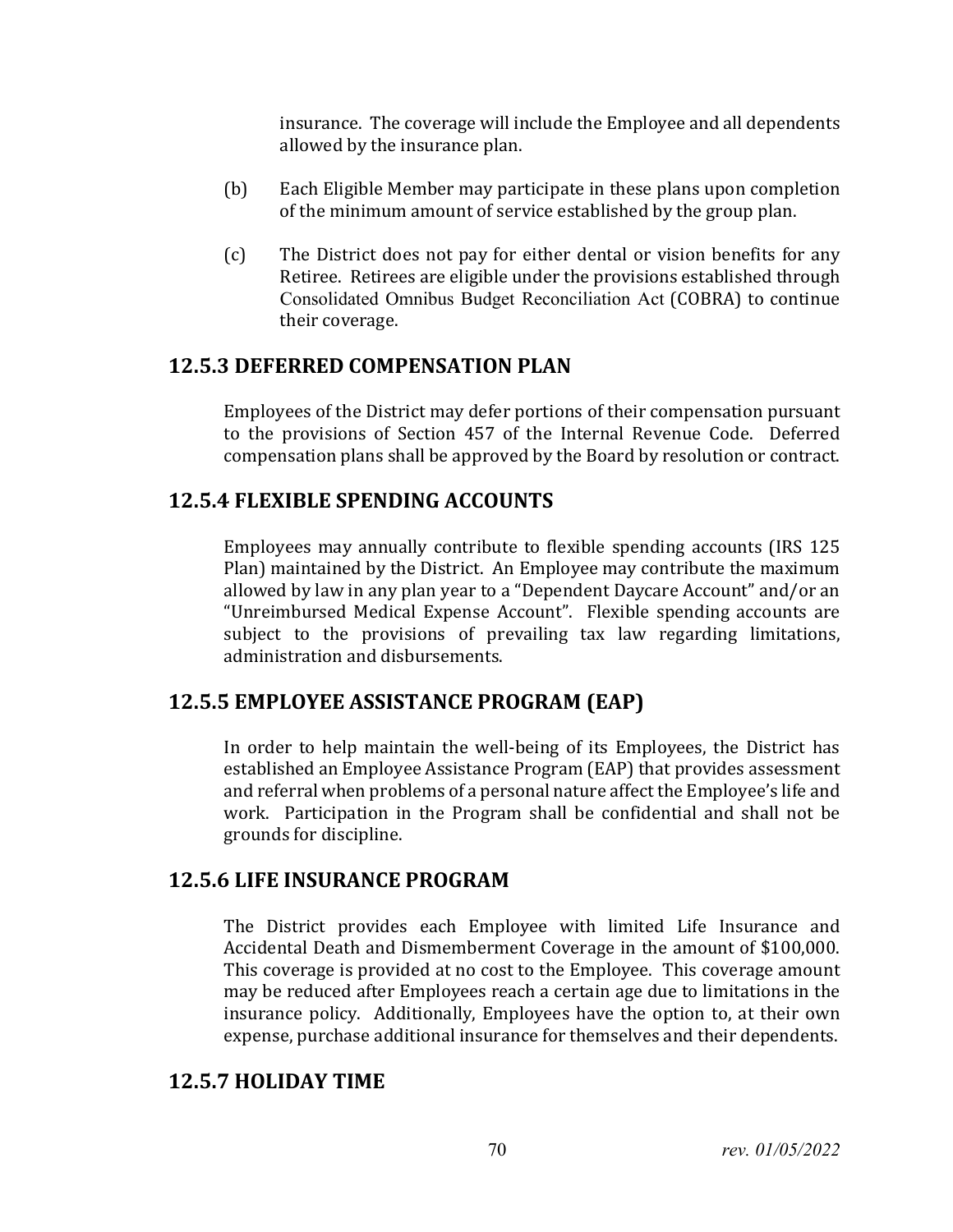- (a) Employees are entitled to leave of absence without loss of pay on the following designated holidays ("District Holidays"): January 1st; Martin Luther King, Jr.'s Birthday; President's Day; Memorial Day; July 4th; Labor Day; Veteran's Day; Thanksgiving Day; the day following Thanksgiving Day; and December 25th.
- (b) If a District Holiday falls on Sunday, the following Monday is a holiday. If a holiday falls on Saturday, the preceding Friday is a holiday.
- (c) As determined by the General Manager, department managers and supervisors, if December 25<sup>th</sup> falls on a Tuesday, one-half of the Employees shall have the preceding Monday as a holiday; the other half of the Employees shall have December 31st as a holiday. If December 25th falls on a Thursday, one-half of the Employees shall have the following Friday as a holiday; the other half of the Employees shall have January 2nd (the Friday of the following week) as a holiday.
- (d) If a holiday falls on an employee's flex day off, the employee will receive 8 hours of comp-time to be used in accordance to the rules set forth in section 12.4.2.2 of the Administrative code.

#### **12.5.8 FLOATING TIME OFF**

- (a) Employees shall be credited with 16 hours of floating time off each calendar year. The time will be credited in January each year.
- (b) Floating time off must be used during the calendar year in which it is credited. Unused floating time off will not be carried forward to the next calendar year.
- (c) New Employees are credited with eight hours of floating time off if hired on or after July 1<sup>st</sup> and credited with 16 hours of floating time off if hired before July 1st.
- (d) Any accrued but unused floating time off is paid to the Employee upon termination of employment.

### **12.5.9 ANNUAL LEAVE**

(a) Employees begin to accrue annual leave from the date of hire. Thereafter, for continuous service, annual leave credit shall be earned at the following rates:

(1) Employment start through 48 months, 8 hours per month,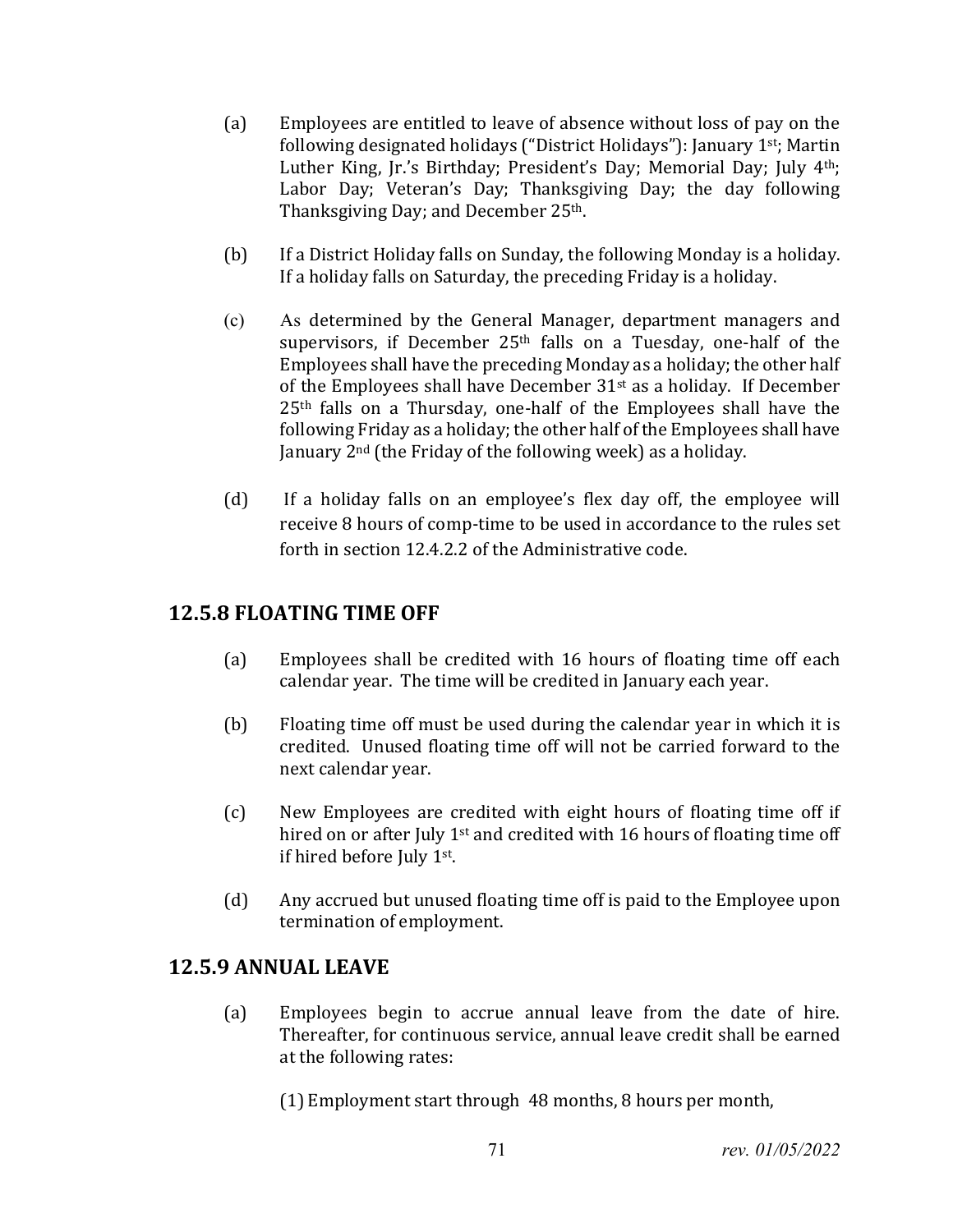- (2) 49 through 108 months, 10 hours per month,
- (3) 109 through 168 months, 12 hours per month,
- (4) 169 through 240 months, 14 hours per month,
- (5) Over 240 months , 14.66 hours per month.
- (b) In order to attract experienced candidates for key positions, the General Manager may, for the purposes of calculating annual leave only, credit a new Employee with additional years of employment at the District commensurate with that Employee's relevant work experience.
- (c) Unused leave credit shall be accumulated and carried forward from month-to-month. An Employee may accrue up to 480 hours of annual leave and Comp Time combined. Once an Employee's accrual balance reaches that limit, the Employee will no longer accrue additional leave.
- (d) Twice each year the District will offer Employees an option to convert annual leave and earned Comp Time into a cash payment. In the case of financial hardship, the conversion may be done at other times with the approval of the General Manager.
	- (1) For each hour of time converted, the Employee will receive cash in the amount of his or her current Hourly Rate of pay, less applicable taxes.
	- (2) In order to qualify for this conversion, the Employee must:
		- (i) have taken at least 80 hours of annual leave time and/or Comp Time off during the preceding 12 months, and
		- (ii) have at least 80 hours of combined annual leave and Comp Time remaining in his or her accrual after the conversion has been completed.
		- (iii) The General Manager can waive these requirements if the employee submits a request to the General Manager in writing outlining why they were not able to meet the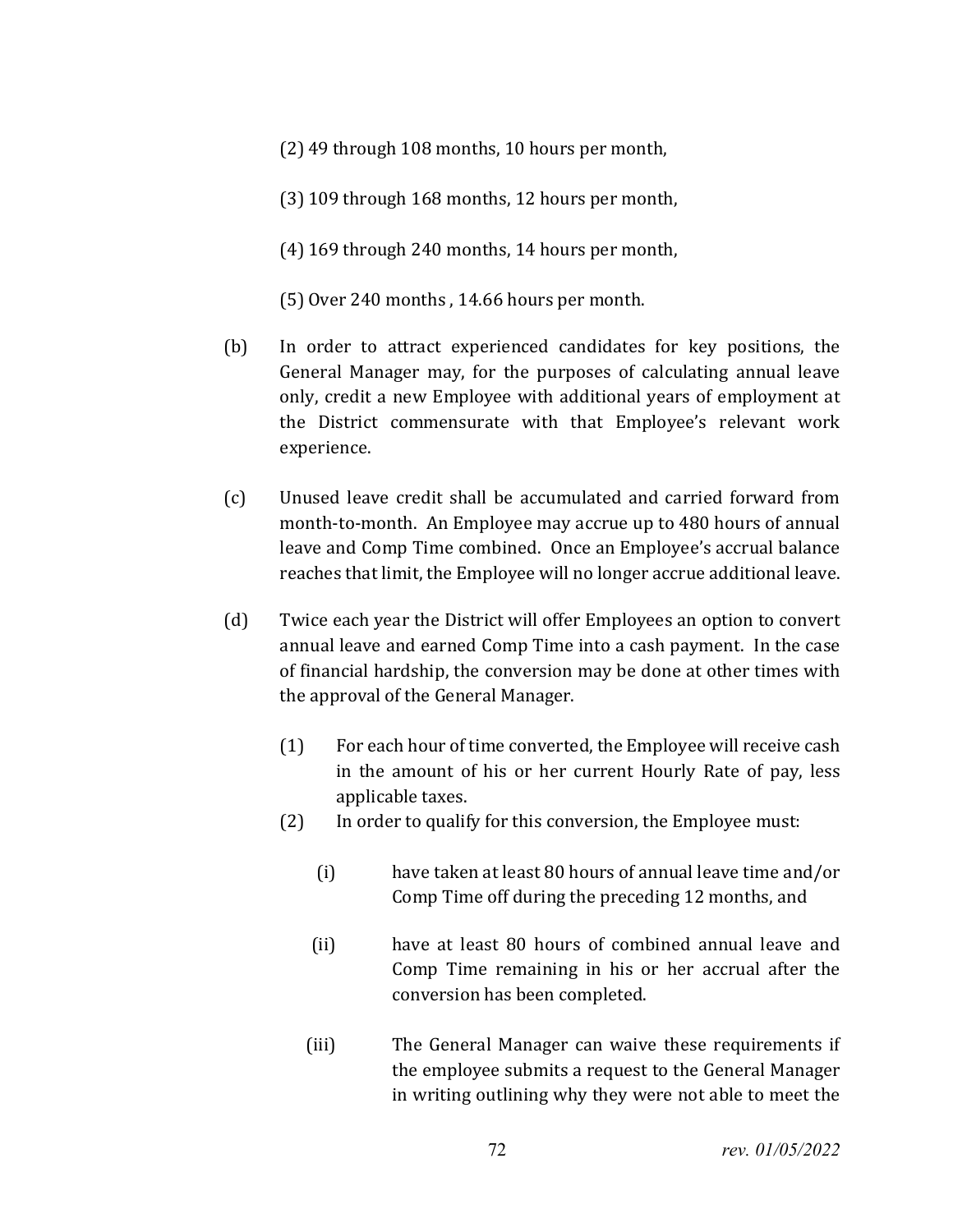### requirements.

- (e) Upon termination of employment, Employees shall be entitled to cash payment for unused annual leave credit accumulated prior to the separation date.
- (f) The District reserves the right to deny annual leave time if it would result in a payment beyond the normal salary payment for any pay period.

# **12.5.10 PAID SICK LEAVE**

- (a) Sick leave for pay credit shall be accumulated at the rate of four hours of leave for each pay period of employment.
- (b) Sick leave credit shall be accumulated and carried forward from month to month.
- (c) If an Employee retires from the District, unused accumulated sick leave may be converted to additional PERS service credit based on the guidelines established under the District's PERS contract. Unused sick leave is not otherwise compensable.
- (d) There is no limitation on the number of accumulated sick leave hours.
- (e) The purpose of sick leave is to allow an Employee to fill in the hours needed to receive a full salary payment for any pay period. The District reserves the right to deny the payment of sick time if the payment would increase the amount of pay received beyond the normal salary payment for any pay period. "Denial of use" means that the Employees' sick leave account would not be reduced and the time requested would not be paid.
- (f) Upon termination of employment, Employees are not entitled to cash payment for unused sick leave.
- (g) To provide assistance to an Employee when they or a family member has a serious or catastrophic illness or injury, sick leave may be transferred from one or more Employees to the affected Employee, subject to the following conditions.
	- (1) The illness must qualify the receiving Employee for time off in accordance with the Family and Medical Leave Act (FMLA) and California Family Rights Act (CFRA).
	- (2) Sick leave shall be transferred on an hour for hour basis, and the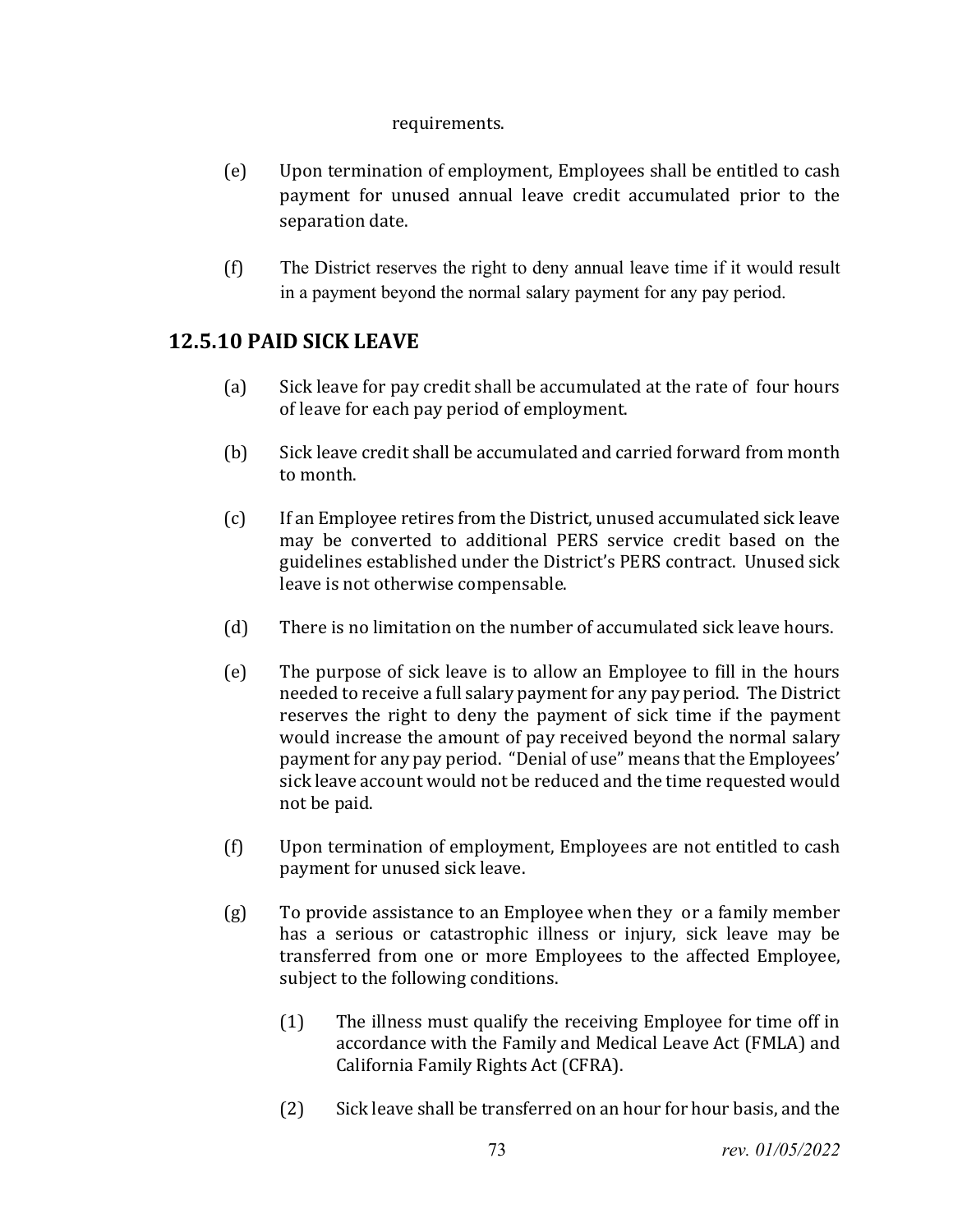transferring Employee must have at least 240 hours of sick leave remaining after the transfer has been completed.

- (3) The transfer may not be made from any Employee to an Employee who signs his or her annual performance reviews.
- (4) The donation request must be made in writing by the transferring Employee.
- (5) The donation is subject to the approval of the General Manager and may be denied at his or her sole discretion.

## **12.5.11 DISTRICT HOUSING**

The District may lease District-owned residences at Lake Bard to certain Employees subject to certain duties as specified in the lease.

## **12.5.12 PROFESSIONAL DUES**

The District will pay for the renewal of professional dues for Employees when such dues are related to their fulfillment of duties for the District pursuant to authorization by the General Manager.

# **12.5.13 TUITION REIMBURSEMENT**

To encourage training and professional career advancement, the District may reimburse the costs of tuition, registration, books, laboratory and parking fees subject to the following terms and conditions.

- (a) Coursework must be related to the Employee's present position with the District or will provide the District with future benefit. Notwithstanding the foregoing, courses not related to the Employee's present position with the District or which do not provide the District with future benefit, but are required to complete an approved degree, may qualify for reimbursement provided such courses are approved in advance by the General Manager.
- (b) The maximum rate of reimbursement for tuition costs will be limited to maximum reimbursable amounts per quarter unit or semester unit. The rate of reimbursement is adjusted annually in accordance with the procedure described herein in Code Section 12.4.2(b).
- (c) Coursework is limited to 12 units per quarter or semester, as applicable.